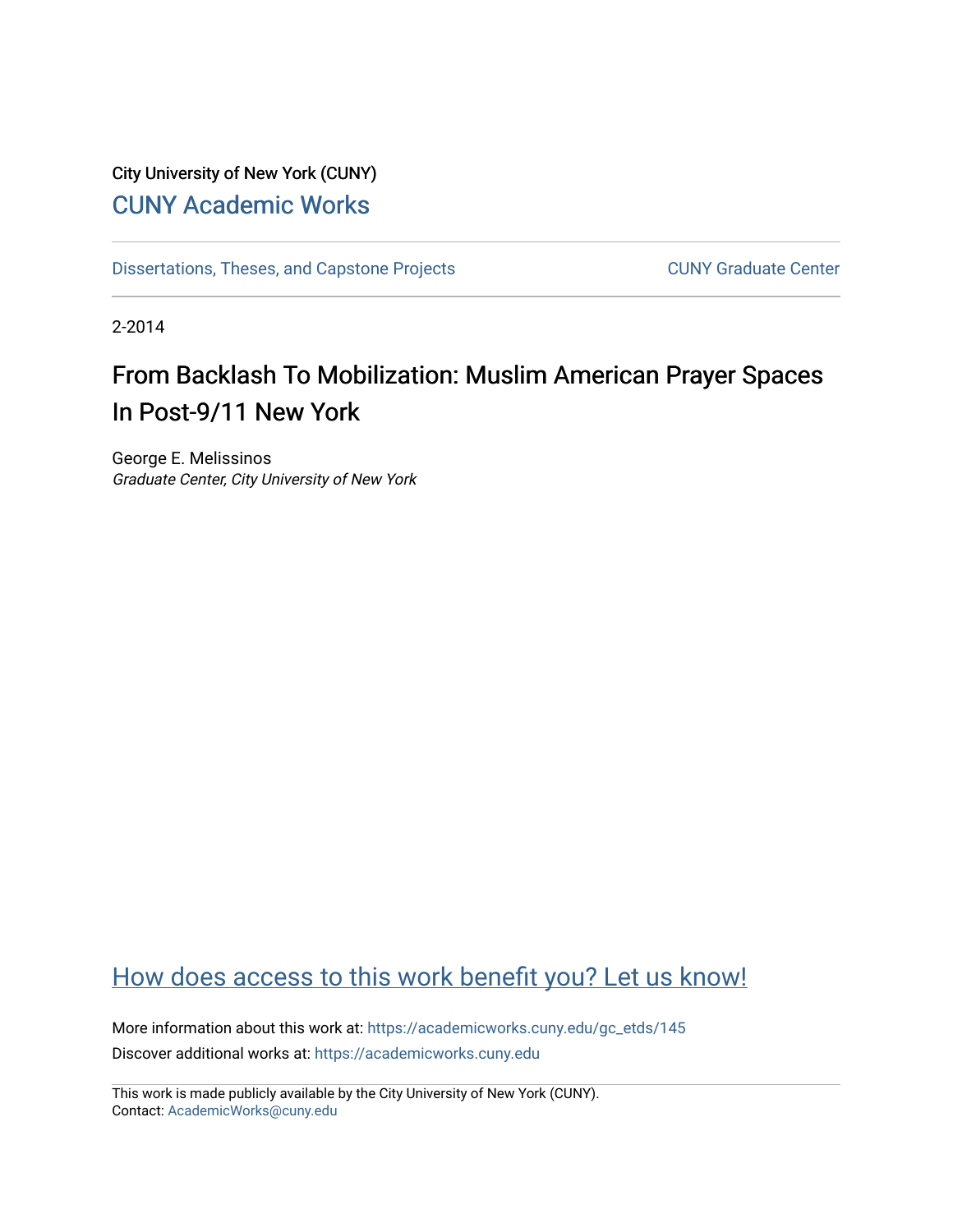#### FROM BACKLASH TO MOBILIZATION:

#### MUSLIM AMERICAN PRAYER SPACES IN POST-9/11 NEW YORK

by

George E. Melissinos

A master's thesis submitted to the Graduate Faculty in Middle Eastern Studies in partial fulfillment of the requirements for the degree of Master of Arts, The City University New York.

2014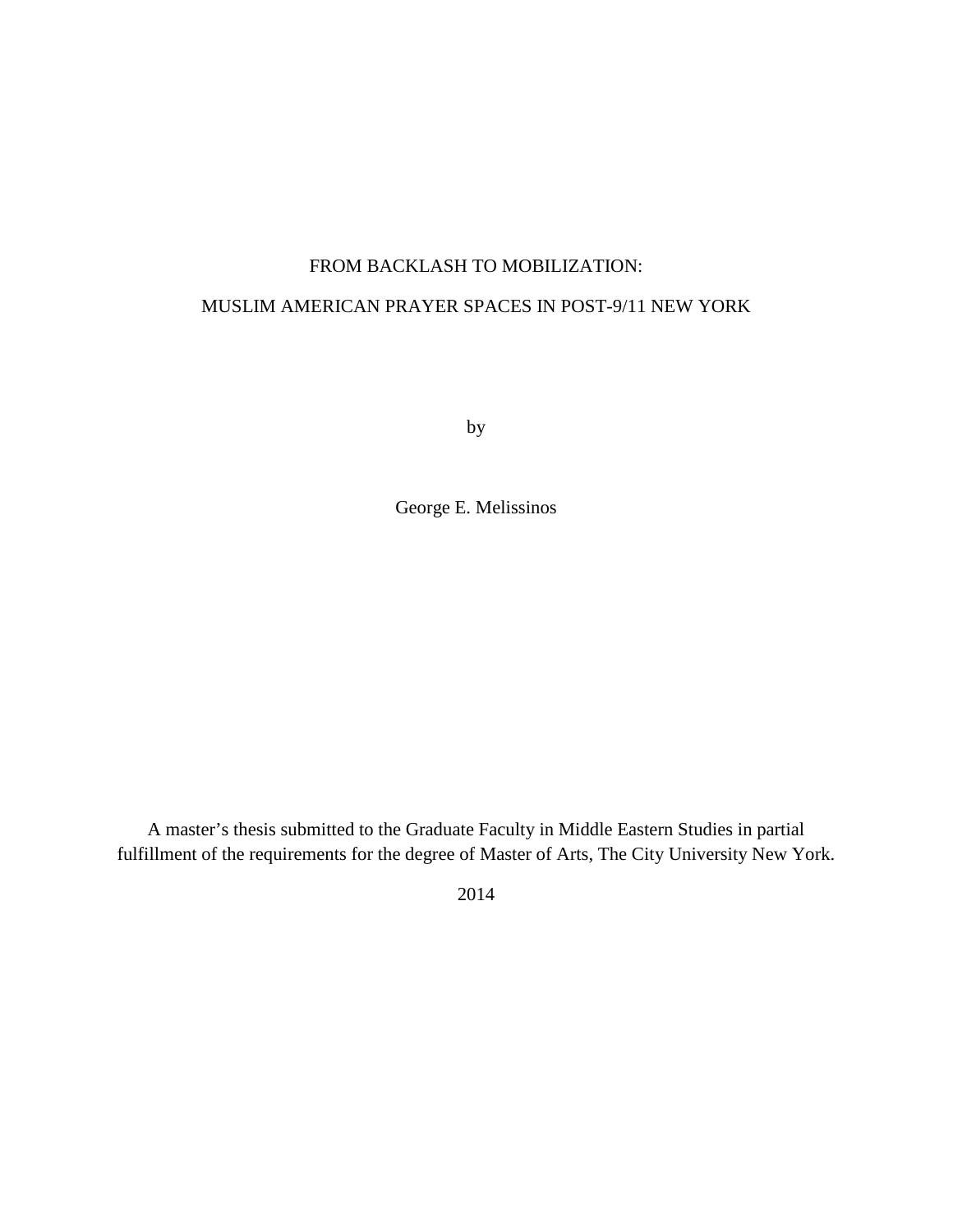## © 2014

George E. Melissinos

All Rights Reserved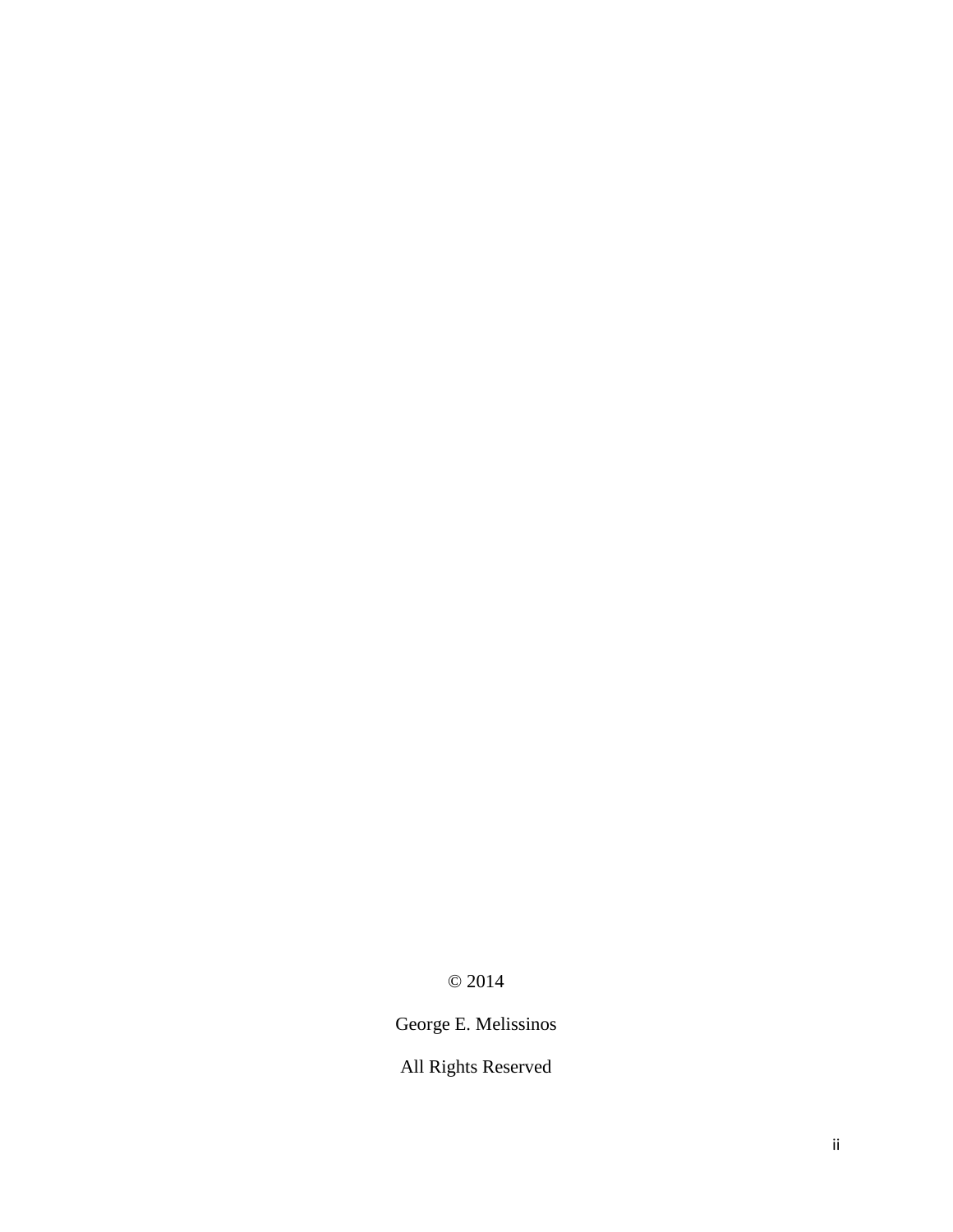This manuscript has been read and accepted for the Graduate Faculty in Middle Eastern Studies in satisfaction of the requirement for the degree of Master of Arts.

| Approved by                             |                                                                                                                                                                                                                                                                                                                                                                                                                                                   |
|-----------------------------------------|---------------------------------------------------------------------------------------------------------------------------------------------------------------------------------------------------------------------------------------------------------------------------------------------------------------------------------------------------------------------------------------------------------------------------------------------------|
|                                         |                                                                                                                                                                                                                                                                                                                                                                                                                                                   |
| Prof. Mandana E. Limbert                |                                                                                                                                                                                                                                                                                                                                                                                                                                                   |
| Prof. Simon Davis                       |                                                                                                                                                                                                                                                                                                                                                                                                                                                   |
| Middle Eastern Studies Prof. Beth Baron | Date: $\frac{1}{\sqrt{1-\frac{1}{2}} \cdot \frac{1}{2} \cdot \frac{1}{2} \cdot \frac{1}{2} \cdot \frac{1}{2} \cdot \frac{1}{2} \cdot \frac{1}{2} \cdot \frac{1}{2} \cdot \frac{1}{2} \cdot \frac{1}{2} \cdot \frac{1}{2} \cdot \frac{1}{2} \cdot \frac{1}{2} \cdot \frac{1}{2} \cdot \frac{1}{2} \cdot \frac{1}{2} \cdot \frac{1}{2} \cdot \frac{1}{2} \cdot \frac{1}{2} \cdot \frac{1}{2} \cdot \frac{1}{2} \cdot \frac{1}{2} \cdot \frac{1}{2}$ |

### THE CITY UNIVERSITY OF NEW YORK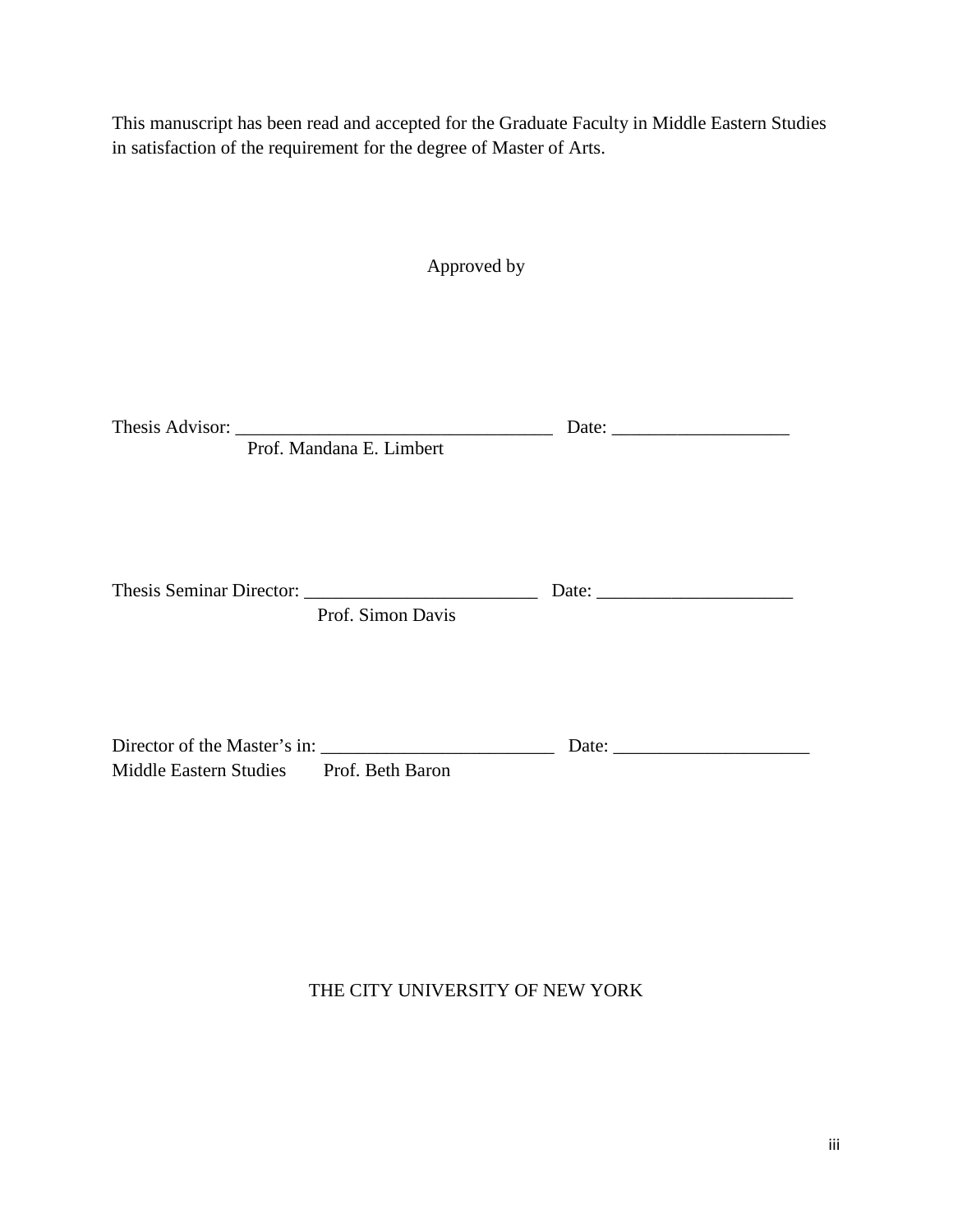#### Abstract

# FROM BACKLASH TO MOBILIZATION: MUSLIM AMERICAN PRAYER SPACES IN POST-9/11 NEW YORK by

George E. Melissinos

Advisors: Professor Mandana E. Limbert and Professor Simon Davis

This paper argues that Muslim Americans mobilized against the threat of backlash post-9/11 through the creation of new prayer spaces and maintenance of prayer spaces already in existence before the terrorist attacks. I suggest that the successful mobilization of prayer spaces continues to provide a mechanism of support and unity against backlash for Muslim Americans in New York City since the events of September 11, 2001. I also explore how ineffective mobilization efforts, such as demonstrated by the Park51 project, fail to protect the Muslim American community against backlash.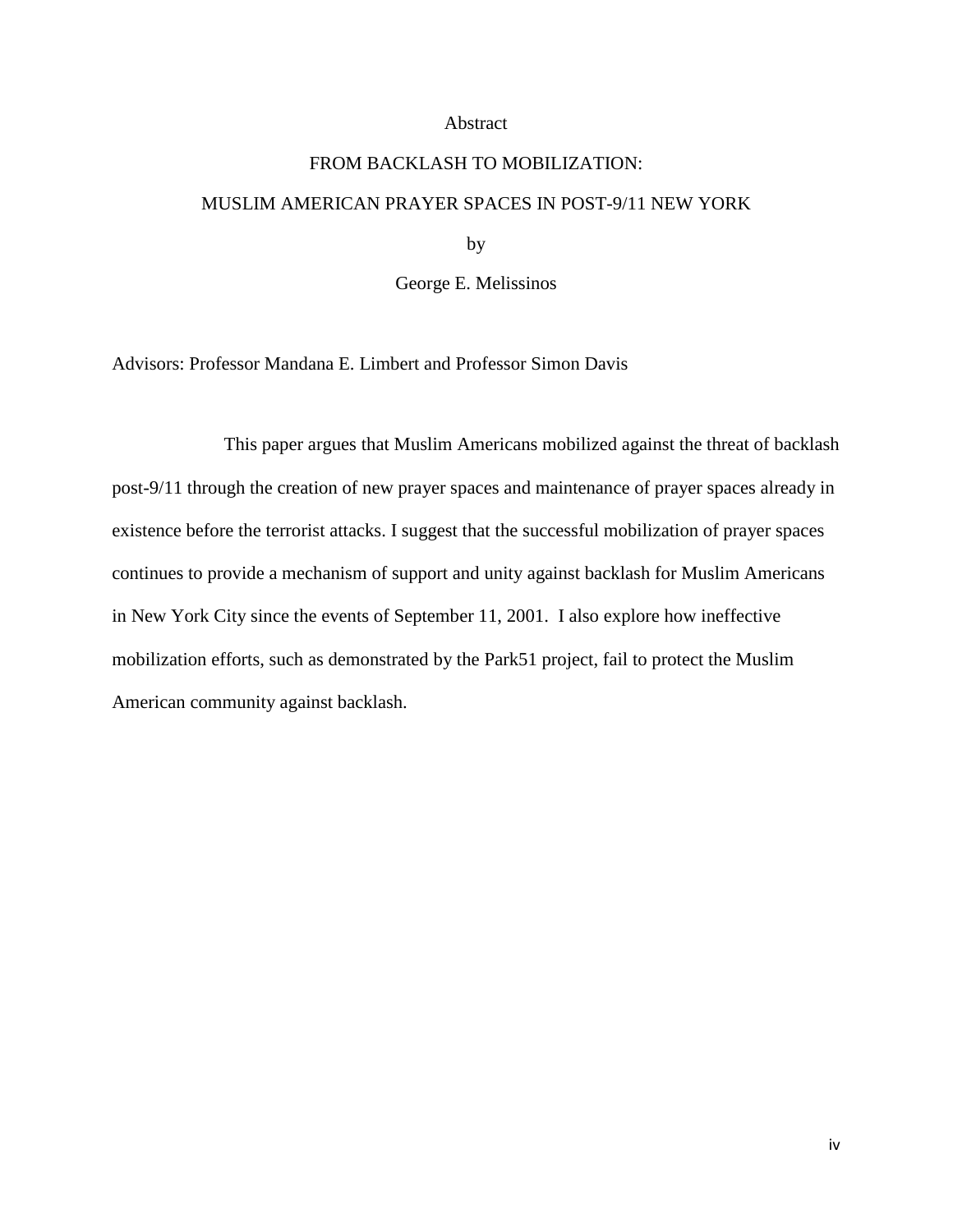#### Acknowledgments

This paper is the result of the patience of many people, and the support of every single one of them was absolutely crucial to the completion of this project. First of all I wish to thank Professor Mandana Limbert for taking the time to advise me on this project, especially since she stepped in after the initial start of the project. I realize that it was a burden both of time and energy to advise a thesis that was already started by the time she became involved, and I will be eternally grateful for this.

Professor Simon Davis was the perfect thesis mentor, always knowing when to motivate or help depending on the myriad of situations with which I presented him. His support from the time I took his history class, through the thesis seminar, through the completion of this paper was indispensable. Dr. Anny Bakalian was my academic advisor and the co-director of MEMEAC, but those titles could never encompass how much she really did for me. She was instrumental in everything from me entering the program, to introducing me to my internship, through the administrative arrangements in completing this thesis. But none of that compares to the immense faith she had in me, without which I would never have become the person I am now. In short, she changed my life.

All of the other students and professors at MEMEAC are special to me, but I particularly want to thank Professor Mehdi Bozorgmehr for advising me on the early stages of this thesis, and Professor Elena Frangakis-Syrett for all of her help in helping my academic career over the years. My fellow students, especially Arthur Starr, Kelly James, Jenn Nina, Jessica Levin, Jeff Diamant, Brad Garvey, and Itay Eisinger were there for the good times, but more importantly, helped more than they could ever know during the hard ones too. And to the memory of Matthew Phillips – you are a loss we will never get over, and we all still think of you constantly. I also wish to thank Professors Christopher Stone, Jamal Ali, and the late, great Abdellatif el Jaziri for their patience in helping my study of Arabic. And, of course, Ahmed Issawi, Jamal Rayyis, Liz Behrend, and everyone at Alwan for the Arts for making my time there very special.

Last but certainly not least, I am nothing without my family. I can never repay my parents for their generosity and patience over the years. They have never asked anything of me except that I do my very best, which means the world coming from two very successful people. I have also enjoyed my sister becoming a role model to me, despite being my younger sibling, and my decision to apply to graduate school in the first place is largely due to her. The support of my aunt Dian was also crucial to this project. Finally, I could thank her for a hundred years and it would never repay my gratitude to her, but my wife Emily deserves the greatest thanks of all. She dealt with all the stress of a husband completing a thesis, but also finding his way in adulthood, marriage, and even life at the same time. I do not deserve the patience she has given me, but I hope I can make her proud for the rest of our lives together.

This paper is dedicated to Theo.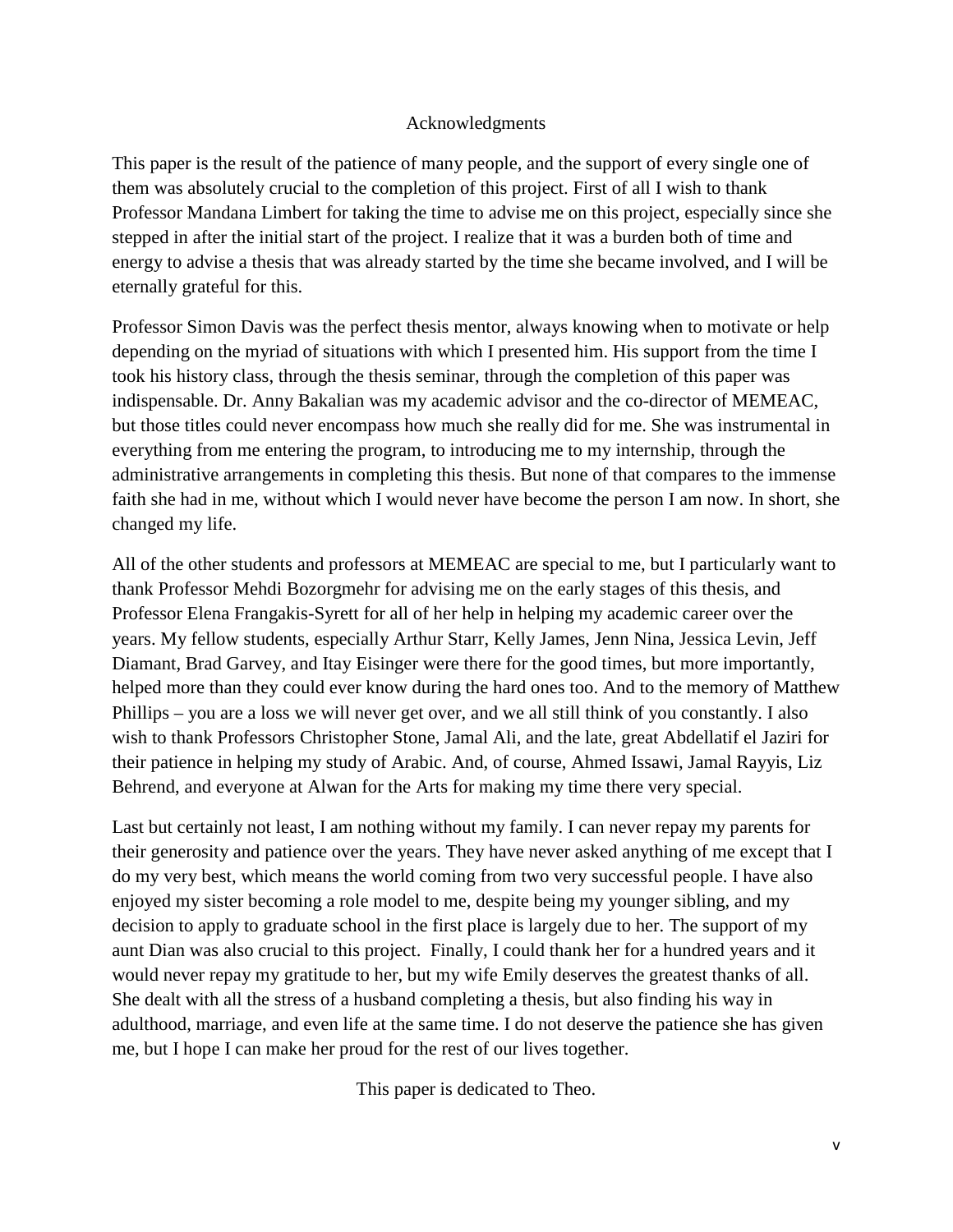### Table of Contents

| Introduction                                         | $\mathbf{1}$   |
|------------------------------------------------------|----------------|
| Historical Examples of Backlash in the United States | $\overline{4}$ |
| <b>Backlash Against Muslim Americans</b>             | $\overline{7}$ |
| Mobilization                                         | 11             |
| History of Islam in the United States                | 14             |
| <b>Institution Building</b>                          | 18             |
| Example 1: The Park51 Project                        | 21             |
| Example 2: Storefront Mosques in New York City       | 25             |
| Conclusion                                           | 33             |
| <b>Works Cited</b>                                   | 39             |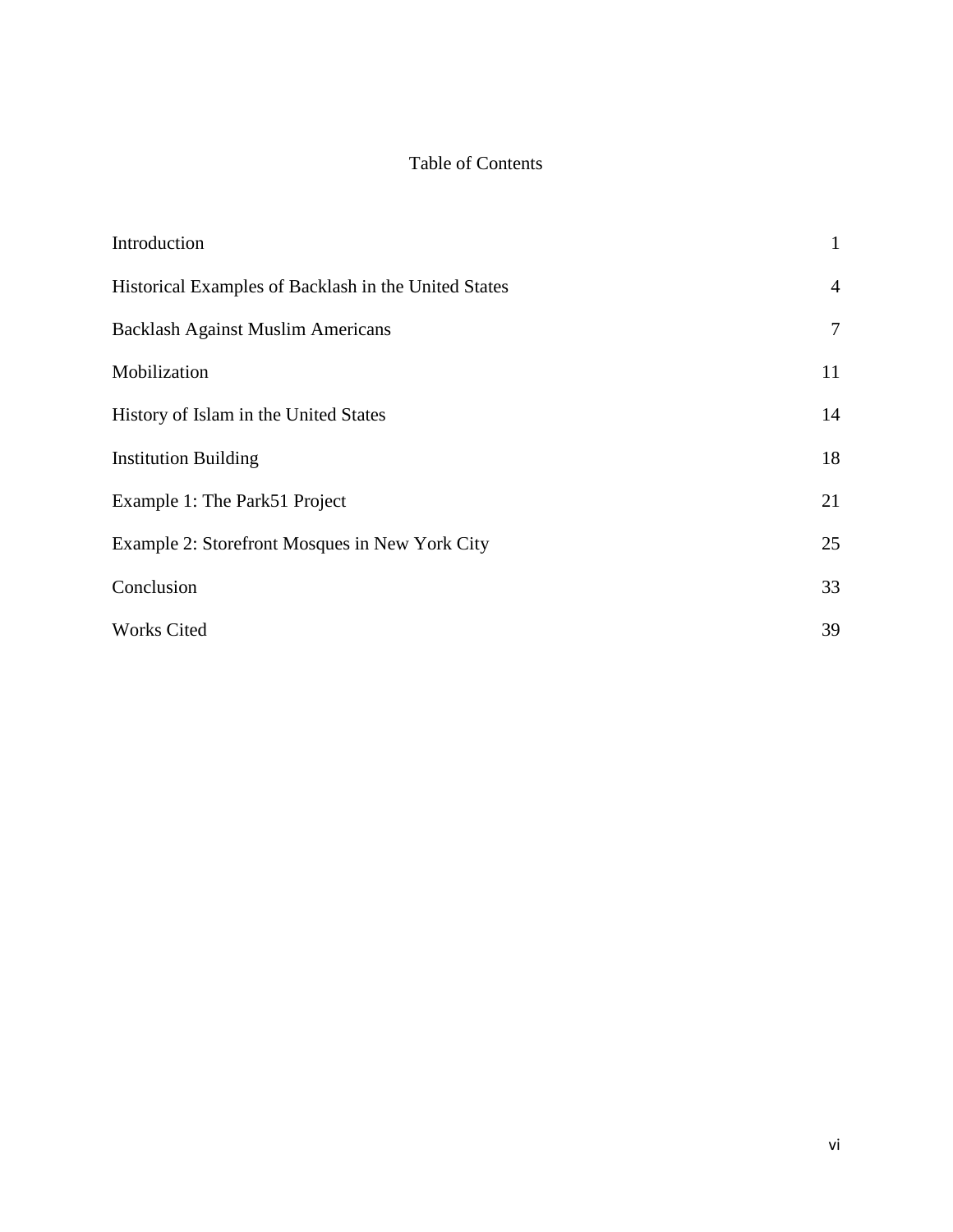#### **Introduction**

 $\overline{a}$ 

The September 11, 2001 terrorist attacks on the World Trade Center and Pentagon changed the political culture of the United States by creating a completely new atmosphere of fear regarding threats of terror. What the general public may understand less well are the ways in which the lives of ordinary Muslim Americans were changed by their perceived association with the perpetrators. Because the terrorists were self-proclaimed Muslim jihadists, Muslim Americans continue to live with the backlash of that fateful day, over a decade later. This paper examines how the Muslim American community in New York City adapted to the post-9/11 threat of backlash through mobilization. For the purposes of this paper, mobilization refers to the setting of a goal by a collective group of people and their actions which further that aim, and backlash is defined as "a combination of stereotyping, scapegoating, hate crimes, and government initiatives."[1](#page-7-0) This paper focuses on two particular areas of interest, the Park51 controversy, an example of ineffective mobilization, and the effective proliferation of prayer spaces in New York City post-2001.

This paper argues that Muslim Americans mobilized against the threat of backlash post-9/11 through the creation of new prayer spaces and maintenance of prayer spaces already in existence before the terrorist attacks. I suggest that the successful mobilization of prayer spaces continues to provide a mechanism of support and unity against backlash for Muslim Americans in New York City since the events of September 11, 2001. I also explore how ineffective mobilization efforts, such as demonstrated by the Park51 project, fail to protect the Muslim American community against backlash.

<span id="page-7-0"></span><sup>1</sup> Bakalian, Anny and Mehdi Bozorgmehr. *Backlash 9/11*: *Middle Eastern and Muslim Americans Respond*. Berkeley: University of California Press, 2009; 251-252.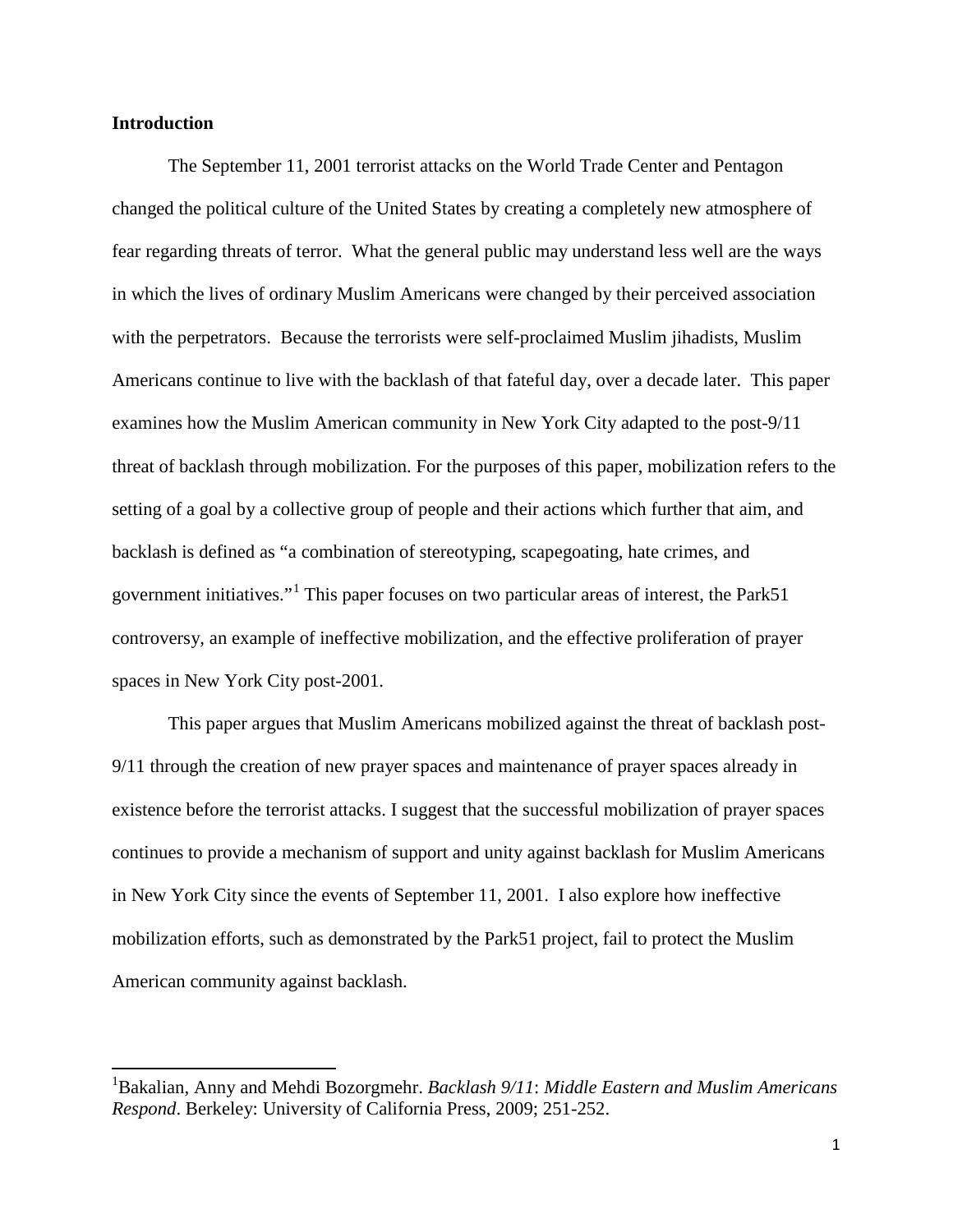In order to support my argument about successful mobilization against backlash, I review the history of Muslims in the United States and the backlash model of Bakalian and Bozorgmehr. I also review the theory of congregationalism (the formation of small institutions in order to carry out the social and religious functions of a religious group) to help explain the context for Islamic mobilization in New York City. Additionally, I visited and observed twenty prayer spaces in four boroughs of New York City in order to test my hypotheses and arrive at the conclusions of the study.

 The backlash against Muslim Americans became evident almost immediately after the 9/11 attacks. It included social and governmental targeting of Muslim Americans through physical violence and the loss of civil liberties.<sup>[2](#page-8-0)</sup> On the surface, the Bush administration took steps toward preventing backlash against Muslim Americans. On September 17, President George W. Bush visited the Islamic Center of Washington and told the press that "Islam is peace."<sup>[3](#page-8-1)</sup> In his address, Bush spoke sympathetically about the rights of Arab Americans and the need for America to continue its tradition of peaceful coexistence with Islam. On the same day, Attorney General John Ashcroft announced over forty ongoing hate crime investigations relating to incidents involving attacks on Arab Americans.<sup>[4](#page-8-2)</sup>

 Nonetheless, following the events of 9/11, the United States government issued a series of directives and policies which appeared to target Muslim Americans. These actions included detention of suspects without charge, and a focus on Muslim Americans of Middle Eastern origin

l

<span id="page-8-0"></span><sup>&</sup>lt;sup>2</sup> This paper is about Muslim Americans. However, the author includes Middle Eastern Americans in this study, to the extent that they are Muslims.

<span id="page-8-1"></span><sup>&</sup>lt;sup>3</sup> "Bush Visits Mosque to Forestall Hate Crimes; President Condemns an Increase in Violence Aimed at Arab Americans." Dana Milbank and Emily Wax. *Washington Post.* September 18, 2001.

<span id="page-8-2"></span><sup>&</sup>lt;sup>4</sup> "Bush Visits Mosque to Forestall Hate Crimes; President Condemns an Increase in Violence Aimed at Arab Americans." Dana Milbank and Emily Wax. *Washington Post.* September 18, 2001.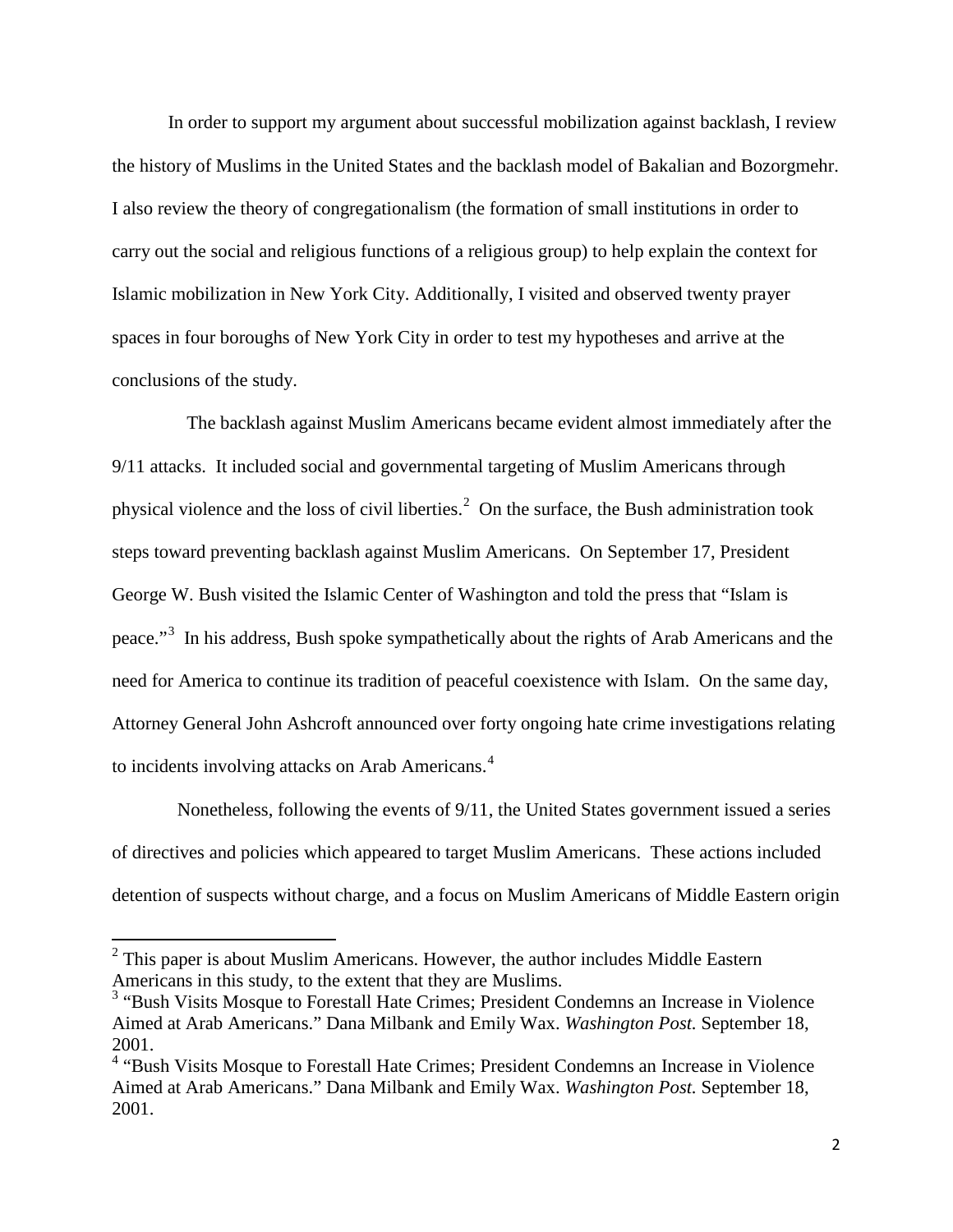for visa overstay violations.<sup>[5](#page-9-0)</sup> The sociologists Bakalian and Bozorgmehr argue that these government initiatives were part and parcel of the 9/11 backlash. These authors state that the Bush administration's "War on Terror" provoked mistreatment of Middle Eastern and Muslim Americans both by the government and by private individuals.<sup>[6](#page-9-1)</sup>

 The Park51 controversy, discussed later in this paper, illustrates how the backlash continued even ten years after the 2001 attacks. Individuals from the Middle East were again viewed with suspicion, this time over a community project. Park51 was a project to build an Islamic cultural center on Park Place in Lower Manhattan, a few blocks from the World Trade Center. Instead of creating a unifying cultural center, the leaders, including the developer and the imam involved in the project, were surprised to find themselves in a vitriolic debate over the rights of Muslims to religious freedoms, and the ways in which those freedoms were impacted by the laws of the City of New York. The backlash surrounding the project illustrated how Muslim Americans might not be permitted to exercise their right to religious freedoms to the same extent as other Americans. This is because they were collectively held responsible for the actions of nineteen individuals acting as Muslim jihadists.

In examining the post-9/11 backlash against Muslim Americans, a potential semantic problem emerges: the labels "Arab" and "Muslim" are often used interchangeably but have different meanings. The term "Arab" is an ethno-linguistic term describing the Arabic-speaking people hailing from 22 countries in a region stretching from Morocco to the Arabian Peninsula.<sup>[7](#page-9-2),[8](#page-9-3)</sup> In the United States, the best data available suggests that Arabs make up about a

 $\overline{\phantom{a}}$ 

<span id="page-9-0"></span><sup>5</sup> Bakalian and Bozorgmehr, 159.

<span id="page-9-1"></span><sup>6</sup> Bakalian and Bozorgmehr, 4.

<span id="page-9-2"></span><sup>&</sup>lt;sup>7</sup> Samhan, Helen Hatab. "Who Are Arab Americans?" Arab American Institute Foundation, 2001.

<span id="page-9-3"></span><sup>&</sup>lt;sup>8</sup> Bagby, "The Mosque in America." Council on American-Islamic Relations, 2012; 13.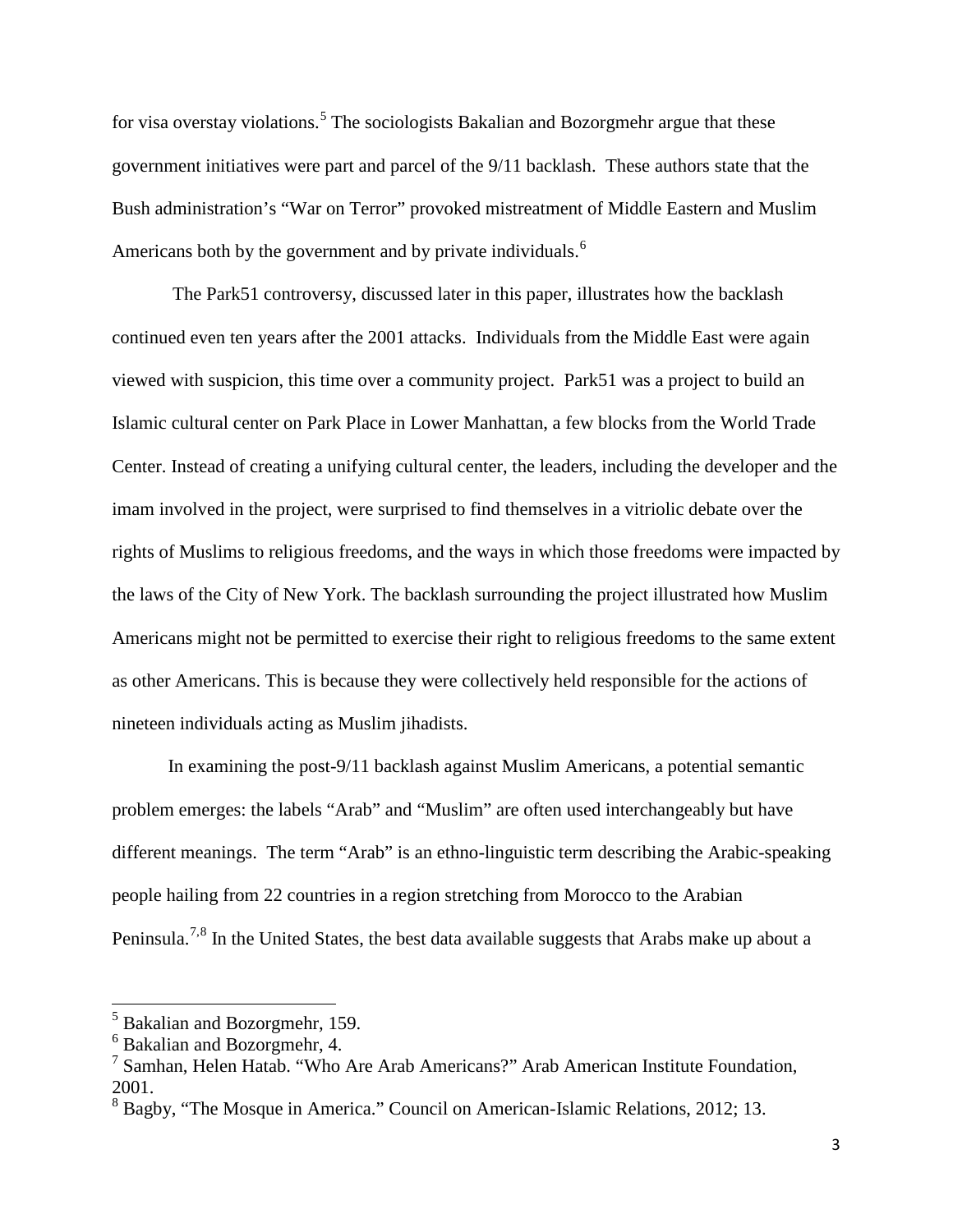quarter of regular mosque attendees in America, behind both African Americans and South Asians. Furthermore, Arabs in the United States have always been religiously diverse, counting Christians and Druze among their numbers. Arab Americans have never been overwhelmingly Muslim at all. Arabs do not make up a majority of Muslims in the world or even in the United States. The term "Muslim" refers to someone who adheres to the Islamic faith.<sup>[9](#page-10-0)</sup> These religious and ethnic components of the term "Muslim" are both important, because the terms "Arab" and "Muslim" often overlap. The two categories share many of the same members and the lack of distinction between them affects how the backlash phenomenon operates. For the purposes of this paper, I use the term "Muslim" throughout.

#### **Historical examples of Backlash in the United States**

l

Bakalian and Bozorgmehr define backlash "as an excessive and adverse societal and governmental reaction to a political/ideological crisis against a group or groups." They also state that "during periods of war or political/ideological crises the state tends to treat a minority population as an 'outgroup' that happens to share the same immigrant/ethnic or religious background as the 'enemy.'" In addition, the writers define backlash "as a combination of stereotyping, scapegoating, hate crimes, and government initiatives." Muslim and Arab communities considered the actions of the Bush administration in the months after 9/11 more egregious than the bias incidents and discrimination against their members. Bakalian and

<span id="page-10-0"></span> $9$  It is important to understand that there are significant numbers of South Asian and African American Muslims in the United States. South Asian Muslims hail in large numbers from Pakistan, India, Bangladesh, and Sri Lanka. Indian and Pakistani Muslims are particularly common in New York.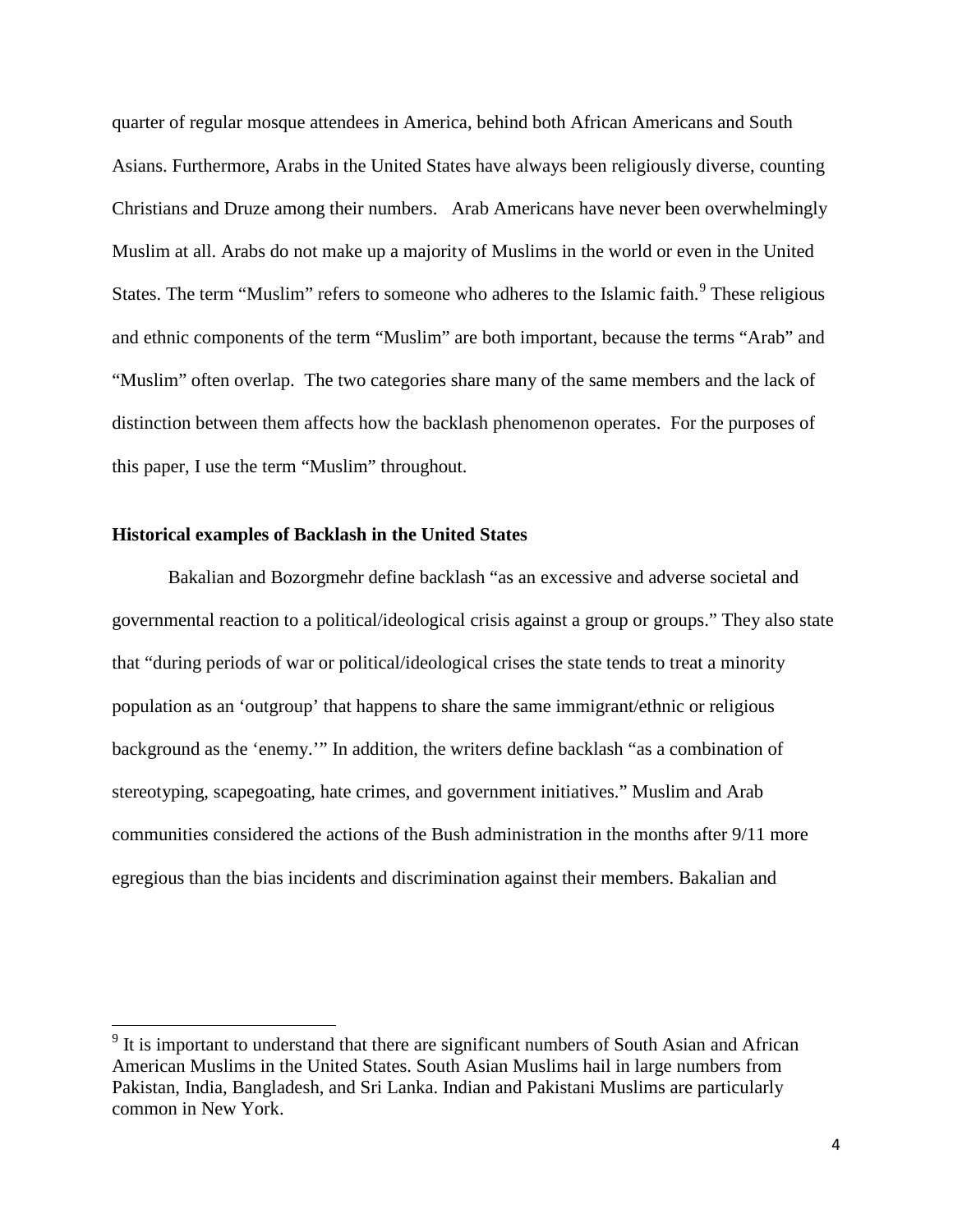Bozorgmehr compiled a list of 62 government actions initiated against these communities between September 2001 and February 2007.<sup>[10](#page-11-0)</sup>

I believe that in order to understand the ramifications of backlash that occurred after 9/11, it is necessary to examine historical precedent. Although this paper focuses on the backlash experienced by Muslim Americans following 9/11, it was not the first time that the government of the United States targeted a group of people who shared the same ethnicity, religion, or nationality and identified them as the enemies of the country. During World War I, the government created laws and policies that discriminated against German Americans. At the outbreak of the war, the government began manipulating the education system for the purposes of war propaganda, portraying Germans as savage aggressors.<sup>[11](#page-11-1)</sup> State governments pursued this idea even further – California's Board of Education denounced German as a language of autocracy, loyalty oaths were demanded in schools, and New York passed a textbook censorship law.<sup>[12](#page-11-2)</sup> Later, the governor of Iowa banned the speaking of German in public. Around the same time, the climate against German-Americans was so noxious that multiple lynchings occurred in places with large German populations, such as St. Louis and Cincinnati.<sup>[13](#page-11-3)</sup>

Similarly, latent cultural stereotypes directly led to aggressive government action against Japanese Americans during World War II. In the nineteenth century, an anti-Japanese climate emerged as a result of large-scale Japanese immigration. After the attack on Pearl Harbor, the United States military began to issue overtly racist retaliatory orders uniformly declaring

 $\overline{\phantom{a}}$ 

<span id="page-11-0"></span> $10$  Bakalian and Bozorgmehr, 14, 156, 251-262.

<span id="page-11-1"></span><sup>&</sup>lt;sup>11</sup> Kennedy, David. Over Here: The First World War and American Society. Oxford, 2004; 23-25.

<span id="page-11-2"></span><sup>&</sup>lt;sup>12</sup> Kennedy, David. *Over Here: The First World War and American Society.* Oxford, 2004; 24.

<span id="page-11-3"></span><sup>13</sup> Kennedy, David. *Over Here: The First World War and American Society.* Oxford, 2004; 24.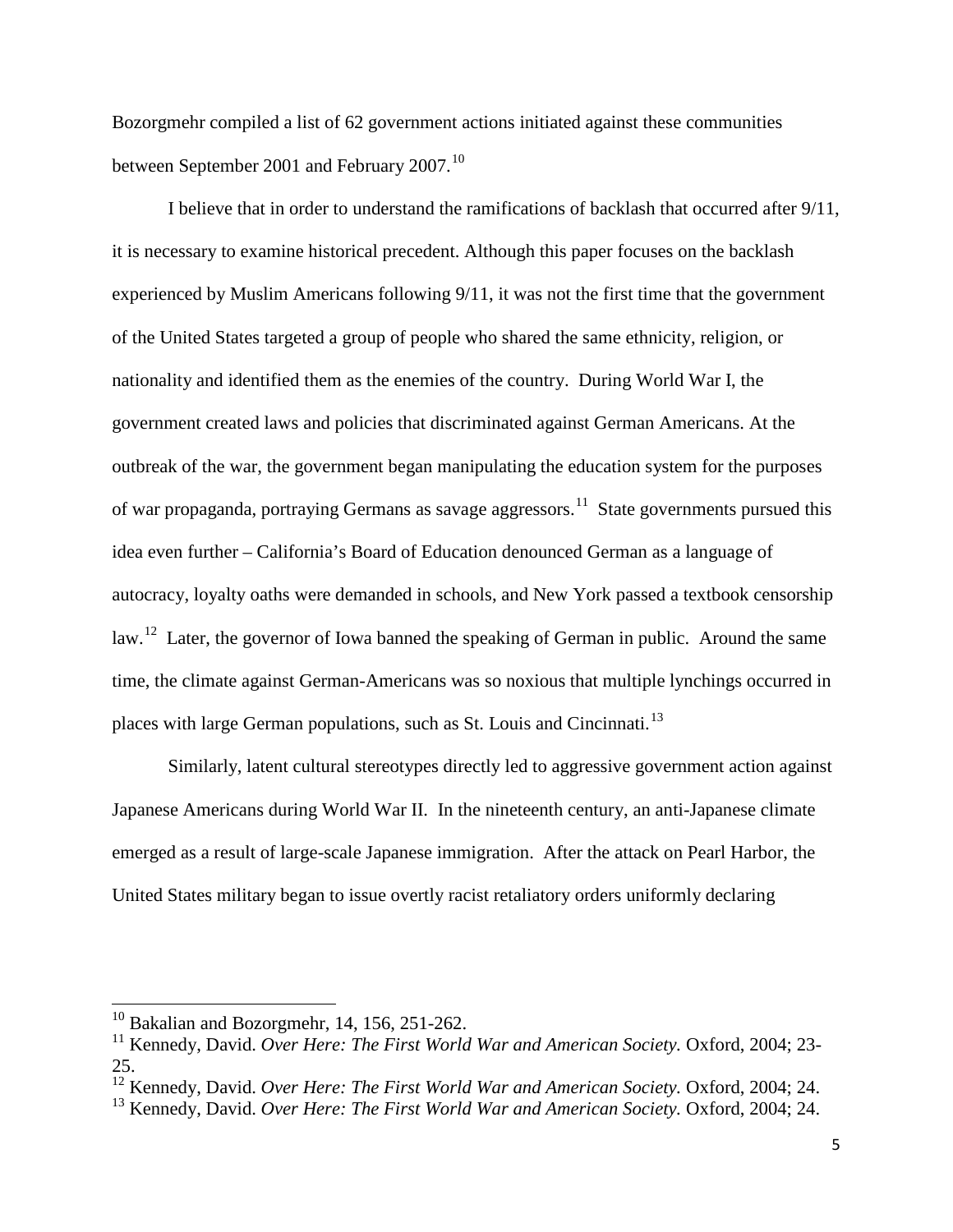Japanese Americans as racially different from other Americans.<sup>14</sup> The United States government had little need to justify the legal suspension of the rights of Japanese Americans. This is because media outlets, such as the Hearst newspaper conglomerate, expressed these sentiments strongly after the events of 1941 and the American public came to believe them.<sup>[15](#page-12-1)</sup> Thousands of innocent Japanese American citizens were detained and placed in internment camps until a Supreme Court ruling halted the process in January 1944.<sup>[16](#page-12-2)</sup>

There were no public attempts at formal redress from within the Japanese American community until a Japanese American Citizens League meeting in  $1970$ .<sup>[17](#page-12-3)</sup> The initial potential for reparations for Japanese Americans was severely limited by the Supreme Court decision in *Korematsu v. United States*, in which Justice Hugo Black's ruling claimed that the order for the internment camp in question was "nothing but an exclusion order" and did not violate the rights of Japanese Americans.[18](#page-12-4),[19](#page-12-5) Because the federal government's actions during the war were deemed legal, redress was not possible at the time. It was not until October 1990 that the first victim of the internment camps received a formal apology and compensation from the government.<sup>[20](#page-12-6)</sup>

<span id="page-12-1"></span><sup>15</sup> Thiesmeyer, Lynn. "The Discourse of Official Violence: Anti-Japanese North American Discourse and the American Internment Camps." *Discourse & Society* 6: 321-325.

l

<span id="page-12-0"></span><sup>&</sup>lt;sup>14</sup> Thiesmeyer, Lynn. "The Discourse of Official Violence: Anti-Japanese North American Discourse and the American Internment Camps." *Discourse & Society* 6: 327.

<span id="page-12-2"></span><sup>16</sup> "World War II: Internment of Japanese Americans." Alan Taylor. *The Atlantic*. August 21, 2011.

<span id="page-12-3"></span><sup>17</sup> Takezawa, Yasuko. *Breaking the Silence: Redress and Japanese American Ethnicity*. Cornell University Press, 1995; 33-35.

<span id="page-12-4"></span><sup>18</sup> *Korematsu v. United States*, 323 U.S. 214 (1944); 323.

<span id="page-12-5"></span><sup>19</sup> Takezawa, Yasuko. *Breaking the Silence: Redress and Japanese American Ethnicity*. Cornell University Press, 1995; 35.

<span id="page-12-6"></span><sup>20</sup> Takezawa, Yasuko. *Breaking the Silence: Redress and Japanese American Ethnicity*. Cornell University Press, 1995; 28.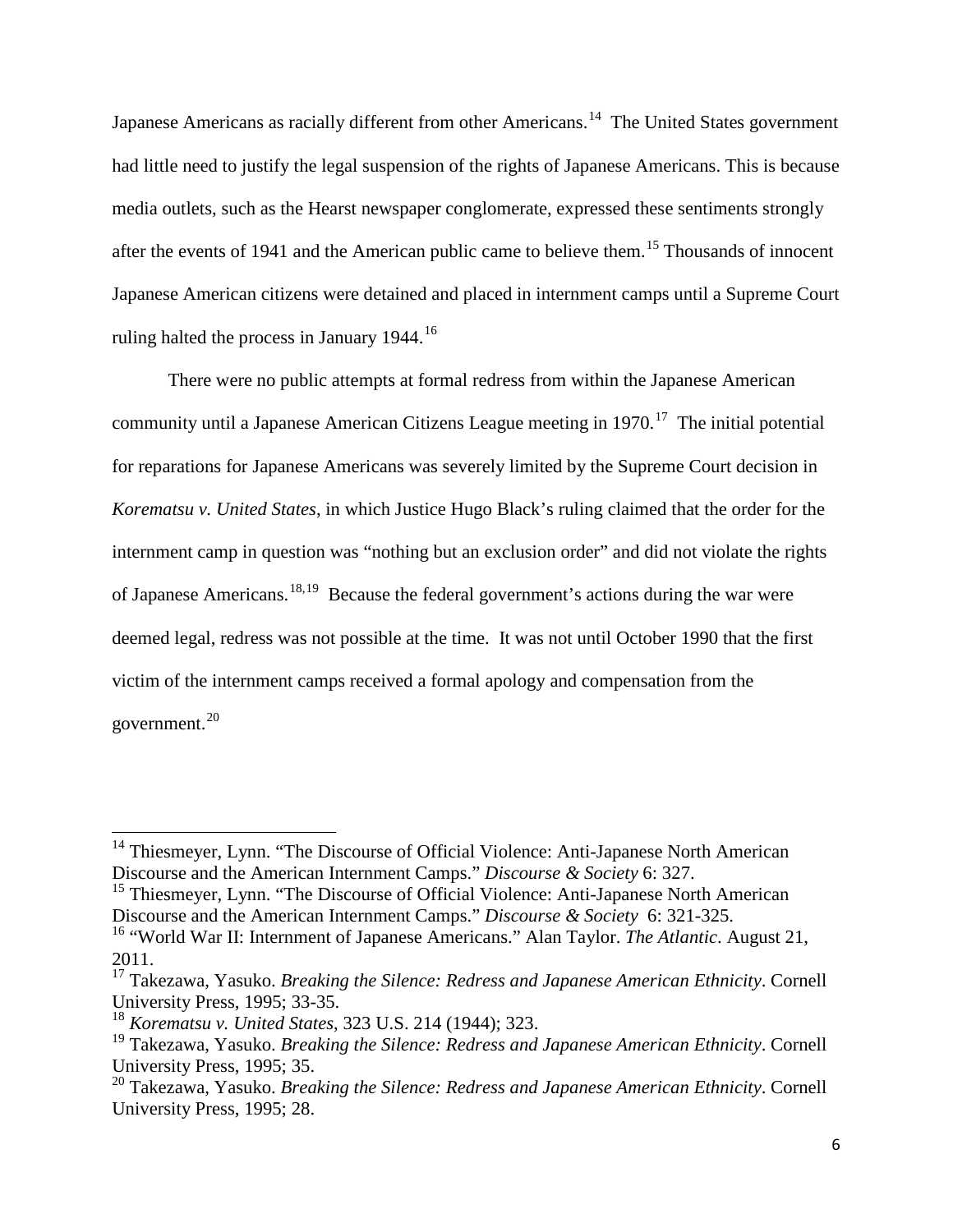The German Americans during World War I and the Japanese Americans during World War II were targeted by the federal government prior to the experience of Muslim Americans in the post-9/11 environment. Both earlier groups were focused on indiscriminately. Individuals in the targeted groups were brought in for questioning without evidence that crimes had been committed or that they had aided their countries of origin. These examples underscore the historical context for the targeting of particular subgroups in the United States under times of national duress. Muslim Americans experienced much of the same backlash reaction decades later beginning with the terrorist attacks on 9/11.

#### **Backlash Against Muslim Americans**

The backlash against Muslim Americans manifested itself almost immediately after the 9/11 attacks. While the precise details of the attacks were still largely unknown, President Bush's remarks in the days after the attacks were seen as forward-thinking in regards to the protection of Muslim Americans due to his positive words about their community. These statements received positive attention in the media.<sup>[21](#page-13-0)</sup> However, the Muslim American community experienced a politically difficult situation almost immediately after the president's goodwill gesture. Within days of the attacks, as more details emerged about the religious affiliation of the perpetrators, Muslims became politically targeted because the events were hostile actions undertaken to harm the United States.<sup>[22](#page-13-1)</sup> Once again, as with German Americans during World War I and Japanese Americans during World War II, law enforcement actions included the detention of significant numbers of Muslim men soon after 9/11. Overzealous law

l

<span id="page-13-0"></span>**<sup>21</sup> "**Six Days After 9/11, Another Anniversary Worth Honoring." Samuel Freedman, *New York Times*. September 8, 2012; A15.

<span id="page-13-1"></span> $22$  Bakalian and Bozorgmehr, 157.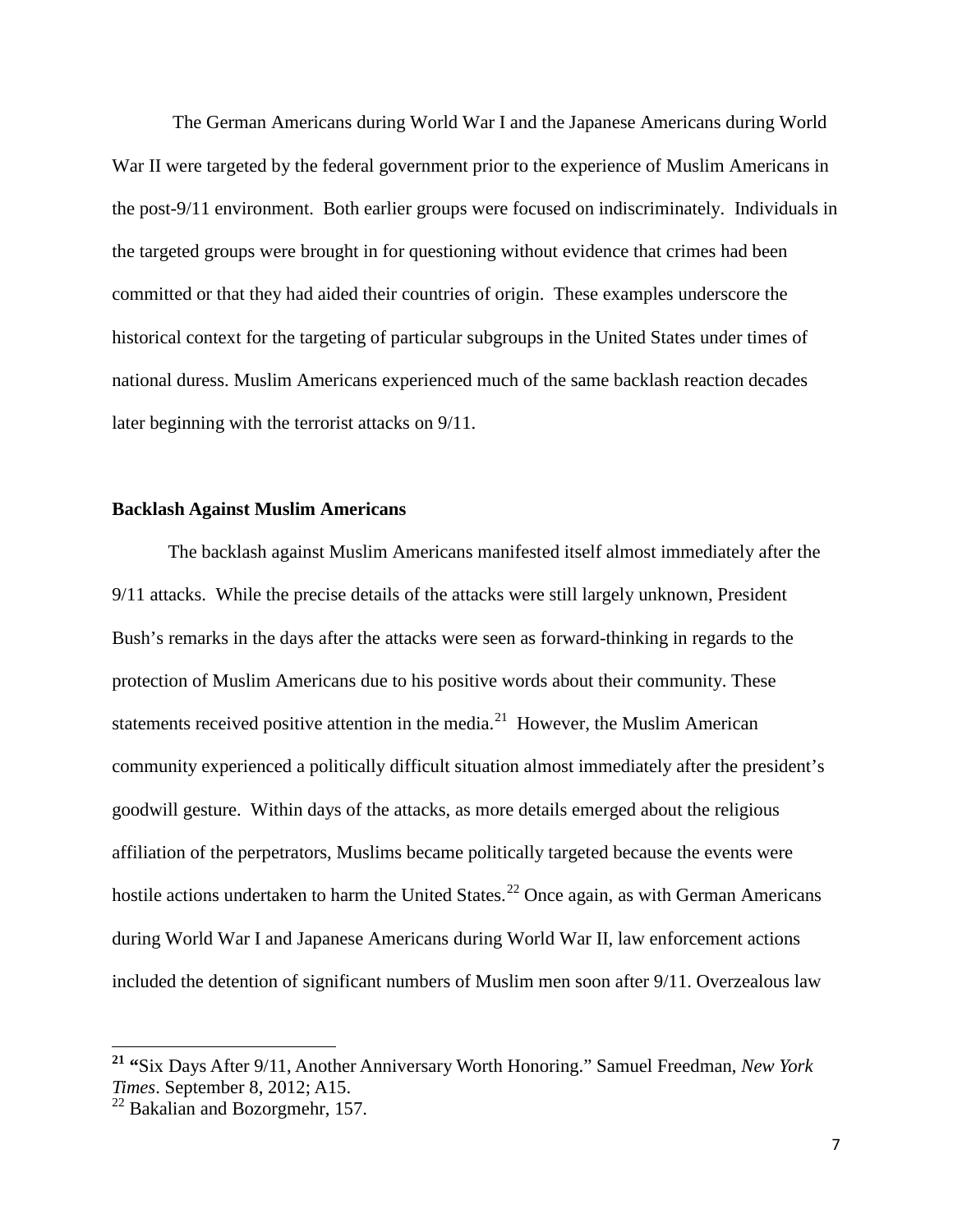enforcement incidents also occurred. For example, an innocent Pakistani man was arrested and detained for four months because he used a credit card to make photocopies on the same day as one of the  $9/11$  hijackers.<sup>[23](#page-14-0)</sup>

The post-9/11 period signaled overt anti-Muslim sentiment in the United States. Public opinion prior to 9/11 was more subtle and based more on a lack of understanding than intolerance.<sup>[24](#page-14-1)</sup> The media played a role in this process of growing anti-Muslim sentiment, which took several years after 9/11 to complete, by focusing on religious extremism and the possibility of home-grown terrorism.[25](#page-14-2) Following September 11, Muslim Americans have been subjected to previously unseen levels of public and government scrutiny.

The relevance of Muslims in American society changed drastically in the years after 9/11 because of the supposed dangers they represented to American Judeo-Christian culture and to security. The backlash after the attacks took a heavy toll on the Arab American and Muslim American communities. The two groups, and people who "looked like" members of these groups, came under heavy suspicion from the American public and were subjected to verbal harassment, bias incidents involving serious bodily harm, and even death.<sup>[26](#page-14-3)</sup>

Physical violence was frequently experienced by Muslim Americans soon after the attacks. Bakalian and Bozorgmehr identify a list of hate crimes targeting Muslims and Arabs in late 2001; one violent incident included a man shot in the back while running from a killer who

 $^{23}$  Bakalian and Bozorgmehr, 159.

<span id="page-14-1"></span><span id="page-14-0"></span><sup>&</sup>lt;sup>24</sup> "Muslim Americans and the Media after  $9/11$ ." Mohammad Abid Amiri. Islam and Muslim Societies. Vol. 5, No. 2 (2012); 2.<br><sup>25</sup> "Muslim Americans and the Media after 9/11." Mohammad Abid Amiri. Islam and Muslim

<span id="page-14-2"></span>Societies. Vol. 5, No. 2 (2012); 3.

<span id="page-14-3"></span><sup>26</sup> Peek, Lori. *Behind the Backlash: Muslim Americans after 9/11*. New Delhi: Social Science Press, 2012; 29; Bakalian and Bozorgmehr, 144.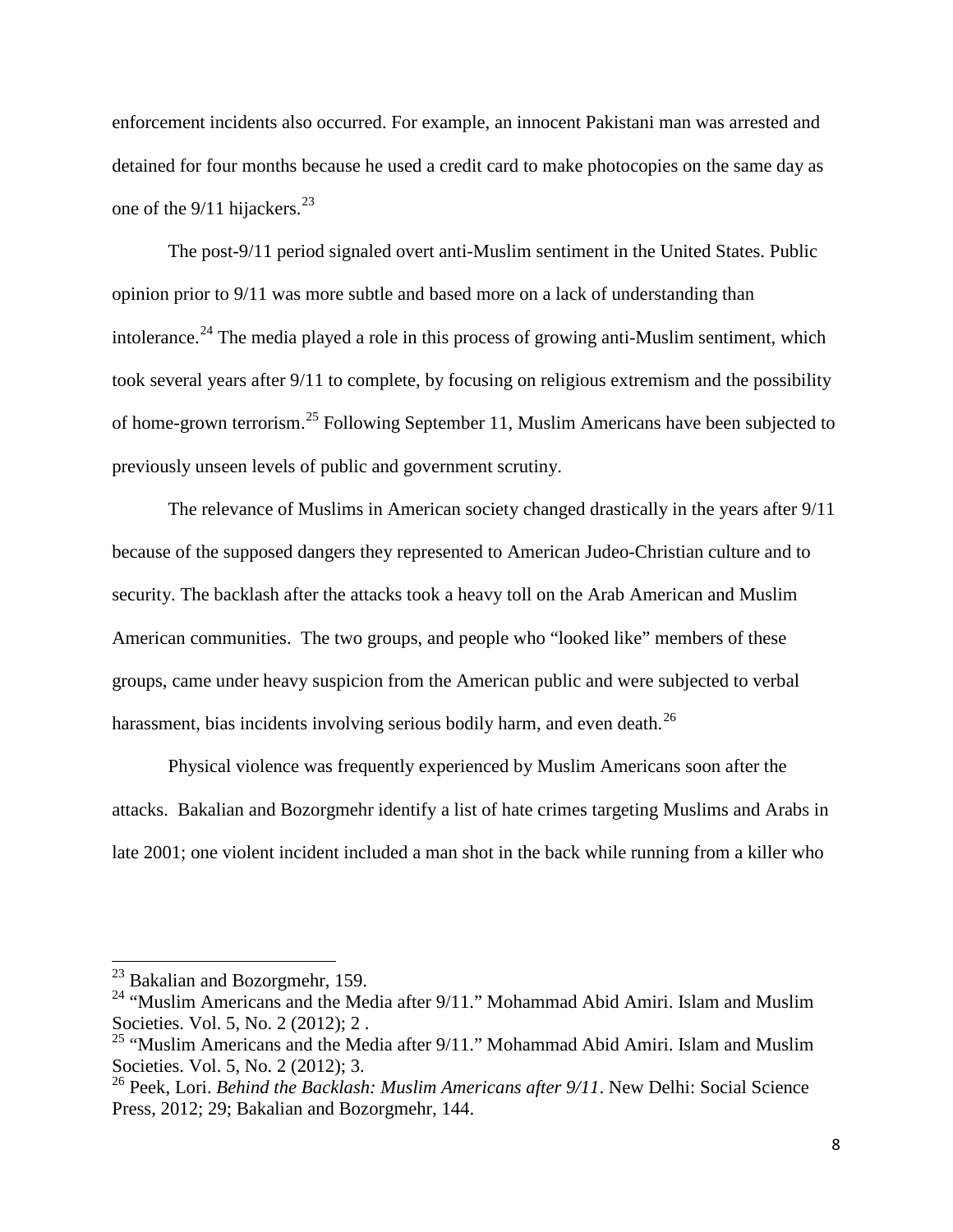broke into his home.<sup>[27](#page-15-0)</sup> A Pakistani immigrant was killed in his Dallas convenience store by a white supremacist four days after  $9/11$ .<sup>28</sup> Arab-centered organizations were flooded with threatening phone calls. Non-Muslim South Asians, Sikhs in particular, and Africans were often mistaken for Muslims by the uninformed public. One study documented nearly 700 hate and bias incident reports in newspapers around the country in the week after  $9/11$ <sup>29</sup>. Much of the American public was relatively uninformed about what Islam is and who Muslims are, so violent extremists took their frustration out on anyone they perceived to be Muslim.<sup>[30](#page-15-3)</sup>

Arabs, Muslim or not, relegated to a manifestation of the "bad Muslim" archetype, found themselves under suspicion by virtue of their background and had to repeatedly explain why they condemned the 9/11 acts and wanton acts of violence against the United States. The "good Muslim/bad Muslim" theory holds that there are moderate "good" Muslims who integrate into their host culture, and "bad" Muslims who are extremists and reject non-Muslim society.<sup>[31](#page-15-4)</sup> The effect of this theory is to oversimplify Muslim political dynamics, and to cast suspicion on Muslims who do not superficially appear to be integrated into mainstream American society. This archetype was applied to immigrants from Muslim-majority countries. Bakalian and Bozorgmehr suggest that immigrants from countries with governments unfriendly to the United States were forced to prove their loyalty to United States authorities, thereby causing entire communities to question the trustworthiness of law enforcement groups. This led to certain groups being less willing to cooperate in law enforcement efforts aimed at apprehending real

 $\overline{\phantom{a}}$ 

 $27$  Bakalian and Bozorgmehr, 4-5.

<span id="page-15-1"></span><span id="page-15-0"></span><sup>&</sup>lt;sup>28</sup> "Kin of 9/11 Hate Crime Victim Now Americans." Houston Chronicle. 03/17/2002.

<span id="page-15-2"></span> $^{29}$  Bakalian and Bozorgmehr, 1.

<span id="page-15-3"></span><sup>&</sup>lt;sup>30</sup> Peter Gottschalk and Gabriel Greenberg. *Islamophobia: Making Muslims the Enemy*. Lanham, MA: Rowman and Littlefield, 2008; 81.

<span id="page-15-4"></span><sup>&</sup>lt;sup>31</sup> "Good Muslim, Bad Muslim: A Political Perspective on Culture and Terrorism." Mahmood Mamdani. American Anthropologist. Vol. 104; No. 3 (2012).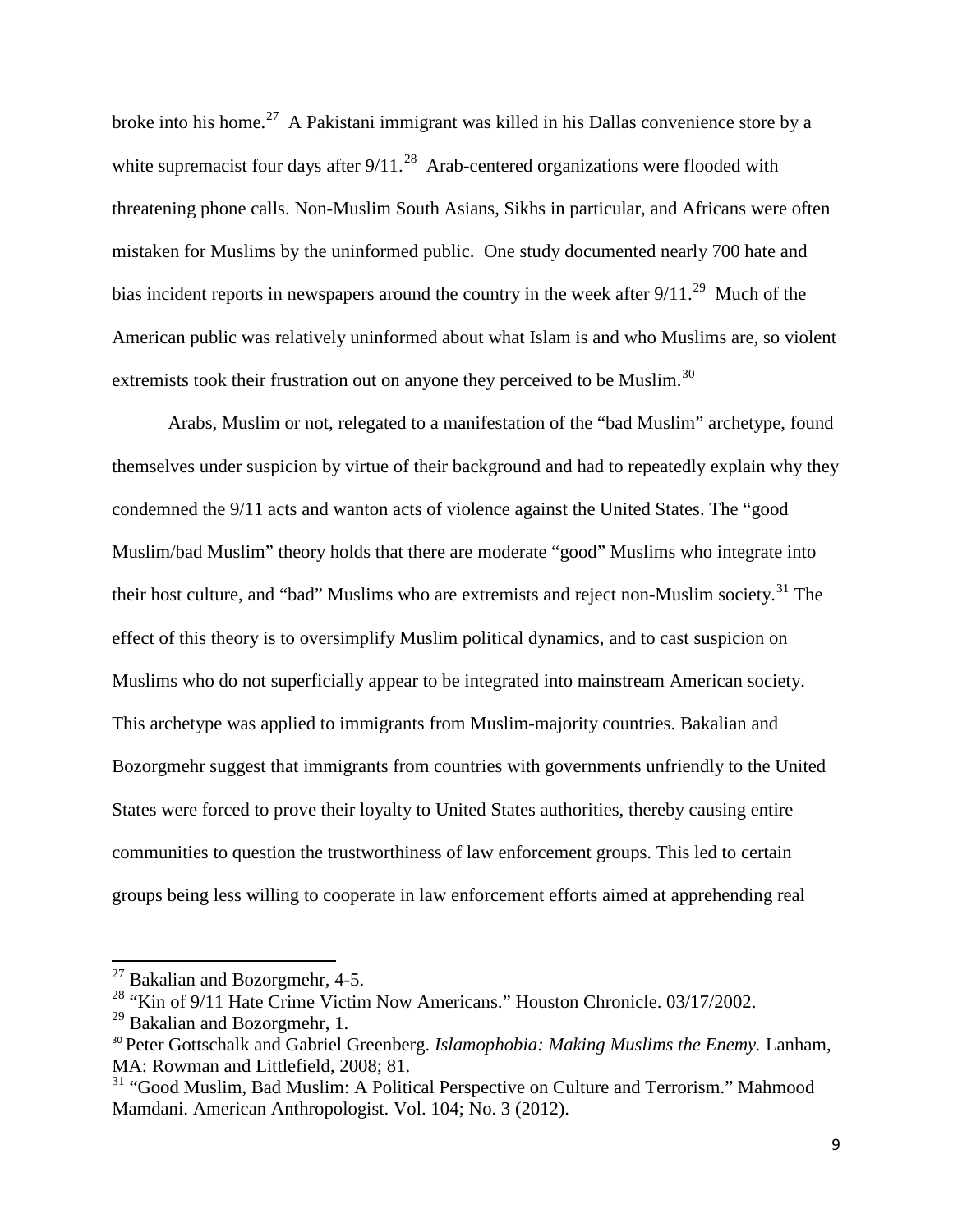terrorists. In other words, Muslims were more or less suspect in the eyes of the United States government based on the nature of the regime in the country from which they originated.

The centrally-planned actions of the federal government in Washington, D.C., were not favorable to Muslim Americans either. The Bush administration initially appeared to take a pro-Muslim stance, both in the words of the president shortly after the attacks and in the prosecution of hate crimes.[32](#page-16-0) Civil liberties groups, however, complained that those words were not matched by actions.<sup>33</sup> In the criminal justice system, many anti-Muslim actions occurred. Suspects were detained irrespectively of constitutional limits and conditions. Moreover, arrests for other crimes, like visa overstays, drastically increased for those of Arab origin or from Muslim countries in the final months of  $2001$ .<sup>[34](#page-16-2)</sup> The government disregarded the rights of Middle Eastern and Muslim Americans in numerous cases. Thousands of detentions occurred. The Justice Department held suspects in custody without telling their families or others. The government did not share with the public information about the number of suspects detained, or the location of their incarceration. According to internal Justice Department reports, due process laws were ignored, as were safeguards relating to custodial control of suspects.<sup>[35,](#page-16-3)[36](#page-16-4)</sup> In the aftermath of  $9/11$ , government policies targeting Arabs and Muslims as automatically suspicious harmed

l

 $32$  Bakalian and Bozorgmehr, 156.

<span id="page-16-1"></span><span id="page-16-0"></span><sup>&</sup>lt;sup>33</sup> "America's Challenge: Domestic Security, Civil Liberties, and National Unity after September 11<sup>th."</sup> Muzaffar A. Chishti, Doris Meissner, Demetrios G. Papademetriou, Jay Peterzell, Michael J. Wishnie, Stephen W. Yale-Loehr. Migration Policy Institute, 2003.

<span id="page-16-2"></span><sup>&</sup>lt;sup>34</sup> Bakalian and Bozorgmehr, 158.

<span id="page-16-3"></span><sup>&</sup>lt;sup>35</sup> Bakalian and Bozorgmehr, 4.

<span id="page-16-4"></span><sup>&</sup>lt;sup>36</sup> Cainkar, Louise. "Post 9/11 Domestic Policies Affecting U.S. Arabs and Muslims: A Brief Review." *Comparative Studies of South Asia, Africa, and the Middle East* 24:1. This article supports Bakalian/Bozorgmehr's argument as to the Yemeni community.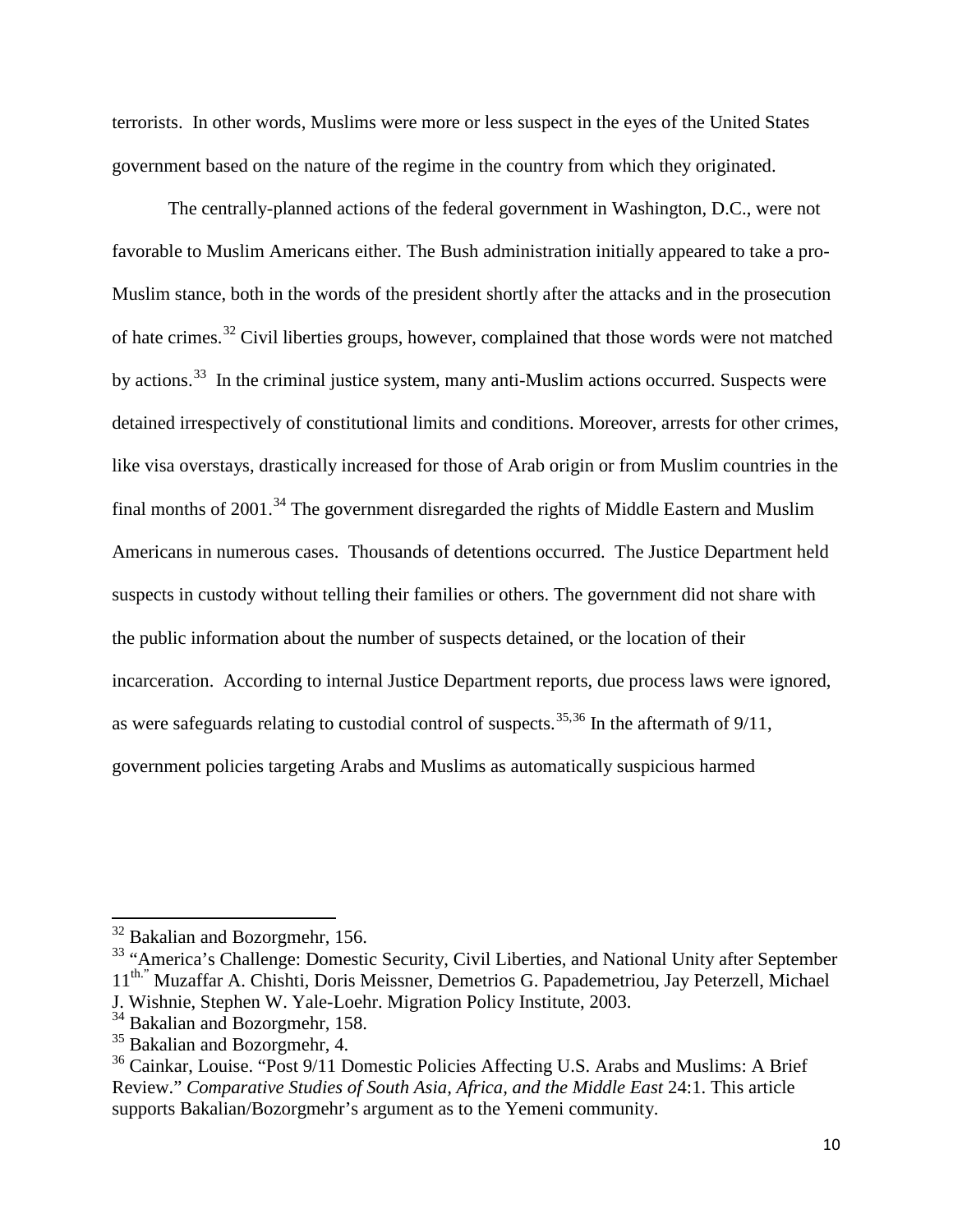community-police relations.<sup>[37](#page-17-0)</sup> This resulted in lack of trust from the Muslim community, which jeopardized potential crime reporting information for the future.

Many Muslims in the United States are recent immigrants, and therefore not yet invested into the mainstream political system through citizen participation. They are not able to vote until they attain citizenship, and therefore participate in their local Muslim community rather than in American politics. Because these Muslim Americans cannot presently participate in the American political process, they mobilize through their Muslim communities.

In another turn of events for Muslim Americans, the awareness that the final phase of the 9/11 attacks originated within the United States heavily influenced government policy in the decade after the attacks.<sup>[38](#page-17-1)</sup> However, this information obscured the fact that all 19 hijackers in the attack were foreign nationals on visas, not naturalized Muslim Americans, and had only been in the United States for a few months.<sup>[39](#page-17-2)</sup> Since most Muslim Americans are immigrants, they were negatively associated with foreign-born terrorists and subjected to backlash.

#### **Mobilization**

 $\overline{\phantom{a}}$ 

Bakalian and Bozorgmehr argue that mobilization by Arab Americans has been a direct response to the backlash after  $9/11$ .<sup>[40](#page-17-3)</sup> They further contend that "backlash promotes"

<span id="page-17-0"></span><sup>&</sup>lt;sup>37</sup> "America's Challenge: Domestic Security, Civil Liberties, and National Unity after September  $11^{\text{th}}$ "; 11.

<span id="page-17-1"></span><sup>&</sup>lt;sup>38</sup> "The 9/11 Commission Report: Final Report of the National Commission on Terrorist Attacks Upon the United States - Executive Summary." Washington, D.C.: National Commission on Terrorist Attacks Upon the United States, 2004; 2.

<span id="page-17-2"></span><sup>&</sup>lt;sup>39</sup> "While America Slept: The True Story of 9/11." Brian Ross. Abcnews.com. Last Accessed: July 29, 2013.

<span id="page-17-3"></span><sup>&</sup>lt;sup>40</sup> Koopmans defines mobilization/claims-making as "a unit of strategic action in the public sphere…consist[ing] of the purposive and public articulation of political demands, calls to action, proposals, criticisms, or physical attacks, which actually or potentially, affect the interests or integrity of the claimants and/or other collective actors."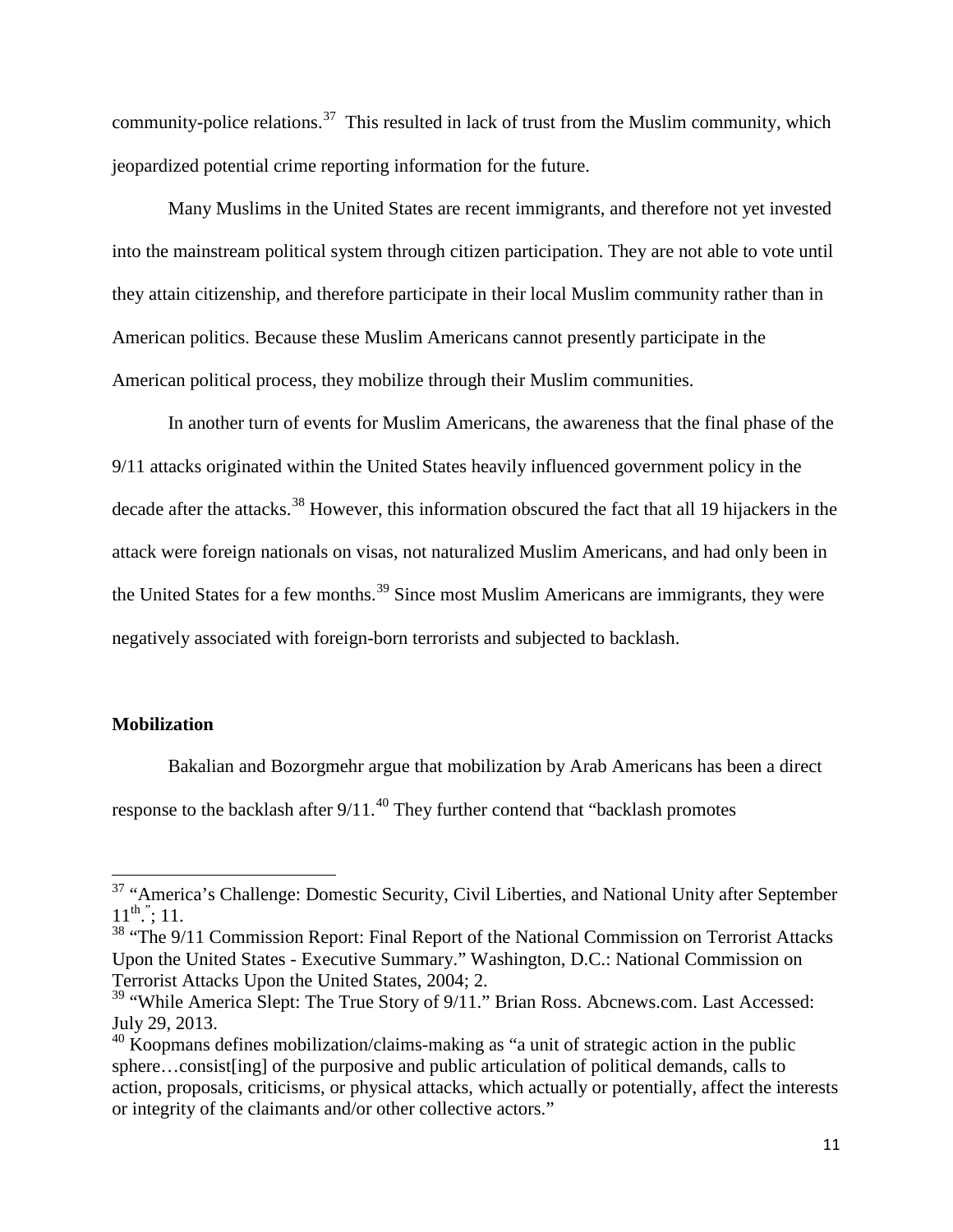mobilization/claims-making in the short or long term, depending upon favorable structural and cultural conditions, namely political opportunities, resources, repertoires of collective action, and framing promises."<sup>[41](#page-18-0)</sup> Major public attention on issues like the  $9/11$  attacks and the Park51 "World Trade Center" mosque caused a backlash against Islam and Muslim Americans, which lead to different forms of community mobilization. While the mobilization regarding the Park51 project was unsuccessful, mobilization in other areas was more successful. This paper looks at the unsuccessful mobilization of Park51 and the successful mobilization based around the construction and maintenance of prayer spaces.

Government backlash against Muslim Americans after 9/11 was a reflection of racial policies established in the  $20<sup>th</sup>$  century, such as the previously described actions that targeted the Germans in World War I and the Japanese in World War II. While it took Japanese Americans over twenty years to demand recognition of their rights from the government, Muslim Americans mobilized and advocated for their rights within a week after the attacks. They denounced the heinous actions of the terrorists and distanced themselves from those actions. Additionally, Arab American community leaders demanded their members' "rightful places" in American society.<sup>[42](#page-18-1)</sup>

Bakalian and Bozorgmehr stress themes of integration and civic activism and focus on the idea of the community as a targeted group.<sup>[43](#page-18-2)</sup> Civic activism and mobilization were enhanced through Arab American groups appearing on television and other media to condemn terrorism and to bolster the image of the Muslim American community. In response to potential ethnic stereotyping, Arab and Muslim Americans became consultants to the government and

l

 $40$  Bakalian and Bozorgmehr, 17.

<span id="page-18-0"></span><sup>&</sup>lt;sup>41</sup> Bakalian and Bozorgmehr, 17.

<span id="page-18-1"></span><sup>42</sup> Bakalian and Bozorgmehr, 179.

<span id="page-18-2"></span><sup>43</sup> Bakalian and Bozorgmehr, 179.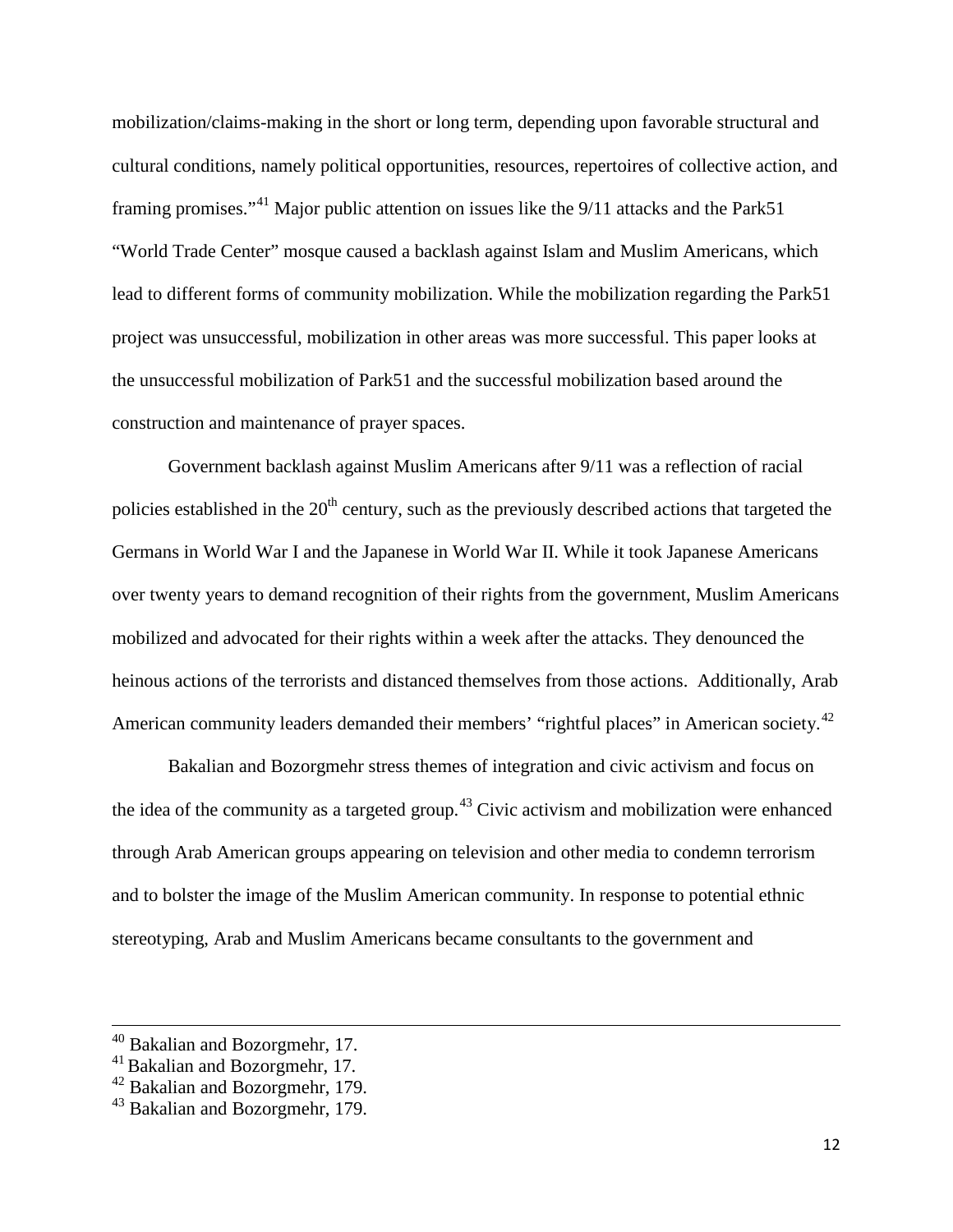"ambassadors" to the public. They spoke on such topics as the Middle East and Islam.<sup>[44](#page-19-0)</sup> Mobilization was crucial towards combating the negative post-9/11 perceptions of Arabs and Muslim Americans. The presence of representatives of the Muslim American community in the public eye, from television appearances to government committee participation, aimed to reduce the backlash effect.

This paper will present two examples, one of effective mobilization and one of ineffective mobilization, that were responses to post-9/11 backlash. The first illustration is the Park51 project, which was an attempt to build an Islamic-themed cultural center with both religious and non-religious activities a few blocks from the World Trade Center site. The Park51 project is striking because the lead developer, who is a Muslim American himself, did not ask the Muslim American community for support during the initial phases of the project. This lack of civic engagement by the developers led directly to a lack of Muslim American mobilization once the project became the victim of anti-Muslim backlash.

The second example is of the proliferation of mosques in New York City after 9/11 against the backdrop of mosques in the United States.<sup>[45](#page-19-1)</sup> As the socio-political environment for Muslim Americans became more difficult, Muslims significantly increased the number of prayer spaces in the United States. As the number of Muslim American immigrants increased, it was important for them to increase the number of available prayer spaces while simultaneously combating stereotypes and defending their religious freedoms in the face of backlash. While large-scale issues like Park51 subjected Muslim Americans to backlash, the construction of prayer spaces at the neighborhood level created different problems. As a response to these problems, Muslims built mosques in their local communities in order to firmly establish their

<sup>&</sup>lt;sup>44</sup> Bakalian and Bozorgmehr, 193.

<span id="page-19-1"></span><span id="page-19-0"></span><sup>45</sup> Bagby, Ihsan. "The Mosque in America." Council on American-Islamic Relations. 2012.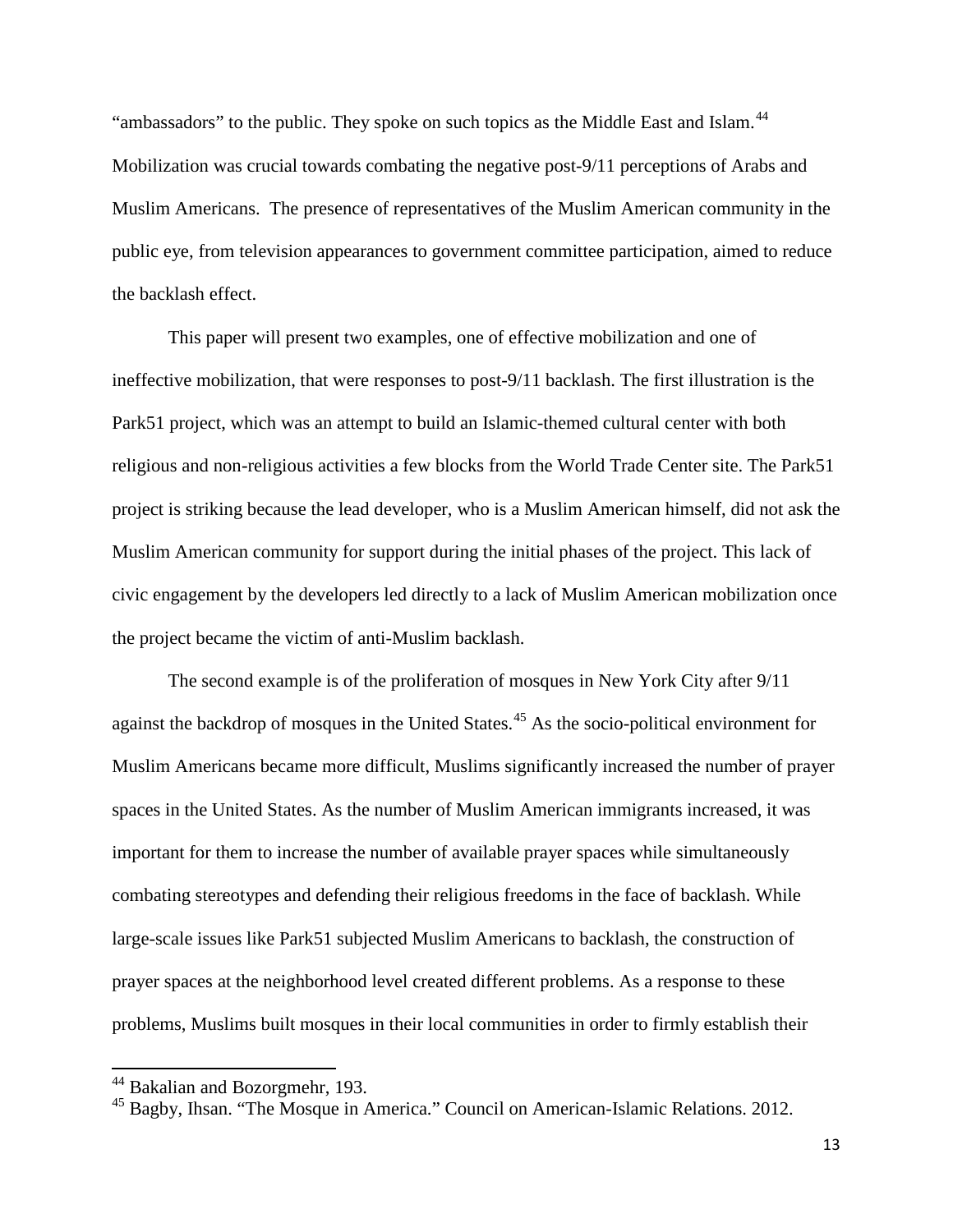religion in their locales and to protect their religious rights. Through the use of observational research based in New York City, and a set of reports on mosques in the United States, this paper argues that Muslim Americans mobilized to protect their religious rights post-9/11 by building and maintaining prayer spaces.<sup>[46](#page-20-0)</sup>

#### **History of Islam in the United States**

In order to understand the backlash against American Muslims, it is important to understand the history of Islam in the United States. Scholars have opined on the popular treatment of Muslims by the West ever since Edward Said's 1978 book *Orientalism*. [47](#page-20-1) Subsequently, academics have become keenly aware of how stereotypes of Muslims are heavily ingrained in American consciousness. In wider society, these stereotypes came to a head post-9/11.

Said advanced his earlier work to write about "Islam as news," arguing that Islam was depicted to Western readers by journalists and academics as underdeveloped and autocratic.<sup>[48](#page-20-2)</sup> In *Covering Islam*, Said criticizes academic centrists like Daniel Patrick Moynihan and Robert Tucker for not understanding Islamic cultures and assuming that the United States needed to be wary of a monolithically "Muslim" part of the world.<sup>[49](#page-20-3)</sup> This debate reflects the tension between Islamic cultures as it is sometimes perceived and the realities of these cultures. These differences in perception significantly contribute to problems for Muslim Americans contending with backlash.

 $\overline{\phantom{a}}$ 

<sup>&</sup>lt;sup>46</sup> Bagby, "The Mosque in America." 2012.

<span id="page-20-1"></span><span id="page-20-0"></span><sup>47</sup> Said, Edward. *Orientalism*. New York: Random House, 1994.

<span id="page-20-2"></span><sup>48</sup> Said, Edward. *Covering Islam: How the Media and the Experts Determine How We See the Rest of the World.* New York: Random House, 1997; 29-33.

<span id="page-20-3"></span><sup>49</sup> Said, *Covering Islam;* 37-38.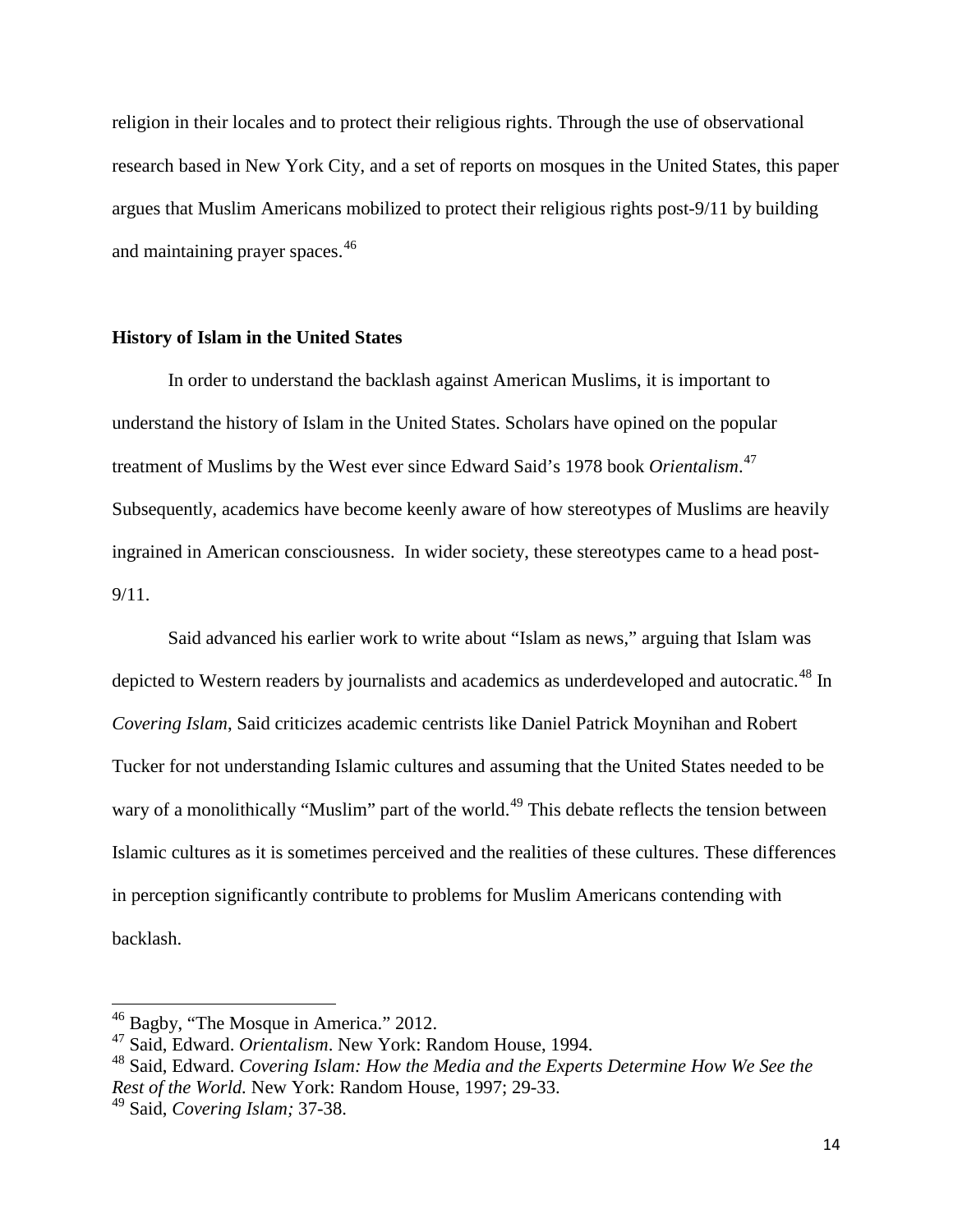Islam's roots in the United States are complicated and diverse. According to historian Sulayman Nyang, there are accounts of Muslims coming to the New World as early as 1312, specifically the journey of Mansa Abu Bakr from the coast of West Africa to the Gulf of Mexico in that year.<sup>[50](#page-21-0)</sup> This semi-mythical account is also mentioned in the writings of British scholar Basil Davidson and Harvard's Leo Winer.<sup>[51](#page-21-1)</sup> Jane Smith makes note of questionable evidence that Muslim trading posts may have been set up by Muslim explorers and that intermarriage with Native Americans might have occurred. [52](#page-21-2) While Muslims probably did not arrive in America in the fourteenth century, they did help the Spanish explore the continent.<sup>[53](#page-21-3)</sup> GhaneaBassiri believes an aide to Spanish explorer Cabeza de Vaca was likely the first Muslim, at least the first known by name, to reach the United States, in the  $1530s$ .<sup>[54](#page-21-4)</sup>

Little empirical evidence on Muslim Americans exists before the antebellum South, where Allen Austin estimates that more than ten percent of black slaves practiced Islam. This number, however, is a rough estimate based on extant slave ownership documents recorded once the slaves were in America, and there are no surviving records of sales from slave ships.<sup>[55](#page-21-5),[56](#page-21-6)</sup> Historian Michael Gomez, based on data compiled by Elizabeth Donnan and later used in Philip Curtin's important book, contends that "possibly tens of thousands" of forcibly imported slaves were Muslims.<sup>[57](#page-21-7),[58,](#page-21-8)[59](#page-21-9),[60](#page-21-10)</sup> Although there is support for the argument that Muslims might have

<span id="page-21-9"></span><span id="page-21-8"></span> $\overline{\phantom{a}}$ 

<span id="page-21-0"></span><sup>50</sup> Nyang, Sulayman. *Islam in the United States of America*. Chicago: ABC International Group, 1999; 12.

<span id="page-21-10"></span><span id="page-21-1"></span> $<sup>51</sup>$  Nyang, 12.</sup>

<span id="page-21-2"></span><sup>52</sup> Jane Smith. *Islam in America*, New York: Columbia University Press, 2010; 51. <sup>53</sup> GhaneaBassiri, Kambiz. 2011. *A History of Islam in America*. New York: Cambridge

<span id="page-21-3"></span>University Press; 11-12.

<span id="page-21-4"></span><sup>54</sup> GhaneaBassiri, 8-12.

<span id="page-21-5"></span> $55$  Nyang, 13.

<span id="page-21-6"></span><sup>56</sup>Allan Austin. *African Muslims in Antebellum America*. London: Routledge, 1997; 1, 32-36.

<span id="page-21-7"></span><sup>&</sup>lt;sup>57</sup> GhaneaBassiri, 16.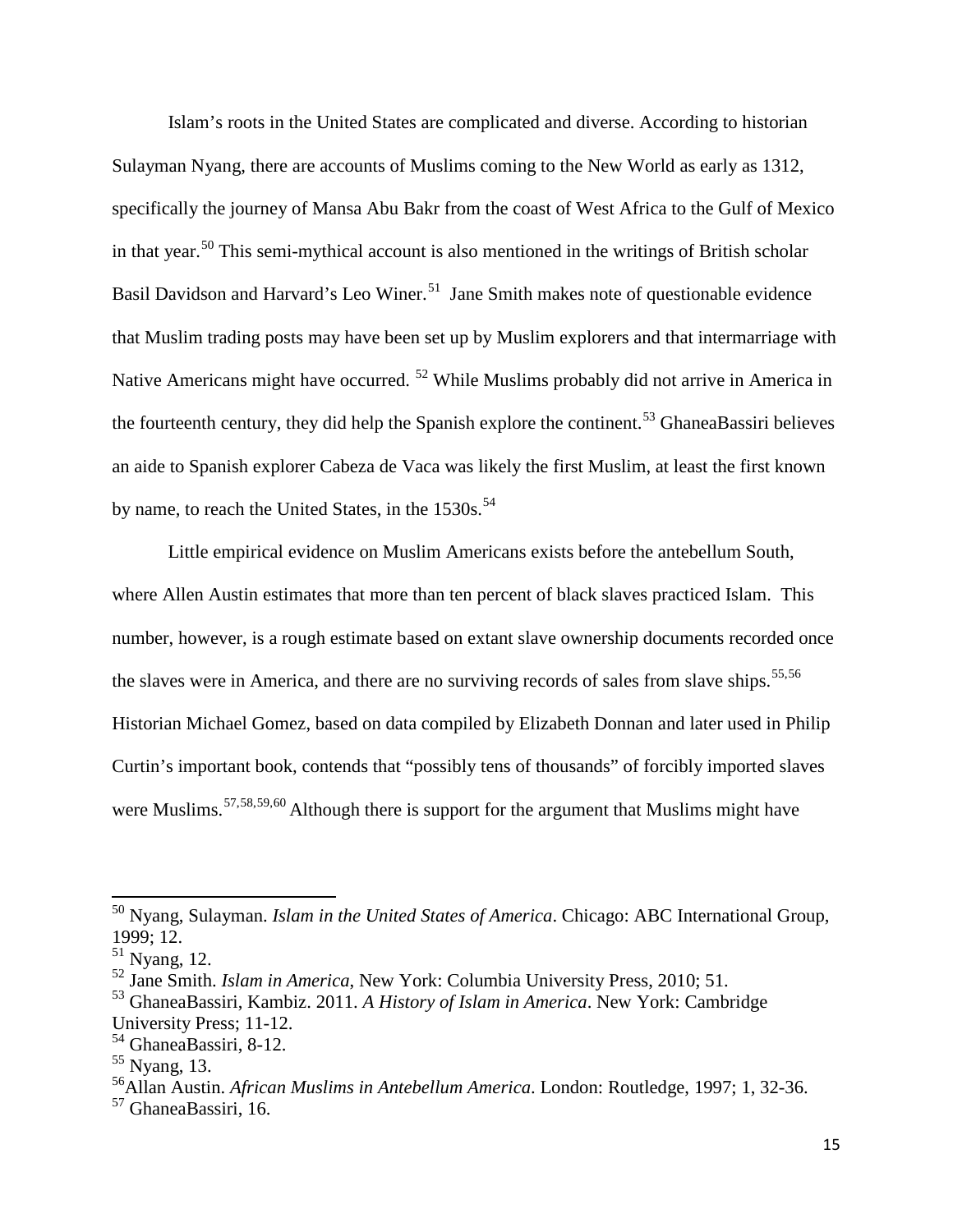constituted a sizable minority of American slaves, there is no evidence known to Nyang of an African-American family continuing to practice Islam post-slavery.<sup>[61](#page-22-0)</sup>

Nyang organizes the history of American Islam into three major phases. The first is the early history of Muslims in what is now the United States, including the pre-Colombian period and the periods of Spanish exploration.<sup>[62](#page-22-1)</sup> The second phase, he says, is the period in between the American Revolution and the end of the American Civil War. During this period, Muslims were brought to the United States as slaves. The history of this era comes largely from narratives of individual Muslims.[63](#page-22-2) The second phase concludes with the migration of Muslims to America beginning in the late nineteenth century.<sup>[64](#page-22-3)</sup> Nyang argues that Islam was established permanently at the end of the third stage, when Muslim migration occurred in the post-Civil War period through the Cold War and upheavals in the Middle East.<sup>[65](#page-22-4)</sup> During the early years of the third phase, Ottoman Muslim Arabs began immigrating to the United States.<sup>[66](#page-22-5)</sup> Most Arab immigrants to the United States at the turn of the twentieth century were "Syrian" Christians (which actually includes people from several countries, including modern Syria, Lebanon, and Israel/Palestine) escaping the difficult socioeconomic conditions of the Ottoman Empire; many had ties to the United States through Christian missionary groups.<sup>[67](#page-22-6)</sup> Amongst these, there were some Muslim

l

<sup>58</sup> Philip D. Curtin. *The Atlantic Slave Trade: A Census.* Madison: University of Wisconsin Press, 1969; 157.

<sup>59</sup> Elizabeth Donnan. *Documents Illustrative of the History of the Slave Trade to America: New England and the Middle Colonies.* New York: Octagon Books, 1965.

<sup>60</sup> Elizabeth Donnan. "The Slave Trade into South Carolina Before the Revolution." *The American Historical Review*. Vol. 33, No. 4 (July 1928). 61 Nyang, 13.

<span id="page-22-1"></span><span id="page-22-0"></span> $62$  Nyang, 12-13.

<span id="page-22-2"></span><sup>&</sup>lt;sup>63</sup> Nyang, 13-15.

<span id="page-22-4"></span><span id="page-22-3"></span> $64$  Nyang, 25.

<sup>&</sup>lt;sup>65</sup> Nyang, 17-19.

<span id="page-22-6"></span><span id="page-22-5"></span> $^{66}$  Nyang, 47.<br><sup>67</sup> GhanneaBassiri, 138-139.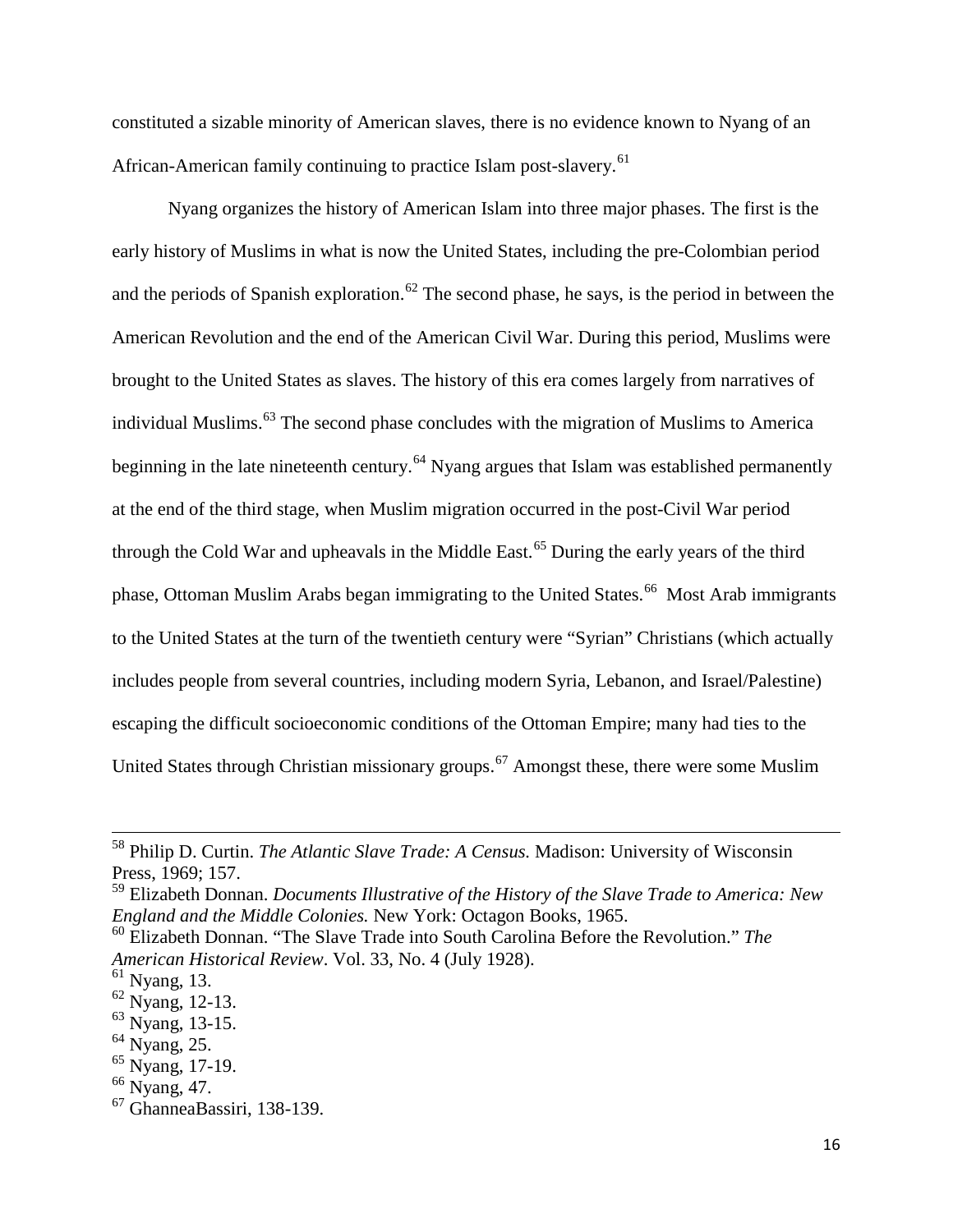immigrants from Greater Syria, which constituted multiple Ottoman provinces that make up the current Syrian state.<sup>[68](#page-23-0)</sup>

Muslims also immigrated to the United States from countries outside the Middle East over a long period of time. Indian Muslims arrived in large numbers following the pattern of Sikh immigration to Canada in the 1870s through the 1890s.<sup>69</sup> Many Muslim immigrants came from places less associated with Islam today, such as Central Asia and the Ukraine after the creation of the USSR; additionally, many formerly-Ottoman Muslims came from southern European countries like Greece and Serbia in the middle of the  $19<sup>th</sup>$  Century.<sup>[70](#page-23-2)</sup> Many nineteenth century Muslim immigrants came to the United States to avoid conscription into the Ottoman Army, to which they felt little allegiance.<sup>[71](#page-23-3)</sup> The Muhammadan Society of New York, one of the earliest attempts at a Muslim cultural organization in America, was created by Ukrainian Muslims to serve the faithful formerly of Soviet Ukraine and Central Asia.<sup>[72](#page-23-4)</sup> Sweeping immigration law changes in 1965 ensured that Islam would maintain a permanent presence in the United States. The 1965 law enabled the United States to accept many more Muslims from around the world, which led to consistently higher rates of Muslim immigrants fleeing political instability in the Middle East or the breakup of the Soviet Union.

In summary, Islam has had a long and complicated history in America. Muslims were in the country as early as the Spanish exploration period, but never in large numbers until the latter part the twentieth century. Therefore, Islam has both a long history in the United States and the

 $\overline{\phantom{a}}$ 

<span id="page-23-0"></span><sup>&</sup>lt;sup>68</sup> GhanneaBassiri, 138-139.<br><sup>69</sup> Nyang, 16.

<span id="page-23-1"></span> $^{69}$  Nyang, 16.<br> $^{70}$  Nyang, 16-17.

<span id="page-23-3"></span><span id="page-23-2"></span><sup>71</sup> GhanneaBassiri, 138-139.

<span id="page-23-4"></span> $^{72}$  Nyang, 16.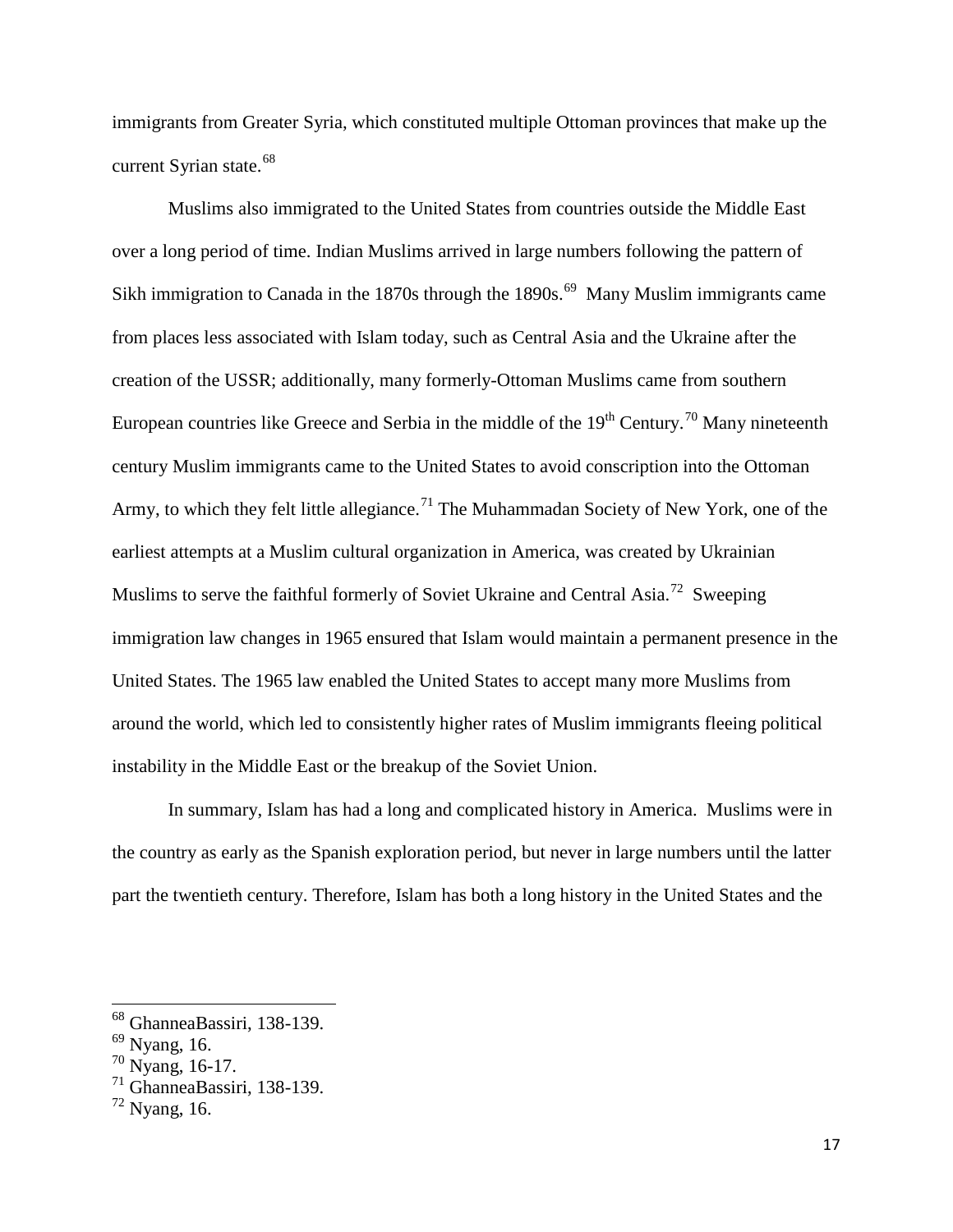disadvantage of little time as a large-scale religion in America. This contributes to the circumstance that many Americans have little experience with Muslim Americans or Islam.

#### **Institution building**

 $\overline{a}$ 

A consequence of Muslim American mobilization after 9/11 was the institutionalization of Islam in the United States. Following the events of 9/11 and the War on Terror, many Muslim immigrants organized to build mosques and local community centers, usually without the aid of national coordinating groups or other bodies. Across the country, small and large Muslim groups organized to establish communal spaces where they could come together to pray, celebrate marriages, raise their children, mourn and bury their dead, and address their members' needs as immigrants.

Communal prayer spaces are congregational institutions. Muslims have had to adjust the way they practice their faith and how they administer their religious affairs like all immigrant religions in American history. According Ebaugh and Chafetz, the process entails integrating elements of the "congregational structure and a community center model of secular service delivery to members".<sup>[73](#page-24-0)</sup> Unlike mosques and Islamic institutions in majority Muslim societies, American Muslims have to form non-profit organizations to manage the business of the congregation. This requires a governing board or executive committee to oversee the economic and social affairs of its community. These affairs include raising funds from members to pay the salary of the imam and staff, to sustain activities, and to maintain the property. Since the imam is on payroll, his relationship to the faithful and the board is different from that of the imams in the

<span id="page-24-0"></span><sup>73</sup> Ebaugh, Helen and Janet Chafetz. *Religion and the New Immigrants: Continuities and Adaptations in Immigrant Congregations.* Walnut Creek, CA: Altamira Press, 2000; 347.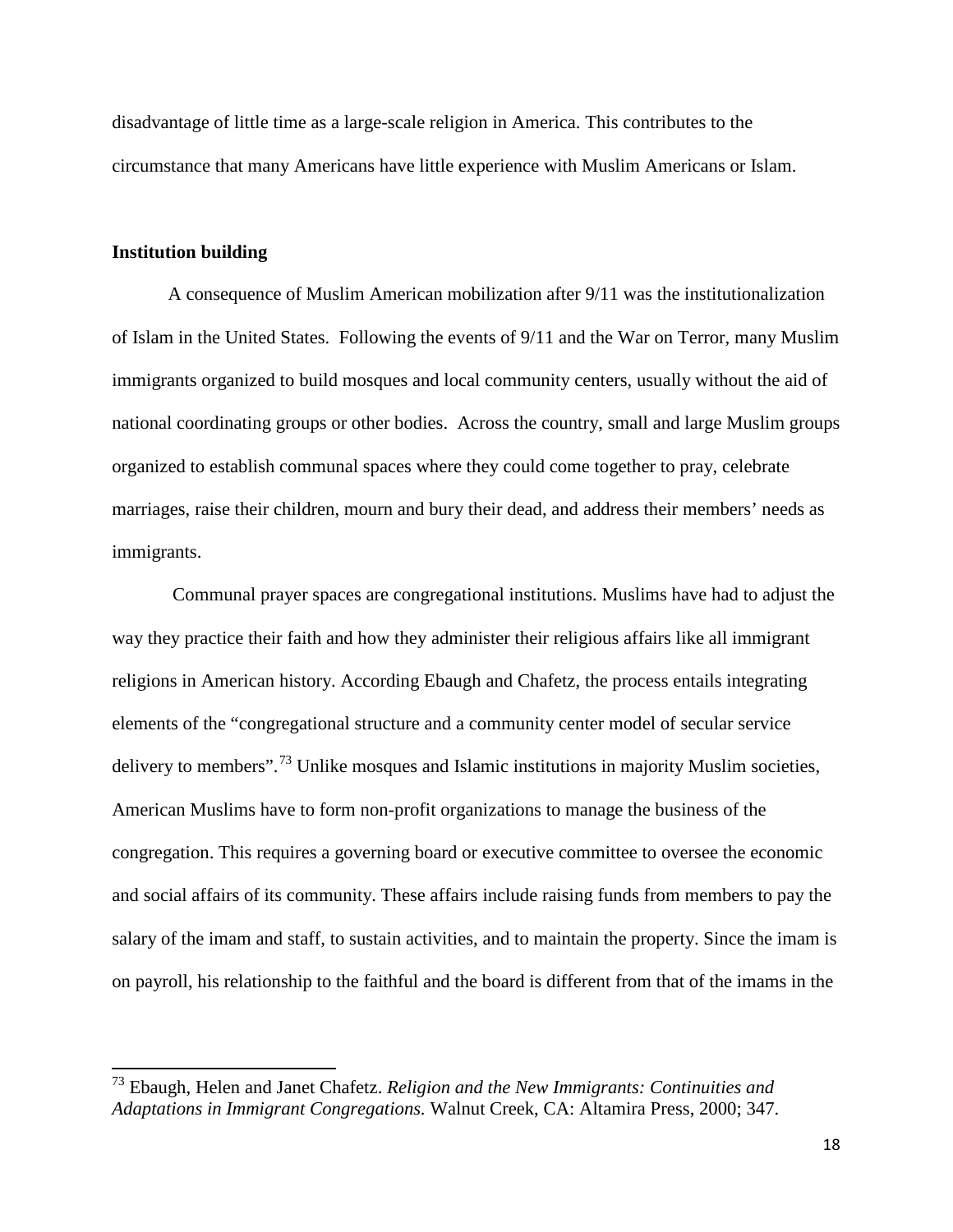Middle East and South Asia.<sup>[74](#page-25-0)</sup> Further, Diana Eck observes that religious institutions are independent of government in the United States, yet they still have to set up "tax-exempt nonprofit status with the Internal Revenue Service." The faithful must consider themselves "members" of the "corporation" and file taxes annually; all these activities and perspectives are often alien to Muslim immigrants. In summary, as Eck writes: "The shape of 'religion' in the U.S. has been molded by the exigencies of becoming a nonprofit voluntary organization and the necessity of competing as such for adherents and support."<sup>[75](#page-25-1)</sup> In other words, congregations in the United States are affected by the fact that they are required to have some level of formal institutional basis. In America, unlike in majority-Muslim countries, Muslim congregations must establish their own leadership in a way that complies with U.S. tax regulations, and acquire their own property. While this is burdensome, it is also a form of mobilization and initiates a helpful level of community involvement.

Ebaugh and Chafetz's second point that characterizes Muslim immigrant congregations is that they follow the "community center model." This means that an Islamic Center provides ESL, citizenship and other such classes to their members; offers health services, immigration clinics, financial planning, counseling and other knowledge helpful for their integration in the United States. Last but not least, they provide social and recreational facilities for their members<sup>76</sup>

American mosques and Islamic Centers differ generally from majority-Muslim societies in that their congregation is less homogeneous in terms of racial and ethnic backgrounds as well

<span id="page-25-0"></span><sup>&</sup>lt;sup>74</sup> Ebaugh and Chafetz, 347.

<span id="page-25-1"></span><sup>&</sup>lt;sup>75</sup> Eck, Diana L. 2007. "Religion." Pp. 214-227 in *The New Americans: A Handbook to Immigration Since 1965*. Edited by Mary Waters, Reed Ueda and Helen Marrow. Cambridge, MA: Harvard University Press; 220.

<span id="page-25-2"></span> $^{76}$ Ebaugh and Chafetz, 354.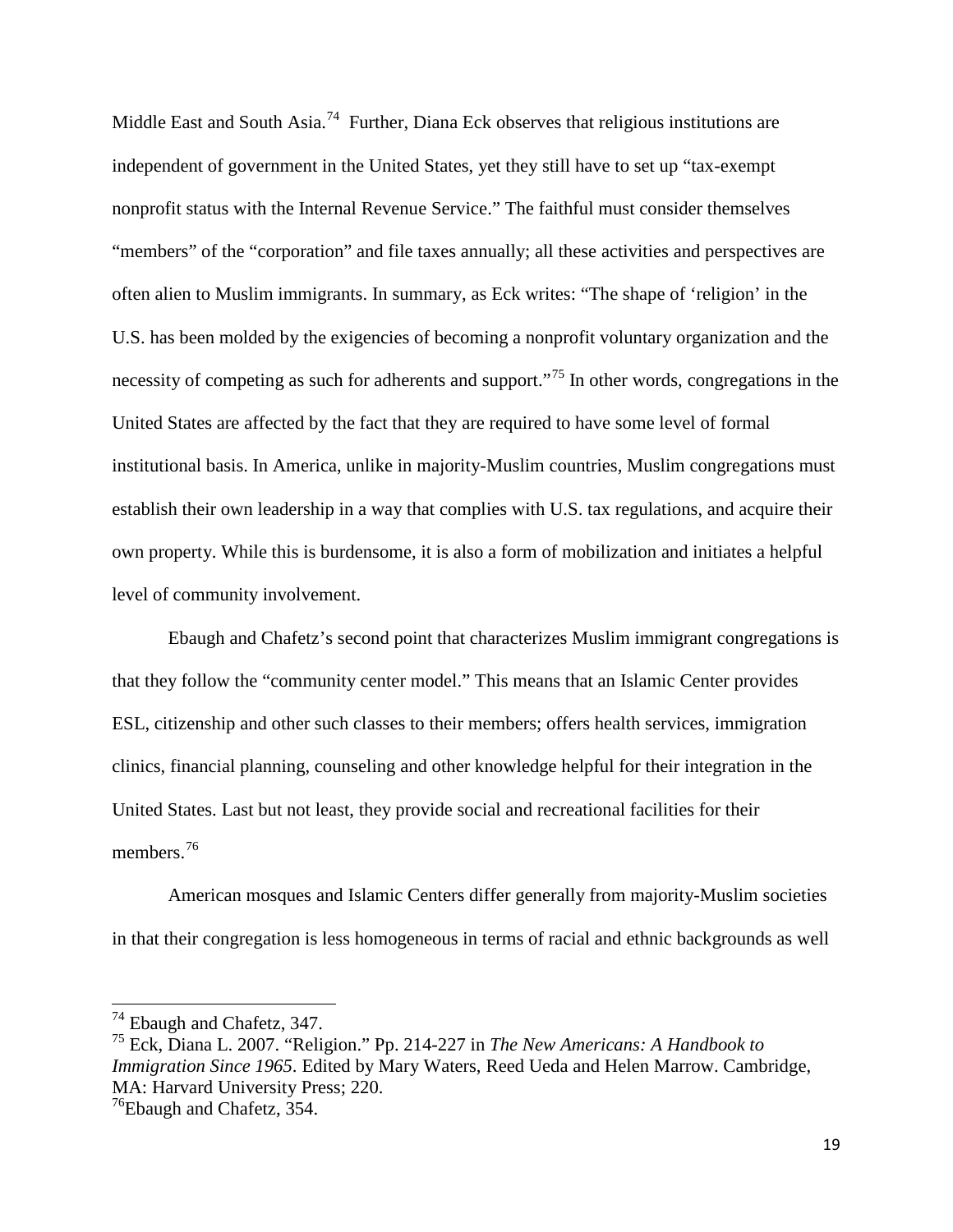as socioeconomic status. For example, in New York City, the Atlantic Avenue area of Brooklyn is home to both African American Muslims and Arab American Muslims. One of the mosques has a mix of Arab immigrants and African American families as congregants. While they are all Muslims, they speak different languages and have widely different cultural traditions and practices. Moreover, some individuals may even be racist or biased. Not surprisingly, friction and conflict happen within these communities.

Certainly, other religious groups have a similar diversity of membership and exist on a multi-ethnic basis. Min argues that religion is a component of ethnicity.<sup>[77](#page-26-0)</sup> He considers the identification of different Christian and Jewish groups as "panethnic" rather than as completely separate groups. Min notes that earlier literature on religious identity tended to focus on religion as a solidifying force for immigrants in a new country and traces ethnicity directly with religion.[78](#page-26-1) While religion can be a unifying force, identifying the nature of the social formation is the real aim of Min and other authors. The process of exposure to different ethnicities and religious practices enriches identities by making congregants aware of their specific ethnocultural identities and serves to reinforce the notion of belonging to a particular group. I suggest that this sense of belonging relates to the very concept of congregationalism.

Having considered some of the effects of the 9/11 backlash, especially its impact on Muslim Americans, I turn my attention to the Park51 project in order to illustrate that biases against Islam and Muslims prevail. I then describe the proliferation of mosques in New York City in the post-9/11 world and argue that this is a response to backlash. To defend themselves and protect themselves against injustices, Muslim Americans must form congregations to create

l

<span id="page-26-0"></span><sup>77</sup> Min, Pyong Gap. 2010. *Preserving Ethnicity Through Religion in America.* New York: New York University Press; 27.

<span id="page-26-1"></span><sup>78</sup> Min, 13-20.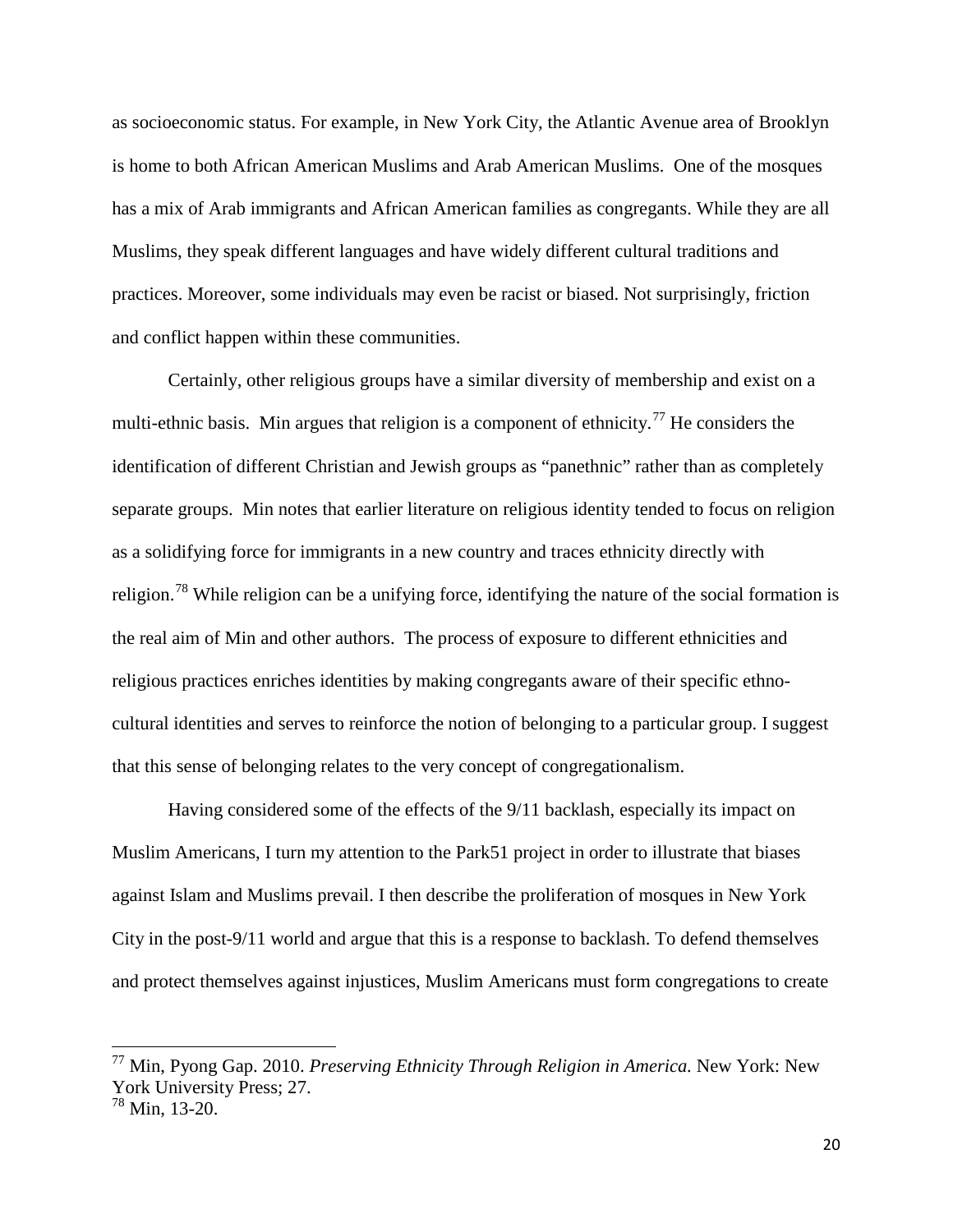communities of similar ethnicities and cultures to support their religious lives. This illustrates an effective form of mobilization because members of the community come together to meet the goal of forming needed prayer spaces.

#### **Example 1: The Park51 Project**

In 2006, an organizing group envisioned a center where Islamic culture could be celebrated. An imam, Faisal Abdul-Rauf, his wife, Daisy Khan, and developer Sharif El-Gamal wanted to create a visible Muslim community presence in Lower Manhattan.<sup>[79](#page-27-0)</sup> Mosques have existed in the area for decades, and the site housing the Park51 project has included a Muslim prayer space since it was acquired by its current owners in 2009.<sup>[80,](#page-27-1)[81](#page-27-2)</sup> Park51 is located at 45-51 Park Place in Lower Manhattan, and sits among various other buildings on the same busy street.<sup>[82](#page-27-3)</sup> The building was previously a retail outlet, and there is no evidence of local outcry when Muslims began praying there. $83$  There were no outward signs, such as minarets, that drew attention to the address as a mosque. Its location two blocks from the World Trade Center site was what initiated a vocal and public backlash to the project.<sup>[84](#page-27-5)</sup>

Despite the fact that the center was not intended to function primarily as a mosque, is not shaped like a classical mosque, and already contained a prayer space before it was to be enlarged, it became known to the public as the "World Trade Center Mosque." The public

 $\overline{\phantom{a}}$ 

<span id="page-27-0"></span><sup>79</sup> "For Muslim Center Sponsors, Early Missteps Fueled a Storm." Anne Barnard. *The New York Times.* August 11, 2010.

<span id="page-27-1"></span><sup>80</sup> "In Lower Manhattan, 2 Mosques Have Firm Roots." Anne Barnard. *New York Times*. August 13, 2010.

<span id="page-27-2"></span><sup>81</sup> "Muslim Prayers and Renewal Near Ground Zero." Ralph Blumenthal. *New York Times.* December 8, 2009.

<span id="page-27-3"></span><sup>82 &</sup>quot;Muslim Prayers and Renewal Near Ground Zero."

<span id="page-27-4"></span><sup>&</sup>lt;sup>83</sup> "Muslim Prayers and Renewal Near Ground Zero."

<span id="page-27-5"></span><sup>84</sup> "Ground Zero: Its Boundaries are Elastic." Clyde Haberman. *New York Times.* August 23, 2010.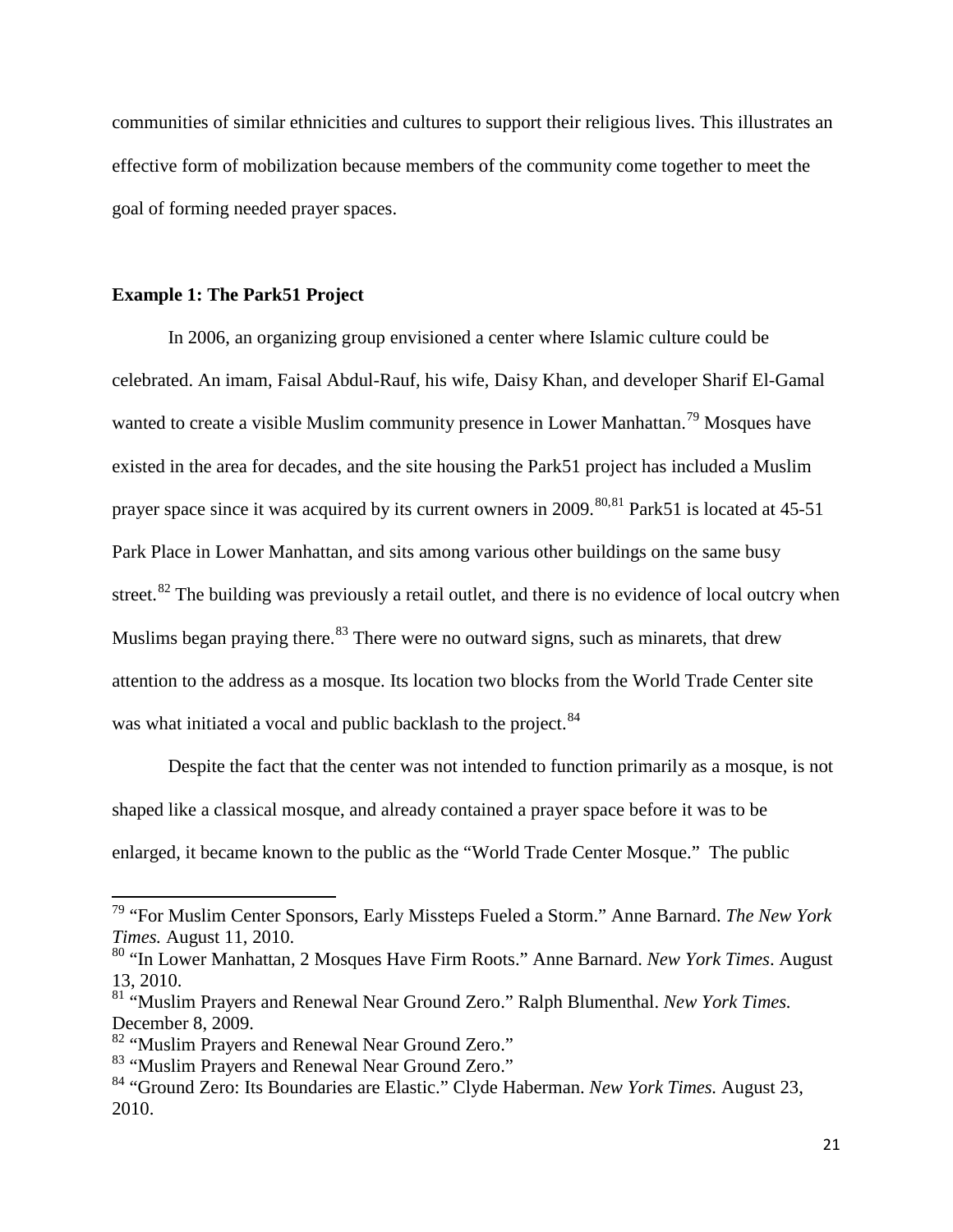quickly became convinced that the site did not already contain an Islamic prayer space, and believed it was intentionally started after  $9/11$  as an Islamic symbol.<sup>[85](#page-28-0)</sup> By August 2010, multiple polls found that more than 70 percent of Americans opposed building a mosque near the World Trade Center site, even if only a slightly smaller percentage agreed that the developers had every right to do so.<sup>[86](#page-28-1)</sup> A CBS News poll found that this was untrue, as the space was intended to be an Islamic cultural center.<sup>[87,](#page-28-2) [88](#page-28-3)</sup> It was meant to be a building with cultural and community components, such as a swimming pool and performing arts space, built around an already existing prayer space.<sup>[89](#page-28-4)</sup>

In 2009 and 2010, significant political tension occurred between opponents and proponents of the site, due to the perception by the project's opponents that it was disrespectful to build what they called a "victory mosque" so near to the World Trade Center site. Most proponents of the project felt that it would be a significant contribution to cultural understanding between Muslims and non-Muslims in New York City in an era when Islam was unjustifiably blamed for directly harming the United States.<sup>[90](#page-28-5)</sup> The opponents, however, treated Park51 as a religious building glorifying Islam next to the ruins of a site that the religion itself had destroyed.

Following the announcement of the Park51 project, significant opposition emerged from certain quarters of the public. By the summer after the project's announcement in 2009, large

<span id="page-28-0"></span><sup>&</sup>lt;sup>85</sup> "Ground Zero Mosque"? The Reality is Less Provocative." Charlie Brooker *. The Guardian*. August 22, 2010.

<span id="page-28-1"></span><sup>86</sup> "Poll: Most Say 'Ground Zero Mosque' Is Inappropriate." Sarah Dutton, Jennifer De Pinto, Fred Backus and Anthony Salvanto*.* http://www.cbsnews.com/8301-503544\_162-20014737- 503544.html. Last Accessed: November 3, 2013.

<span id="page-28-2"></span><sup>87</sup> "Vote Endorses Muslim Center Near Ground Zero". Javier C. Hernandez. *New York Times*. May 26, 2010.<br><sup>88</sup> "TIME Poll: Majority Oppose Mosque, Many Distrust Muslims." Alex Altman. *Time*. August

<span id="page-28-3"></span><sup>19, 2010.</sup> http://content.time.com/time/nation/article/0,8599,2011799,00.html#ixzz2jdmc7Qd6. Last Accessed: November 3, 2013.

<span id="page-28-4"></span><sup>89</sup> "Vote Endorses Muslim Center Near Ground Zero."

<span id="page-28-5"></span><sup>&</sup>lt;sup>90</sup> "Muslim Prayers and Renewal Near Ground Zero."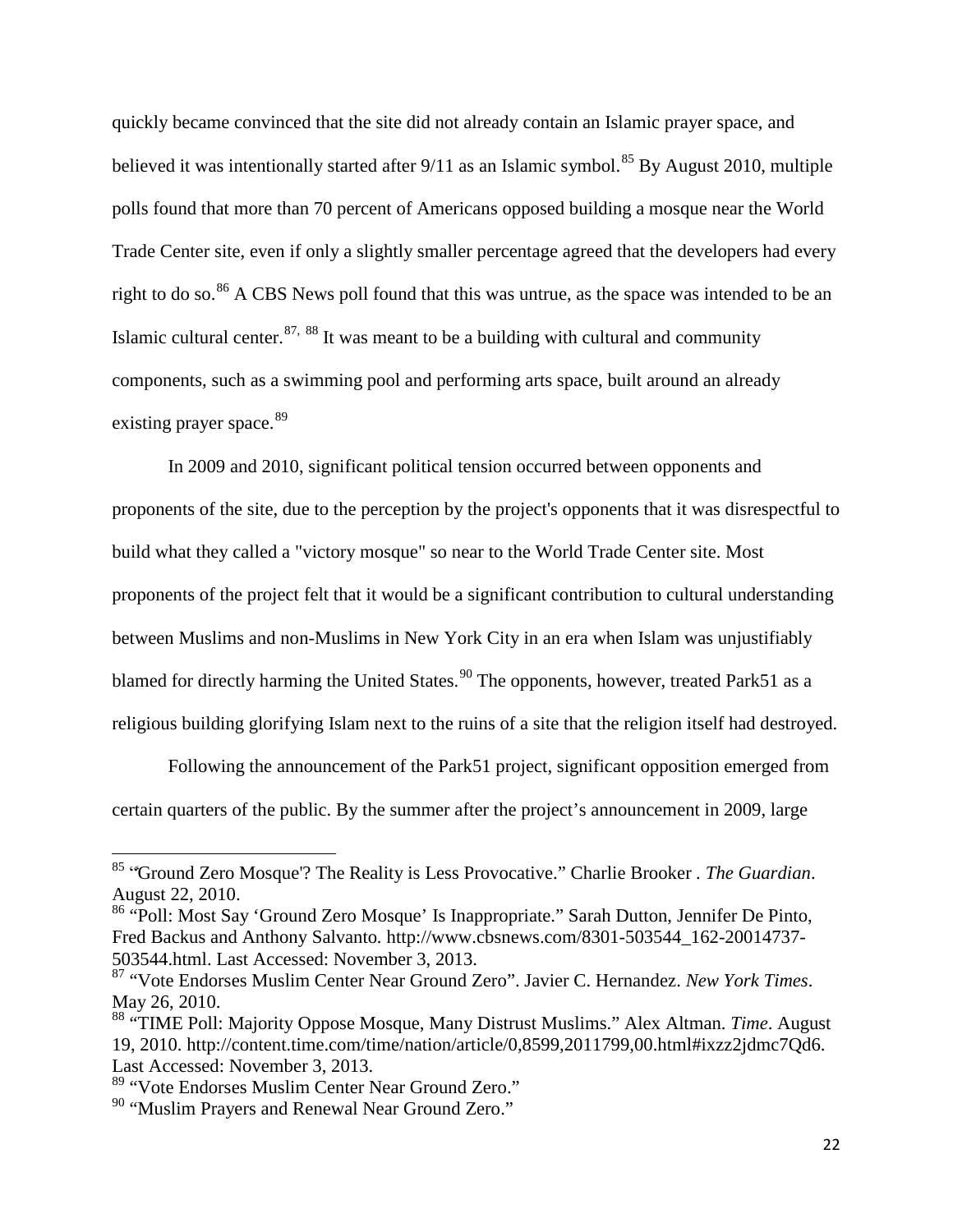protests for and against the project occurred, with significant media attention.<sup>91</sup> Many opinion pieces appeared, in prominent media outlets, regarding the potential merits and negative aspects of the proposed center.<sup>[92](#page-29-1)</sup> Community discussion over the issue also attracted national attention when the local community board meeting involved high-profile figures both in favor of and against the construction of the center.<sup>[93,](#page-29-2)[94](#page-29-3)</sup> Petitions by Park51 opponents for the New York City Landmarks Preservation Commission to designate the building as a landmark intensified public debate over the center's construction. Ultimately, the commission voted not to designate the site as a landmark in August 2010, which eliminated the final legal impediment to Park51's construction.[95](#page-29-4)

Park51 attracted national discussion for three reasons. For one, the World Trade Center site is "hallowed ground" to many New Yorkers.<sup>[96](#page-29-5)</sup> Secondly, the furor over Park51 occurred when Islam was under heavy scrutiny in the political realm, not only in relation to 9/11, but as a possible criticism of President Obama.<sup>[97](#page-29-6)</sup> Although elected the year prior to the beginning of the controversy, the president faced recurrent conspiracy theories relating to his religious beliefs into

<span id="page-29-0"></span><sup>91</sup> "Proposed Muslim Center Draws Opposing Protests." Michael Grynbaum. *New York Times*. August 22, 2010.

<span id="page-29-1"></span><sup>92</sup> "Broadway and the Mosque." Thomas Friedman. *New York Times*. August 3, 2010. Last Accessed: November 15, 2013.

<span id="page-29-2"></span><sup>93</sup> "Vote Endorses Muslim Center Near Ground Zero." Javier C. Hernandez. *New York Times*. May 26, 2010.

<span id="page-29-3"></span> $94$  In New York City, community boards are part of the official government hierarchy in New York City. Although the can officially only make recommendations, their views are taken very seriously by city politicians.

<span id="page-29-4"></span><sup>95</sup> "Mosque Plan Clears Hurdle in New York." Michael Barraro and Javier Hernandez. *New York Times*. August 3, 2010.

<span id="page-29-5"></span><sup>&</sup>lt;sup>96</sup> Gabriel Winant. "Glenn Beck, Park 51, and The Politics of Hallowed Ground." http://www.salon.com/2010/08/30/beck\_park51\_hallowed\_ground/. Salon.com. August 30, 2010. Last Accessed: August 14, 2013.

<span id="page-29-6"></span><sup>97</sup> "Obama's Religion Still A Campaign Issue: Some Alabama, Mississippi GOP Voters Believe President Is Muslim." Chris Gentilviso. http://www.huffingtonpost.com/2012/03/12/obamareligion-mississippi alabama\_n\_1338990.html. Huffington Post. March 12, 2012.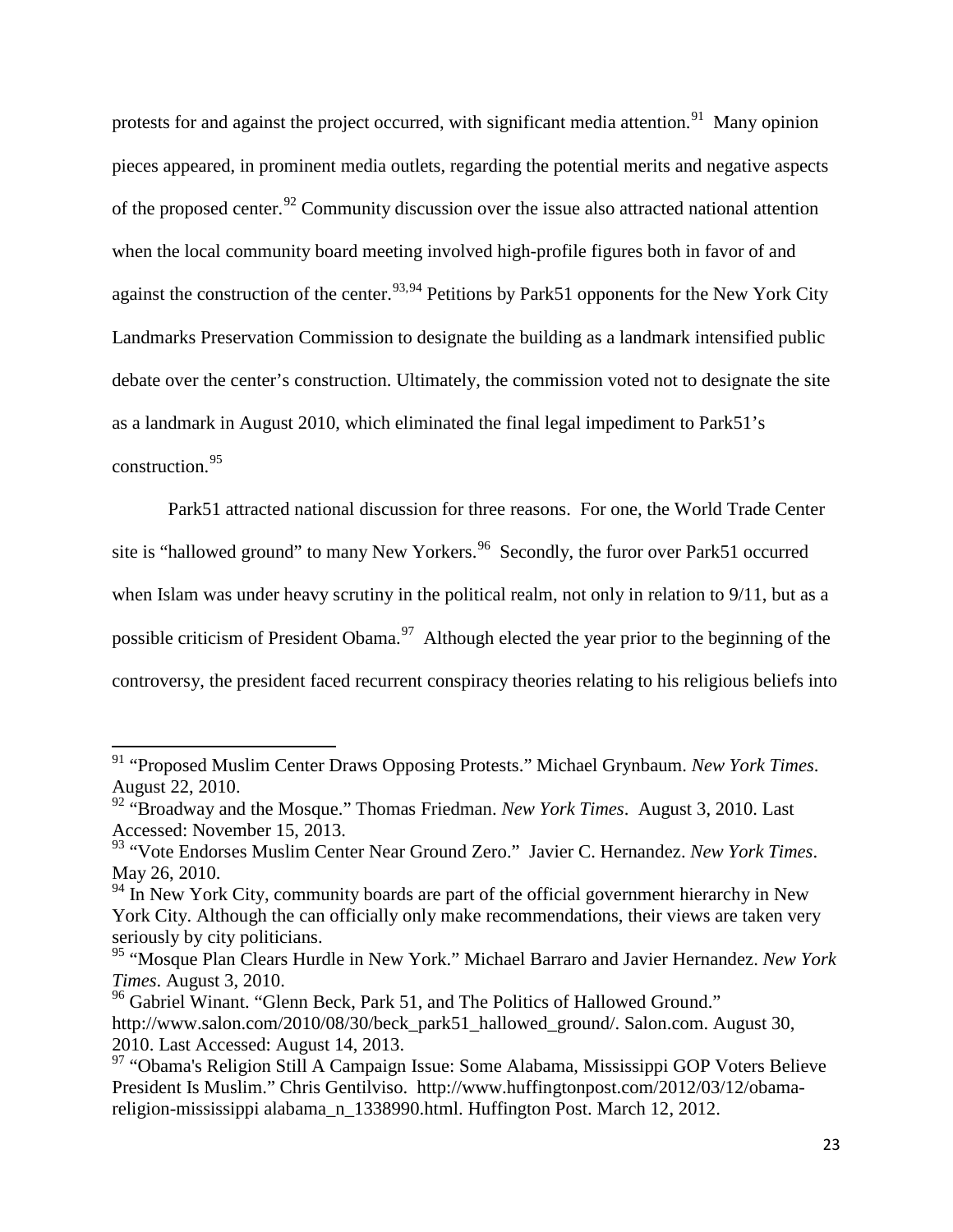the 2012 election cycle.<sup>98</sup> Direct criticism of Islam in the public sphere became much more common and acceptable than in the pre-9/11 period. Thirdly, the number of Islamic prayer spaces in New York City, while large, constitutes a minimally visible presence in the city. There is a large, traditional mosque on East  $96<sup>th</sup>$  Street, but many are non-descript buildings with minimal signage indicating they are prayer spaces.<sup>[99,](#page-30-1)[100](#page-30-2)</sup> Most are not obvious at all.

Sharif El-Gamal, the developer of the Park51 site, began the project without anticipating any negative public reaction.<sup>[101](#page-30-3)</sup> According to one interview with him, he made a large miscalculation in not anticipating potential problems and not consulting the neighborhood and families of the  $9/11$  victims before developing his cultural center.<sup>[102](#page-30-4)</sup> However, the construction of an Islamic center two blocks from the World Trade Center was an opportune excuse for the opponents of Islam and Muslims to vent their biases.

The Park51 project is an example of how the backlash effect could have been mitigated through effective mobilization. While the project would no doubt still have faced some controversy because of its proximity to the World Trade Center, the lead developer and others involved did not realize how much their project was seen to represent Islam itself. Prevention of the backlash might have been possible if the proponents of the project had engaged the local Muslim community about the aims of the project and had attended to the feelings of the surrounding community toward the proposed construction. This would have led to visible

<span id="page-30-0"></span><sup>&</sup>lt;sup>98</sup> "Obama's Religion Still A Campaign Issue: Some Alabama, Mississippi GOP Voters Believe President Is Muslim."

<span id="page-30-1"></span><sup>99</sup> "Mosque Rising is a First in New York." Paul Lewis. *The New York Times*. September 26, 1988. This mosque, paid for by the Kuwaiti government, began construction in 1988 and opened at the end of Ramadan 1991.

<span id="page-30-2"></span><sup>100</sup> "Manhattan Mosque Opens After Years of Delay" [Photo Caption]. *The New York Times*. April 16, 1991.

<span id="page-30-3"></span> $10^{\text{1}}$  American Thinker. August  $7^{\text{th}}$ , 2011.

<span id="page-30-4"></span><sup>&</sup>lt;sup>102</sup> "Ground Zero Mosque Developer, Sharif El-Gamal, Regrets Not Involving 9/11 Families." Verena Dobnik. Associated Press. September 21, 2011.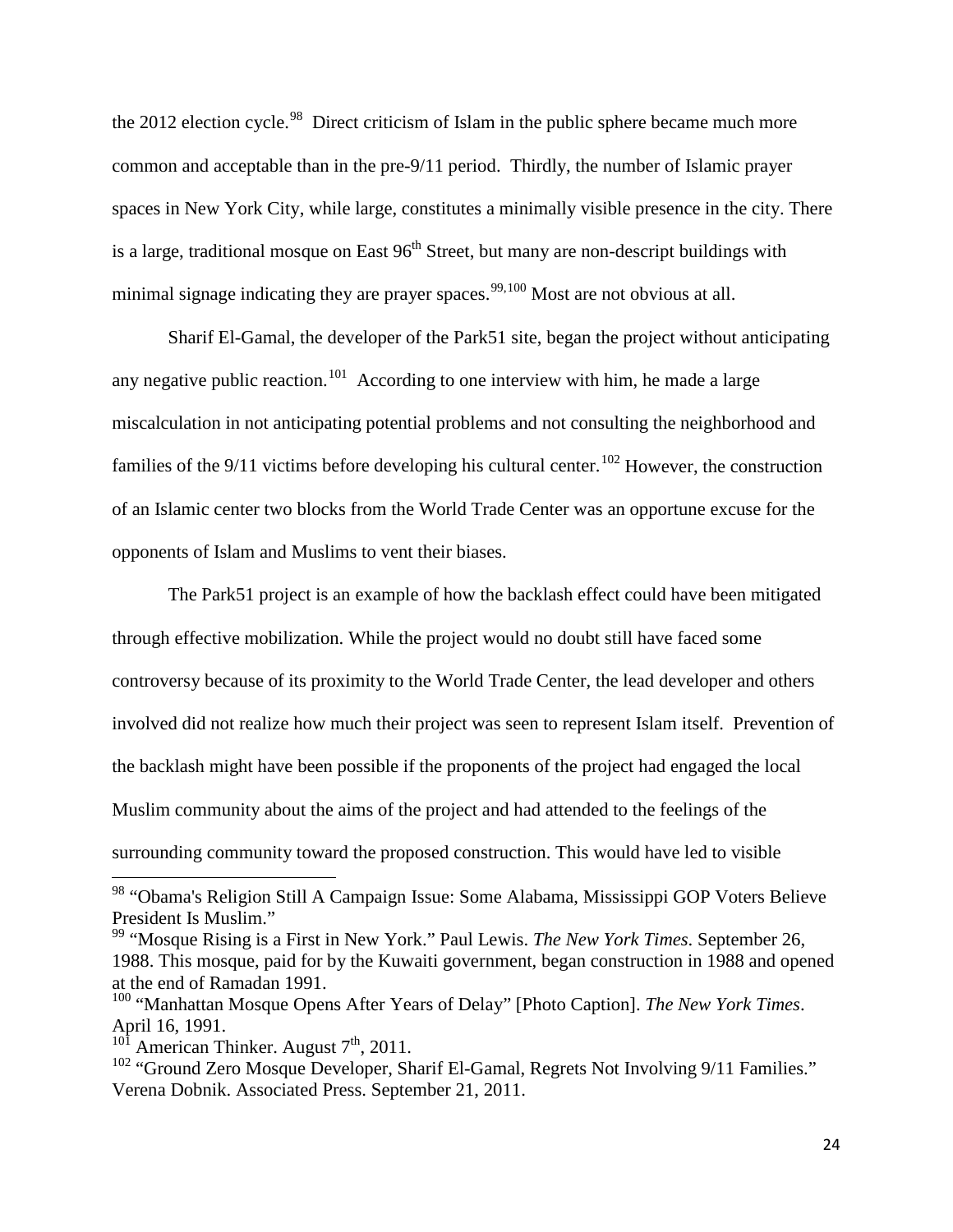support from Muslim American individuals and groups much earlier, and would have made it much more difficult for a vitriolic environment to exist in the face of tangible Muslim American support. Muslim American testimonials in favor of the project would have given a human dimension to counteract the very politicized and negative false characterizations of Muslims circulating in both the media accounts and public consciousness at that time. Instead, Muslim American mobilization was not sought until long after the project had become national news. After the backlash began against the Park51 project, it was very difficult for the Muslim American community to mobilize against it. With the media positioned against Muslim American interests, it was impossible for the community to overcome the negative perceptions that were projected onto their community.

#### **Example 2: Storefront Mosques in New York City**

Because Islam in the United States is practiced by a heterogeneous community, different ethnic communities have different cultural needs, even while sharing the Arabic language of the Qur'an. Islam in the United States faces the challenges of racial elements and divisions, something that does not tend to affect Islamic societies as much in Muslim-majority societies. Islam places Arabic in a primal position as the language of the Qur'an, the Prophet, and the early community in Arabia. The United States is one of the countries where Islam has a relatively new presence, fueled by many different ethnic communities. It is made up of Arab and South Asian Muslims, but also large and long-running African-American Muslim communities.

With Islam, a faith in which basic tenets can be heavily contested by different practitioners, this is particularly important to remember. This project views religion as congregational in a sociological sense. Theological ramifications are not taken into account, even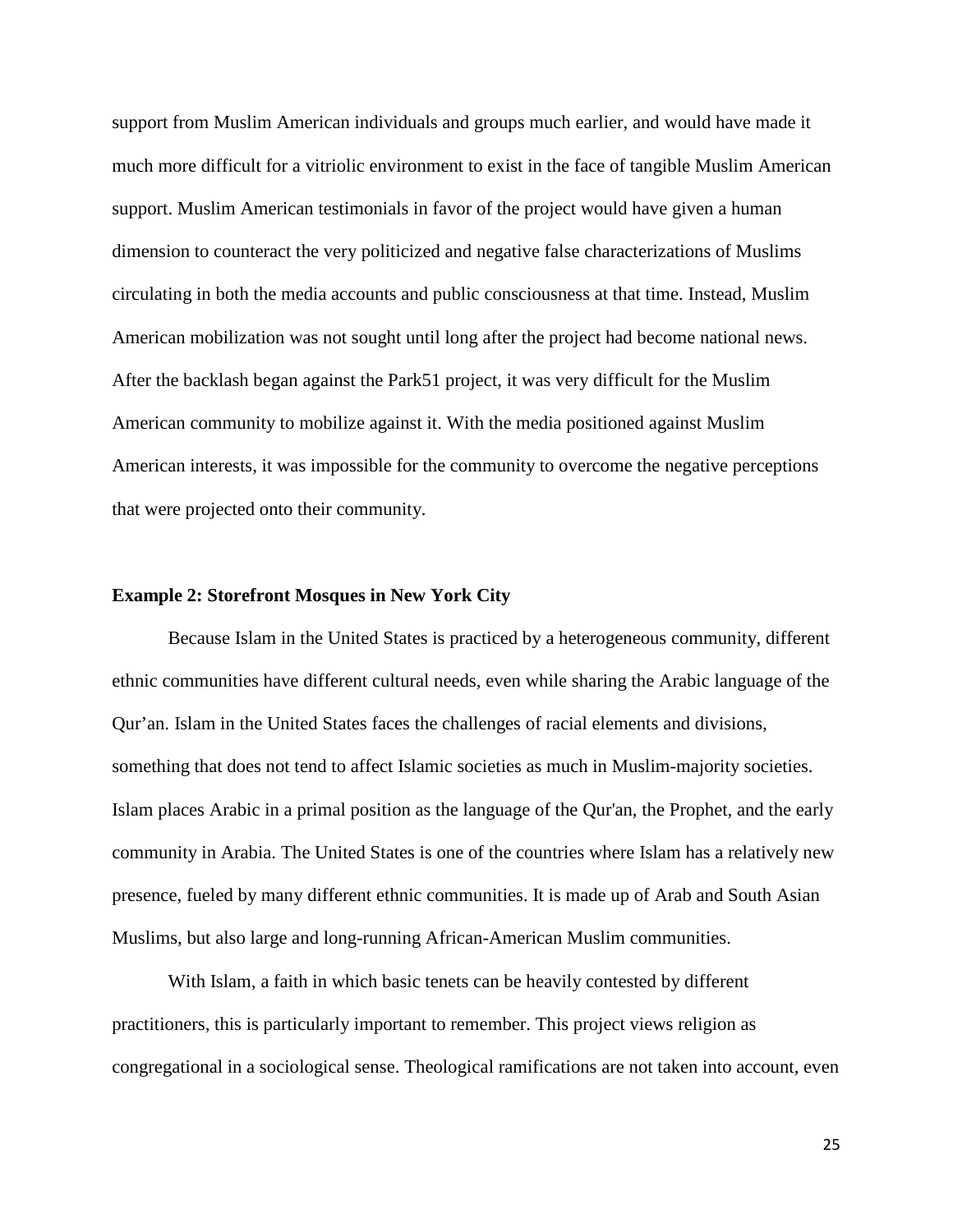though different groups within Islam might object to what constitutes a mosque for the purposes of this paper. As one scholar has noted, "Religion can be defined as a system of beliefs and practices by which a group of people interprets and responds to what they feel is supernatural and sacred".<sup>[103](#page-32-0)</sup> Groups of people sharing the same belief system form religious communities. In the United States, Islam is practiced by different ethnic communities that form congregations to support the worship of their shared religion among people of the same ethnic or national origin.

Through the use of observational research based in New York City, and a set of reports on mosques based in the United States, this paper argues that Muslim Americans mobilized to protect their religious rights post-9/11 by building and maintaining small-scale mosques. It questions whether the "congregational" model of religion is occurring in the Muslim community in line with Min's theory of congregationalism or whether American Muslims are responding to negative public treatment through mobilization, as Bakalian and Bozorgmehr predict.<sup>104</sup> To attempt to answer this, I collected data on local prayer spaces. I did not take into account how different Muslim congregations might define "Muslim." For the purposes of this paper, I include any congregation that calls itself "Muslim," and/or uses the words "mosque" or "Islamic center" as its place of congregation.

Muslims in the United States face several challenges unique to both their religion and historical situation. Muslim immigrants are not always sure whether participating in religious life within a broader host society is permissible under Islamic norms.<sup>[105](#page-32-2)</sup> Muslims are relatively new as an organized group in the United States, which may explain the relative unease with which

 $\overline{\phantom{a}}$ 

<span id="page-32-0"></span><sup>103</sup> Johnstone: Ronald L. *Religion and Society in Interaction: The Sociology of Religion.* Englewood Cliffs, NJ: Prentice Hall, 1975; 20.

<span id="page-32-1"></span><sup>&</sup>lt;sup>104</sup> Bakalian and Bozorgmehr, 199.

<span id="page-32-2"></span><sup>105</sup> McCloud, Aminah Beverly. "Islam in America: The Mosaic." Pp.159-174 in *Religion and Immigration: Christian, Jewish, and Muslim Experiences in the United States*, edited by Yvonne Yazbeck Haddad, Jane I. Smith, and John L. Esposito. New York: Altamira Press, 2003; 156.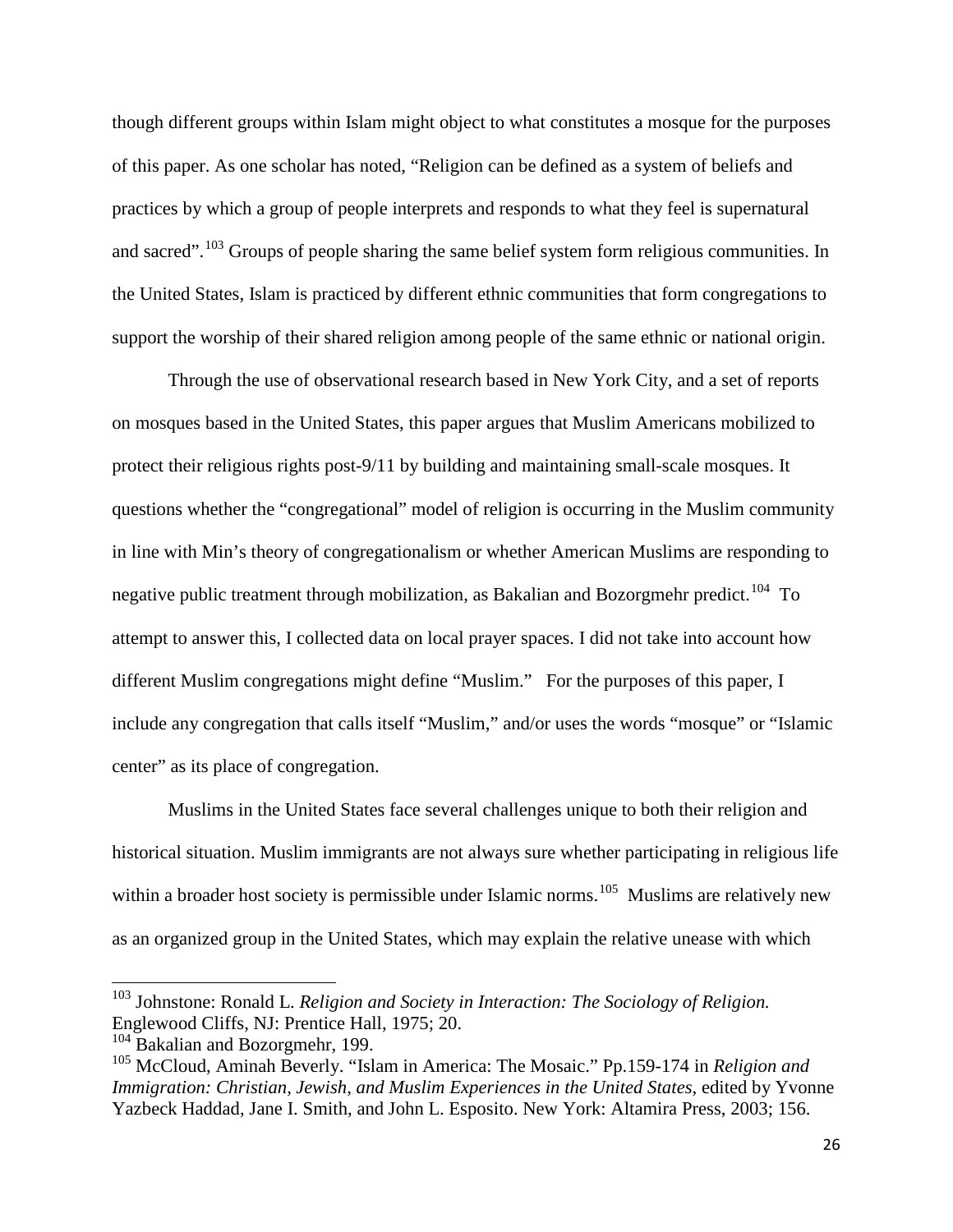some sectors of their communities view visible public life. In New York City, Muslims acknowledging the need to worship as a community and their limited resources tend to adapt small spaces into mosques. Anthropologist Slomovics has called them "storefront mosques."<sup>[106](#page-33-0)</sup> On the one hand, Muslims in the City are not normally particularly visible to the average city resident. Slomovics argues that this occurs because they participate in religious life generally close to their places of work and residence, and tend to be visible mostly during events such as the Muslim World Day Parade. Some congregations meet in houses where more space is available, rather than in storefronts.

The 2012 Bagby report on mosques illustrated the extent of Muslim worship spaces in the United States. Ihsan Bagby's survey of mosques received significant and national media attention around the time of its release in 2012, which makes it important as an empirical milestone on the subject of Islam in America. The study contains an impressive sample of 727 mosques, selected from a count that found 2,106 mosques in the United States, with the claim that this figure represents "all mosques" in the country.[107](#page-33-1) As Bagby's 2001 survey accounts for one of the only purportedly complete data sets on the number of mosques in America, it is particularly vital to understanding not only the present state of actual Islamic life in the country, but it remains the only major empirical mosque study with references to previous work conducted by comparable methodology.

The 2012 Bagby report is therefore significant in scope and has an empirical legitimacy that ethnographic work on American Muslims tends to lack. The most significant finding in the study was that the number of mosques in the United States increased by 75 percent, from 1,209

l

<span id="page-33-1"></span><span id="page-33-0"></span><sup>&</sup>lt;sup>106</sup> Slomovics, Susan. "The Muslim World Day Parade and 'Storefront' Mosques of New York City." Pp.204-216 in *Making Muslim Space in North America and Europe*. Edited by Barbara Daly Metcalf. Berkeley: University of California Press, 1996; 204.  $107$  Bagby, 4-5.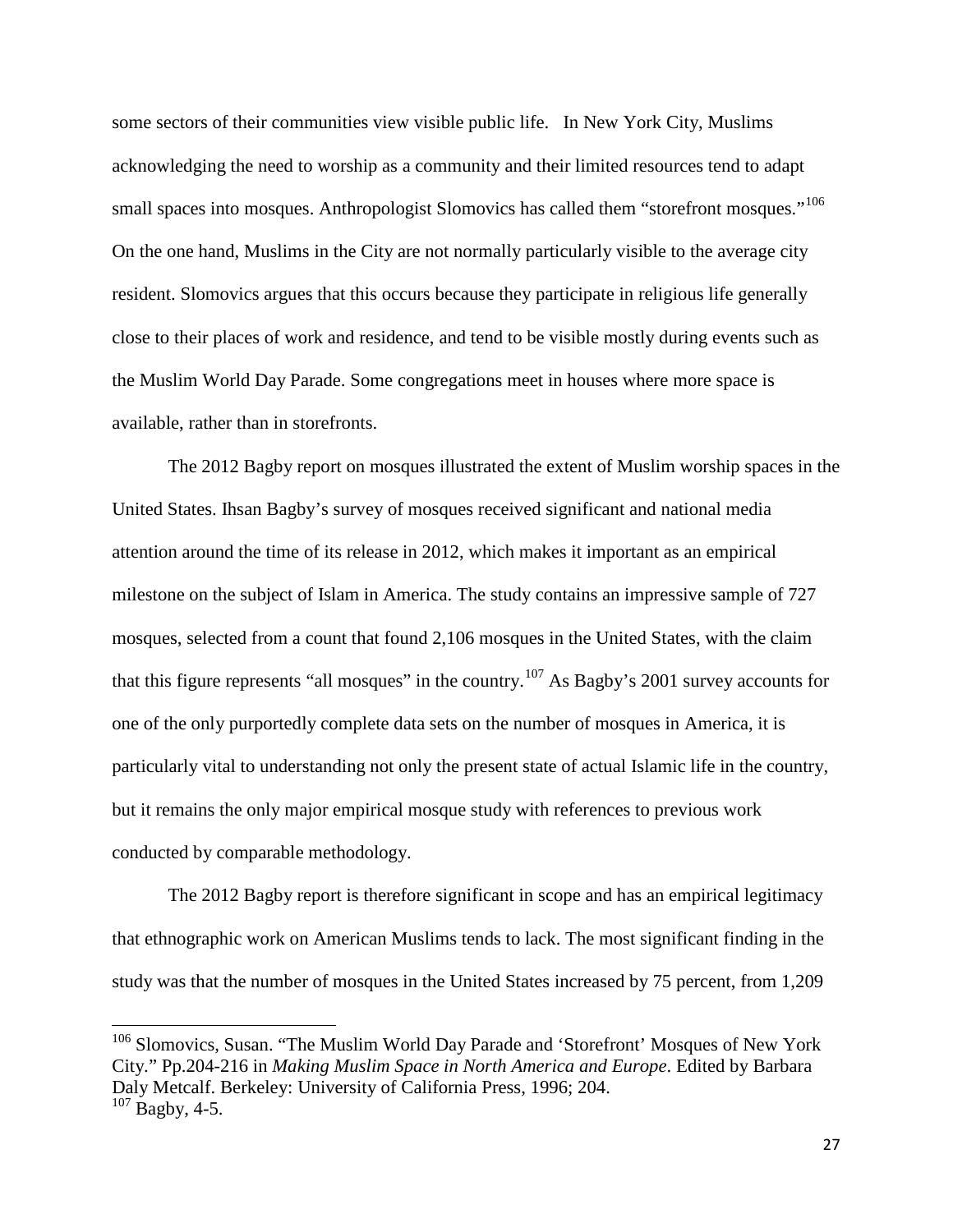to 2,106 between roughly the years 2000 and 2010.<sup>[108](#page-34-0)</sup> This also means that the number of American mosques doubled within about a decade, which is particularly emphasized in the media coverage of the report.<sup>[109](#page-34-1)</sup> Web sites and groups that consider themselves hostile to "jihadist" Islam and political correctness also frequently noted the study, sometimes using language similar to that of the mainstream media.<sup>110</sup> The report unmistakably shows an increase of Islamic presence in terms of houses of worship and mosque attendance. In the year 2011 alone, Friday *Jum'ah* prayer attendance rose by ten percent or more in almost two out of every three American mosques.<sup>[111](#page-34-3)</sup> In addition, the report indicated that the majority of prayer spaces in the United States are small-scale facilities.

New York City has a wide variety of Islamic prayer spaces, from house and storefront prayer spaces to large mosques in the classical style with large capacities and minarets. The purpose of collecting data on Muslim prayer spaces was to observe the state of Islamic congregations as they actually exist, rather than focusing solely on well-known mosques. By doing so, I hoped to understand how Islamic communities mobilized at the local level as functional community spaces in the face of the threat of backlash.

l

<span id="page-34-0"></span> $108$  Bagby, 4.

<span id="page-34-1"></span><sup>&</sup>lt;sup>109</sup> See for instance,

http://www.catholic.org/national/national\_story.php?id=45002&utm\_source= catholic.org%2Fhomepage&utm\_medium=banner&utm\_content=latest%2Bnews&utm\_campai, which includes "Exponential Rate" in its title; The Washington Post story contains "Nearly Doubles", http://www.washingtonpost.com/national/on-faith/study-of-us-muslims-finds-morethan-2000-american-mosques-significant-rise-in-last-

decade/2012/02/29/gIQAEL6BiR\_story.html. November 15, 2013.

<span id="page-34-3"></span><span id="page-34-2"></span><sup>&</sup>lt;sup>110</sup> "Number of Mosques in U.S. Nearly Doubles Since 9/11." http://www.jihadwatch.org/ 2012/03/number-of-mosques-in-us-nearly-doubles-since-911.html. Last Accessed: November 15, 2013. Notably, Jihad Watch actually commented that the increase in mosques proves that Islamophobia is *not* a problem, and that the portrayal of the idea of Islamophobia was used as a tool to silence critics of Islamic cultural supremacy through the guise of political correctness.  $111$  Bagby, 8.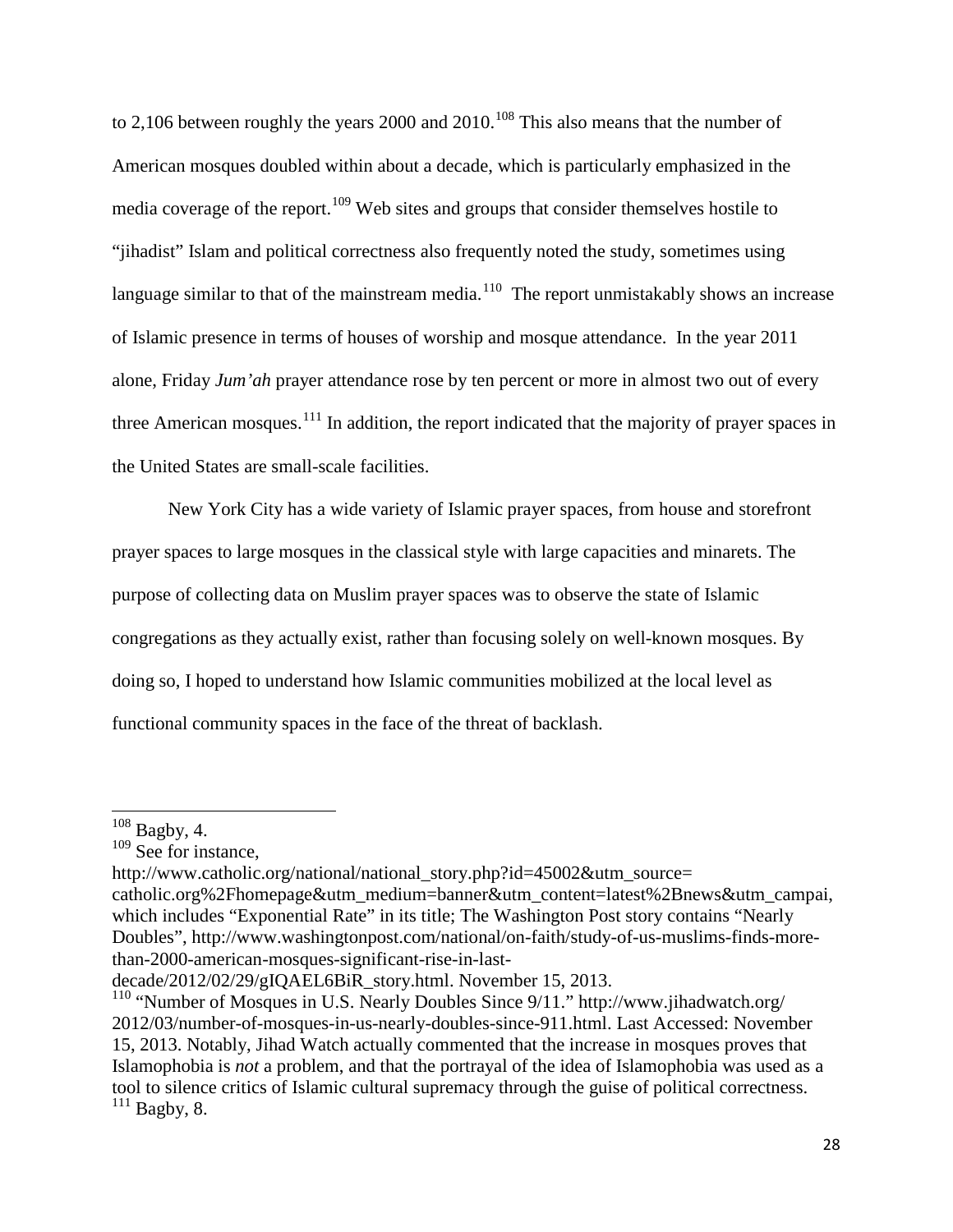In order to research Muslim prayer spaces in New York City, I tried to take into account the size and geographical distribution of different congregation sites. Because prayer spaces may operate in multiple languages and are often not visible, they are difficult for non-members to find. As noted above, many Muslim congregations are extremely private, with little more public face than a storefront sign. Contact information, when it is made available, tends to be in Arabic and requires extensive follow-up work. I canvassed different areas of New York City based on leads, and visited mosques that I had substantiated through various search methods. For example, I initially chose mosque, prayer space, and Islamic center subjects by using a search engine known as IslamicFinder.net, via a Google search, and through Muslim colleagues who had knowledge of prayer spaces in different areas of the city. I sometimes found additional prayer spaces by canvassing neighborhoods I had already visited.

I also tried to maintain an equal geographical distribution of prayer spaces in New York City, in order to take into account regional differences between various neighborhoods as well as the national origin and ethnicity of those congregants who live in various parts of the city. All of these factors heavily influenced what I found. In this observational study, the data is from twenty prayer spaces, all of which include either the name "mosque" (or more usually, on a sign in both English and Arabic as *masjid*, transliterated in English) or "Islamic center" (in the case of four of them). Five of the prayer spaces are in each of the New York City boroughs of Brooklyn, Manhattan, Queens, and the Bronx. All of the prayer spaces in my sample are multi-national in attendee composition. Out of the four "Islamic centers," a name which implies a larger entity, one of them was not much larger than most other prayer spaces I visited. However, the other three all had the architecture of a classical Middle Eastern mosque, with a large prayer space and minarets. One, in Brooklyn, is fairly large and offers community outreach and social service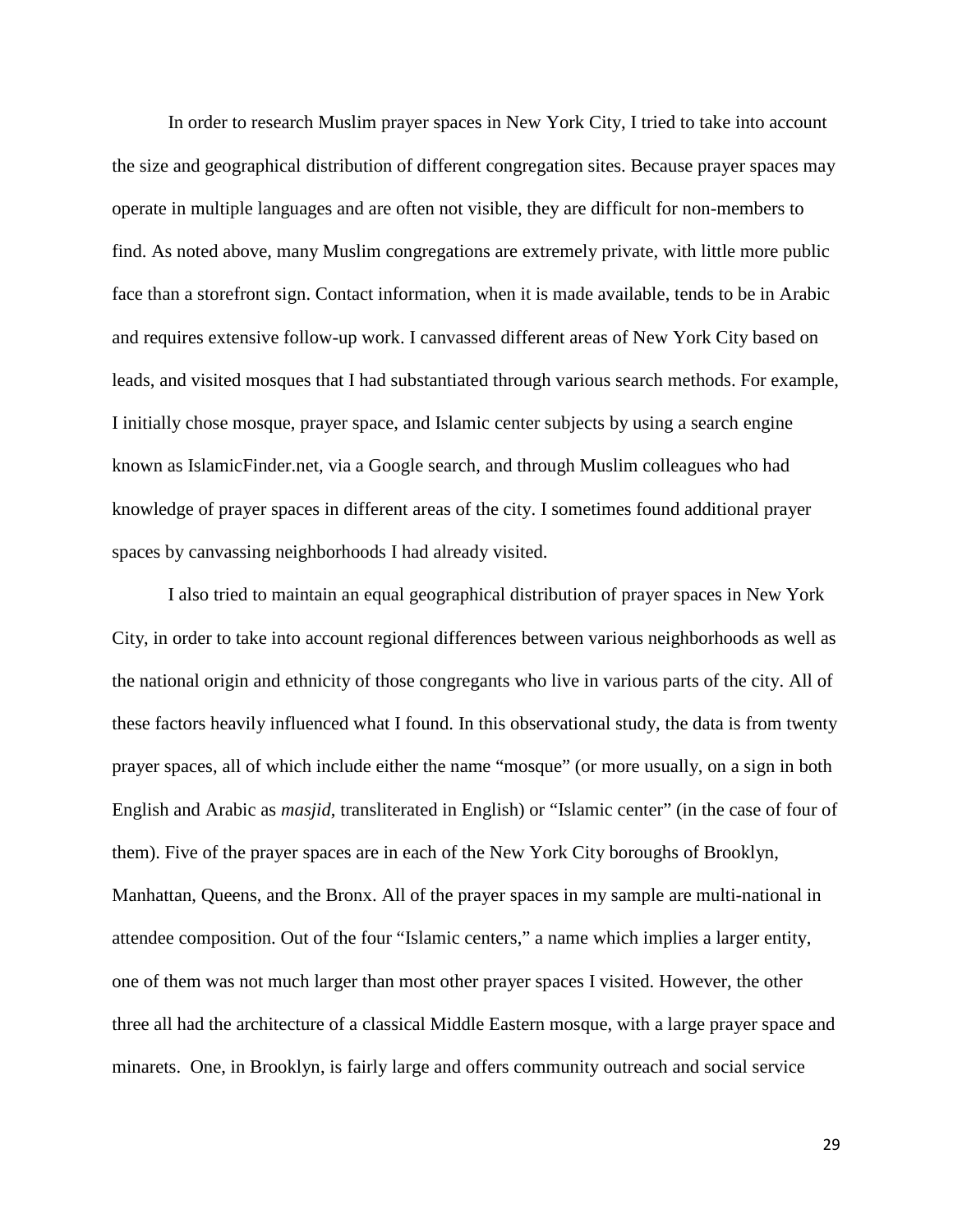functions. And another in Manhattan is very large and does the same. The Islamic centers tended to have a prayer space and mosque within larger buildings, while most of the smaller "mosques" were prayer rooms without any offices. About half of these were two-room storefronts with only a small lobby or entryway and a prayer room.

I attended prayer services at all of these prayer spaces at least twice, and collected observational data. This included the number of attendees to weekday and Friday services, the location and the architecture of the mosque itself, the ratio of prayer attendance to the capacity of the space, the language spoken by the clergy as well as of the attendees, the types of spaces occupied by the prayer rooms, the number of Friday prayer services held by the congregation, whether the congregation shared its space with another group, and the materials and pamphlets displayed near the prayer space. This information is applicable to the thesis question of the construction and maintenance of prayer spaces in the post-9/11 environment because it helps to demonstrate whether prayer spaces function as viable entities within the various Muslim American communities. The existence of dynamic prayer spaces would contribute to the understanding of mobilization efforts post-9/11 because the research examined whether the efforts of different ethnic groups within the Muslim American community were successful in combating the backlash fomented by 9/11 and the Park51 controversy by forming and maintaining prayer spaces to meet to the needs of their communities.

Observation of the prayer spaces in question led to several important discoveries. By far the most important is the type of physical space normally occupied by a New York City Islamic prayer room. As mentioned above, a large majority (sixteen out of twenty) of the spaces had very minimal signage indicating what they are. Most have some sort of sign, but in a very discreet setting. Inside, the spaces vary in terms of how elaborate they are, but the same sixteen out of

30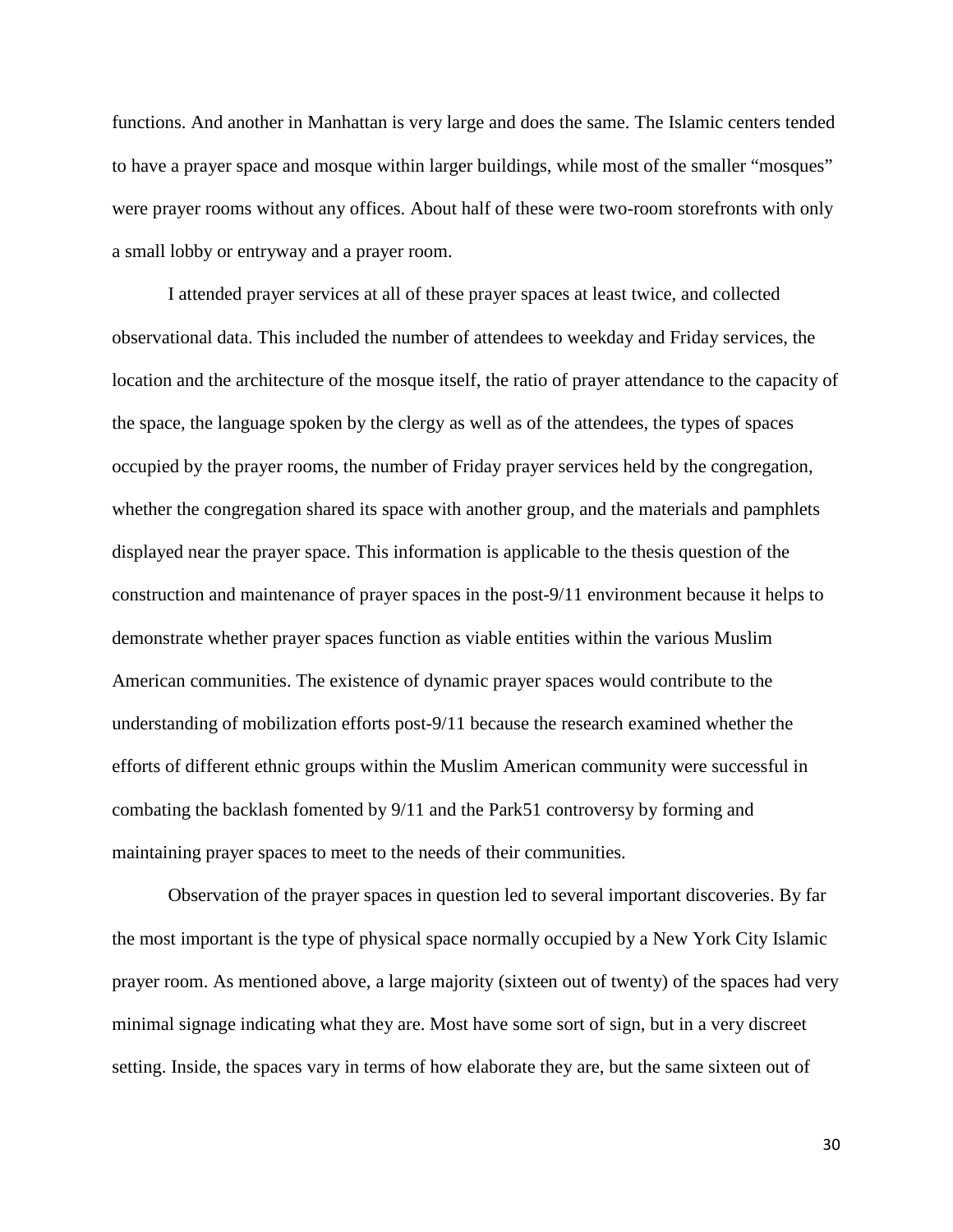twenty are adapted from spaces that served other, non-religious uses. In most cases, thirteen out of the twenty, the spaces were built into storefronts that were probably used previously by small businesses or merchants. For this reason, much effort has gone into recreating as close as possible the interior of a mosque as it exists in a majority-Muslim country, even though none of sixteen spaces in question remotely resembles a traditional mosque on the outside. In the other four cases, conditions are more suitable in terms of size and especially in terms of the building exterior. Two sites have traditional mosque-type features, and two are traditional mosques in the sense that they have a large prayer space, were built as Islamic structures, have minarets, and occupy a small plot of land with a courtyard. However, other than size and resemblance to classical mosques, nothing else separates the prayer rooms in this study from each other for the purposes of daily prayer. All had some sort of speaker system for Friday prayers, and about five even had small loudspeakers outside to announce the *adhan*, or Islamic call to prayer. All had some sort of *minbar* (pulpit) for the Friday sermon, and at least a few bookshelves of Qur'ans and other Islamic materials.

The most obvious difference between the prayer spaces is not physical structure, but language. Twelve of the sixteen smaller spaces operated fully in languages other than English, while larger, multi-ethnic spaces tended to use at least some English in sermons or announcements. This difference probably indicates a higher percentage of immigrants in the neighborhood, storefront spaces.

One of the most visible aspects of Islam in New York City is the number of worshippers for Friday prayers. Unlike other prayers during the week, Friday noon *jum'ah* prayer is obligatory for all Muslims. Because of this, the true number of worshippers who attend a prayer space can be counted this one time a week. In New York City prayer spaces, this has two

31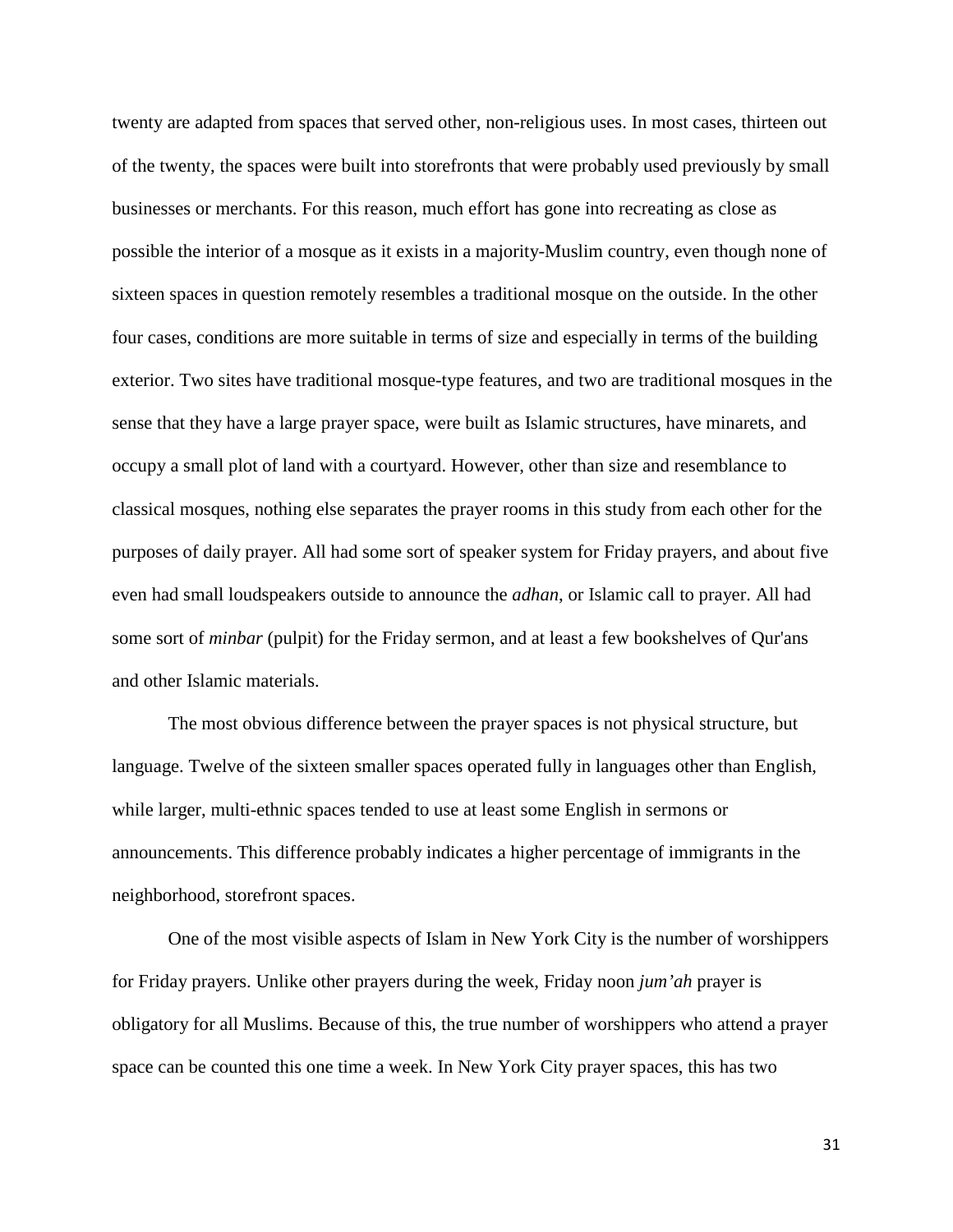ramifications. For one, the neighborhood in which the prayer space is located can transform into a busy street during Friday prayers, as every one of the twenty spaces in my sample is beyond seated capacity at that time.<sup>[112](#page-38-0)</sup> Frequently, the prayer spaces are so far over capacity that there are multiple times for Friday prayers, to accommodate more worshippers, and many worshippers perform their prayers outside the building with their prayer rugs placed on the sidewalk. The Friday prayer data also suggest that there is a need for more and larger Islamic prayer spaces in the city. Muslims have mobilized to construct local worship congregations. But, without building larger structures like traditional-style mosques and attracting more attention, Muslim Americans may find it difficult to meet community needs.

To summarize, New York City has a variety of Islamic prayer spaces, but a vast majority of them are small, storefront environments with little outside indication of their functions. As with prayer spaces everywhere in the United States, there are wide varieties of ethnic groups. But because New York has so many local prayer spaces, congregations there tend to be somewhat more homogenous than larger, full-size mosques. Large Islamic centers such as the 96<sup>th</sup> Street Mosque have congregants of many ethnic groups and immigrant backgrounds. But this is not the norm in New York City. In Brooklyn and Queens especially, the prayer spaces tend to be small and cater to groups such as Yemeni immigrants in the former, and South Asian immigrants in the latter.

 $\overline{\phantom{a}}$ 

<span id="page-38-0"></span> $112$  The Dawood Mosque in Brooklyn Heights, for instance, has several hundred (probably 500-600) worshippers every Friday, with so many that the hallways and upstairs are filled every Friday to the absolute maximum capacity. Fortunately, the worshippers do not seem to be hassled even though prayer rugs line the street outside the mosque, and the neighborhood shows no visible signs of aggravation to the overflow and post-worship traffic. The Islamic Cultural Center of New York [the "96<sup>th</sup> Street Mosque" in Manhattan] overflows almost every Friday as well, even though it holds thousands of people. In some places, like Masjid Ar-Rahman on 29<sup>th</sup> Street (also Manhattan), there is so much demand for Friday prayer that there are 3 Friday sermons and prayer sessions staggered over an hour and a half, with one of them in a neighboring church.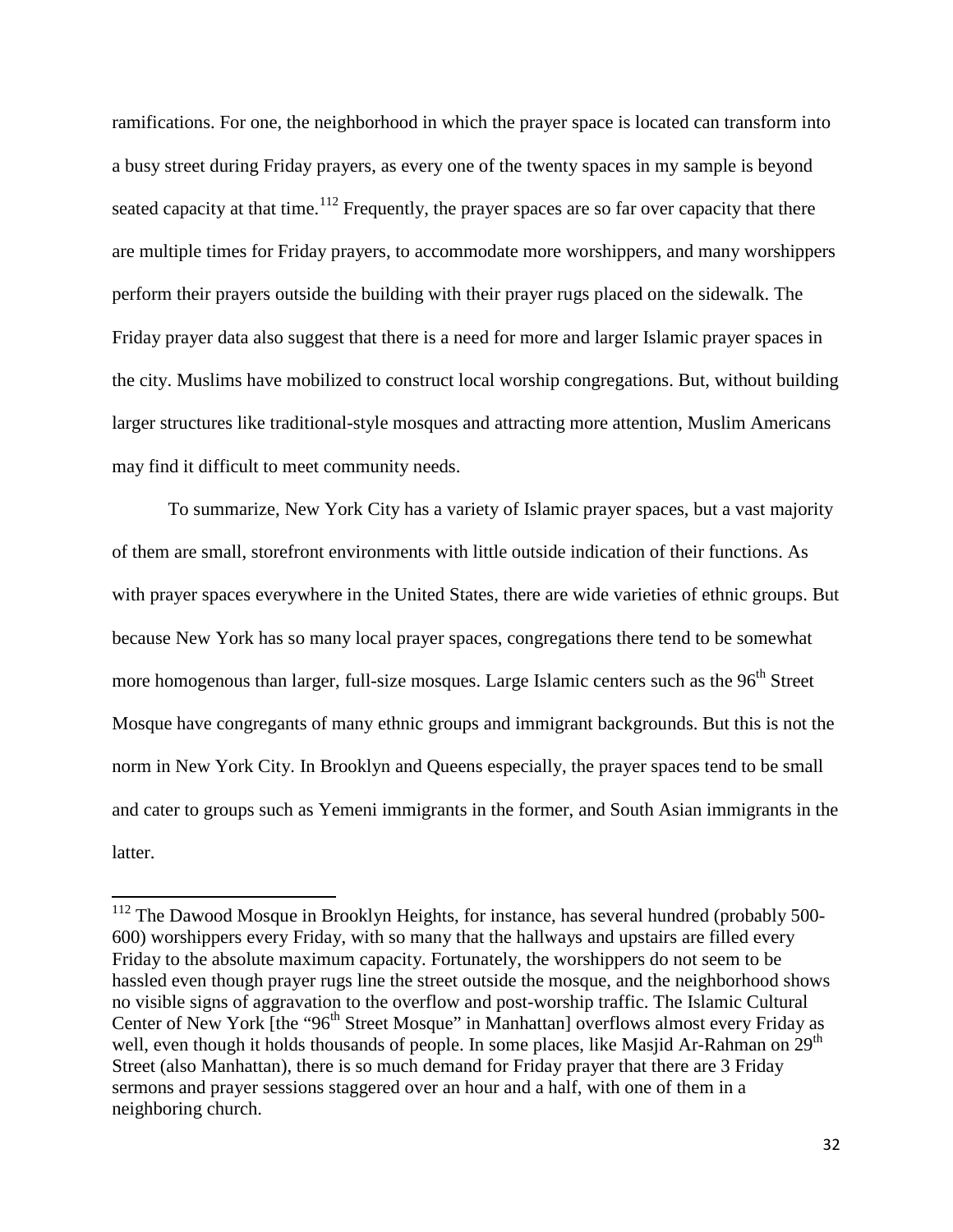The other crucial fact about New York City Islamic prayer spaces is that many of them are very low-profile and difficult to find. They act more as neighborhood institutions rather than vehicles for advertising a religion. In contrast to the two Islamic centers in this paper, these prayer spaces are not designed to spread information about Islam, focus on large outreach projects, or interact with the non-Muslim public about the faith. Simply put, most small Islamic prayer spaces in New York City are storefront congregations which cater to a local community and value privacy over visibility in the wider community. These congregations have successfully mobilized to fulfill a need required by the communities they serve.

#### **Conclusion**

In conclusion, this paper is about Muslims and their complicated actions of response to the backlash after the 9/11 attacks. Prayer spaces are an extremely important component of Islamic life in the United States. Furthermore, the example in the paper of the Park51 project illustrates that a major backlash episode against Muslim Americans more than a decade after 9/11 had to do with a prayer space. By employing two examples, this project showed that group mobilization (as defined on page 1) contributed much towards the goal of reducing the effects of backlash.

The paper began with discussion of the backlash, by both government and private citizens, after the 9/11 attacks. This illustrated the negative treatment brought upon Muslim Americans without cause, and the extent to which governments and individuals would go to target individuals who had absolutely nothing to do with the attacks. But to show that there is some precedent in this area, this paper also discussed the incidents against the German Americans and Japanese Americans in the Twentieth Century during the two world wars.

33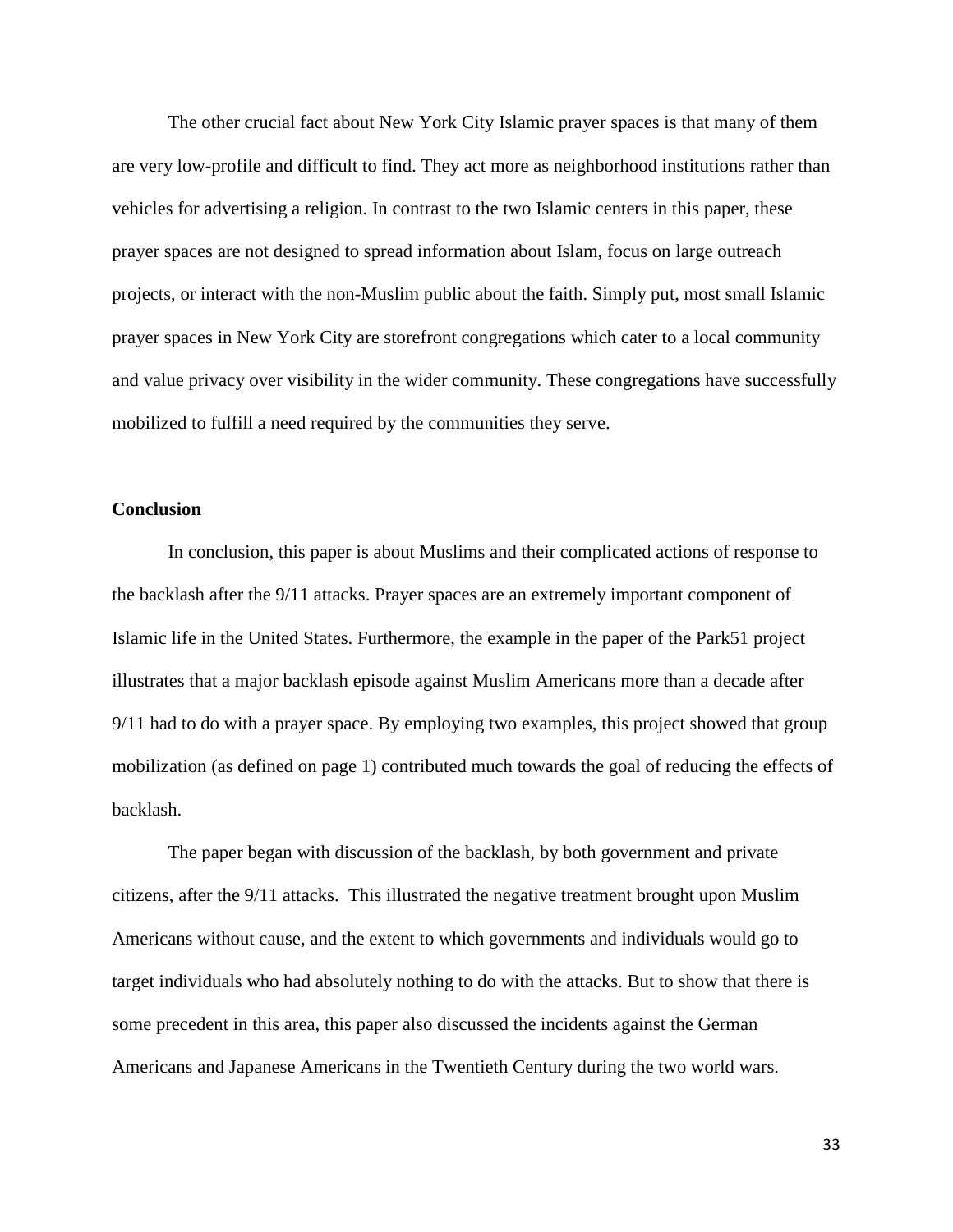In order to show a key difference in the case of Muslim Americans, this paper employed Bakalian and Bozorgmehr's theories of backlash and mobilization. Such mobilization opportunities did not exist in earlier times for the German and Japanese American communities. Although this paper does not deal with issues relating to the direct aftermath of 9/11, it uses these theories as a lens to investigate phenomena later in time. This paper argues that Muslim Americans responded with a particular type of mobilization against the backlash they endured after the 2001 attacks. Bakalian and Bozorgmehr argue that Muslim Americans were targeted as a group and were unfairly targeted by both the United States government and by the actions of individuals. In response, Muslim Americans employed various modes of collective action to mobilize and counteract the backlash they experienced.

One of those forms of mobilization was the construction and maintenance of Islamic prayer spaces. The construction of these prayer spaces emerged from the necessity of different Muslim sub-groups within the United States to create communal prayer venues for their particular cultural affiliations. Min, Ebaugh, and Chafetz aver that members with a shared cultural identity form congregations when they wish to worship together in a shared setting. The observational data in this project support both Bakalian and Bozorgmehr and Ebaugh, Chafetz, and Min, because Muslim communities in New York City repeatedly mobilized to create community worship spaces run by particular congregations and in response to backlash.

Before discussing the two main examples directly, this paper uses existing literature on Muslims in the United States to provide background prior to the post-9/11 period. The historical record shows that Muslims have been part of American life for centuries; at least since before the Civil War and probably since colonial exploration. In spite of this, Islam is often seen as a foreign or un-American entity. This negative perception may have to do somewhat with the high

34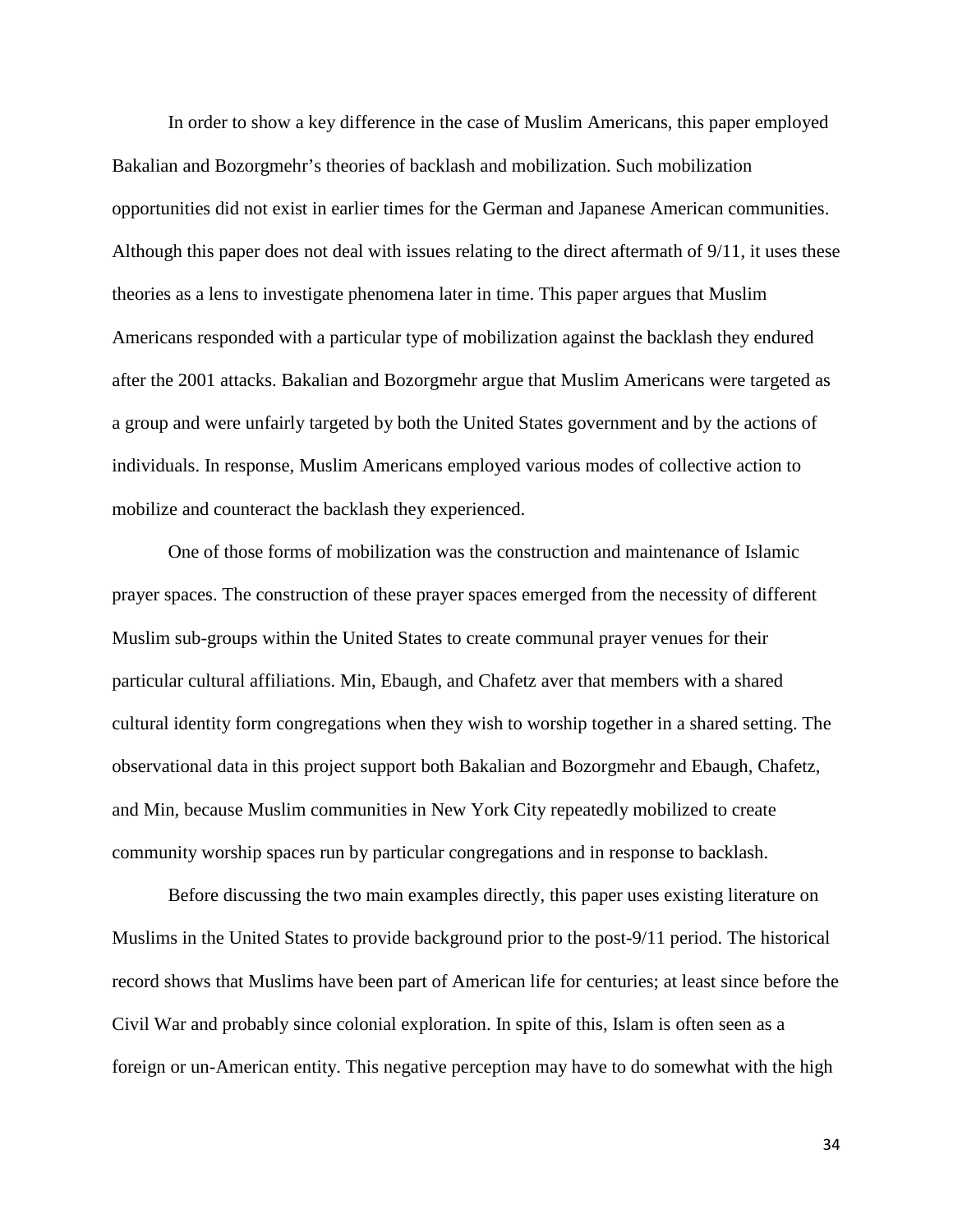rate of immigration among Muslim Americans. Although there have been many African-American conversions to Islam, especially after about 1930, a large majority of Muslim spaces are run by immigrant communities. This trend dates to the late nineteenth century, when Syrian Muslims began coming to the United States; it accelerated after the immigration reform of 1965. These groups began to organize themselves. This paper uses several social scientists to show how Islam became a congregational religion in the United States. Muslims established boards of directors, charity groups, and other institutions intrinsic to providing Islamic services.

 After this, the paper explained the two key examples that illustrate the backlash and mobilization theories. The first, Park51, was a controversy regarding the construction of a large Islamic center, with both religious and non-religious functions, two blocks from the World Trade Center site. The project angered many people, who considered it a "victory mosque" trumpeting Islam's supposed triumph over America in the 9/11 attacks. In one sense, the Park51 project was an extension of the 9/11 backlash, because it brought out intense feelings against an Islamic building which had nothing to do with 9/11. The Park51 controversy showed that many Americans were willing to prevent Muslim Americans from exercising their right of worship, simply because the perpetrators of 9/11 happened to be Muslims.

In an illustration of exactly how not to handle a backlash problem, the lead developer was unaware of many of the above signs, and did not adequately mobilize community support prior to undertaking the project. This supports my point that Park51 represents ineffective mobilization. Instead of employing many of the techniques that Bakalian and Bozorgmehr suggest, like rallying Muslim New Yorkers and sending out ambassadors to appear in the media and at functions, Sharif El-Gamal initially assumed that such measures were unnecessary. Even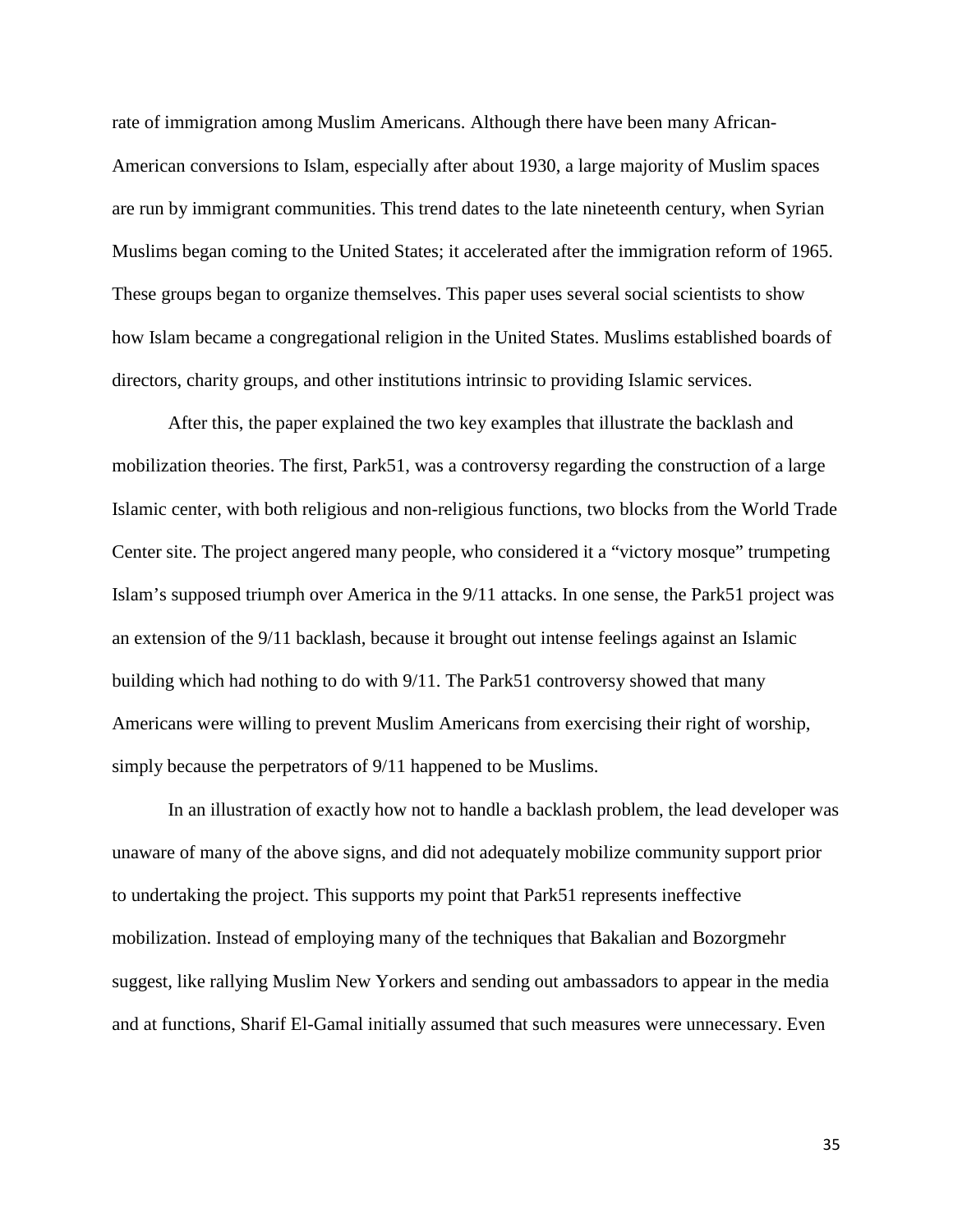when the debate reached its apex in the summer of 2010, no such potentially helpful tactics were employed.

This example contrasts significantly with the example of mosque-building and prayer spaces in New York City. In the period, slightly short of a decade, between 9/11 and the Park51 controversy in 2009 and 2010, the number of mosques in the United States increased dramatically, and the number of Islamic congregants in New York City continued to grow at a high rate. Despite the many Islamic prayer spaces currently in New York City, many are far over capacity at Friday prayers.

Whether the prayer spaces were created after 9/11 or have been maintained after 9/11, the data suggest that Muslim American prayer spaces are filled with more congregants than they can support. Muslim Americans in New York City have therefore successfully mobilized to create and maintain vibrant prayer spaces in response to backlash. In the face of backlash, Muslim Americans did not close their places of worship. Instead, they have maintained the prayer spaces as a vital component of their expressions of faith. In addition, the prayer spaces are comprised of congregations reflective of their communities. My data supports the argument that congregationalism presents a sense of belonging because the prayer spaces that I visited consisted of common ethno-linguistic communities. While there are many ethno-linguistic groups represented in the various prayer spaces of New York City, individual prayer spaces tend to reflect the membership of one particular cultural community.

The proliferation and success of Islamic prayer spaces in New York stems from two key factors. One, the groups that founded those spaces undertook the mobilization and collective action successfully, by involving particular congregations of neighborhood Muslims and members of common ethnic and religious groups in creating their own religious communities.

36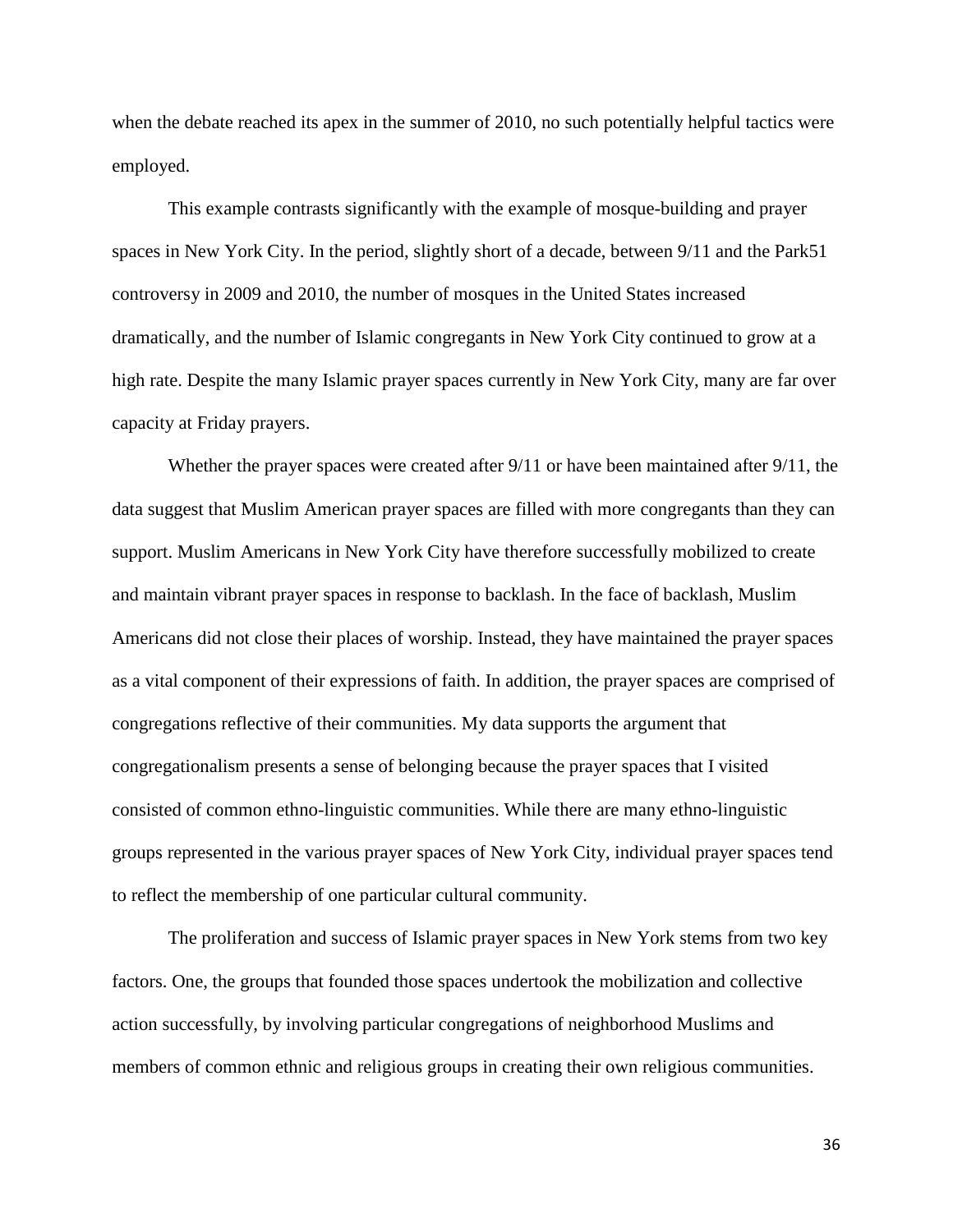But perhaps more important, they avoid backlash altogether by keeping a low profile. These spaces are functional substitutes for full mosques but attract significantly less attention.

The prayer spaces in this paper reflect successful mobilization by the Muslim Americans who created them. The data in this paper comes from twenty prayer spaces. In all the cases, a community of Muslims managed to come together and fashion a prayer space out of whatever environment it had at its disposal. The large Islamic centers required significant amounts of money to build, which is a scale that most of the immigrant communities in my data could never dream of achieving. Nonetheless, the remaining locations in my sample all did a remarkable job of trying to replicate the interior of a traditional mosque, despite architectural and space challenges. No matter how large or small the prayer space in question, each community put together a space which felt Islamic and had the pulpit, prayer niche, carpeting, and bookshelves one would find in any mosque. The presence of these prayer spaces increased the visibility of Muslim Americans within the New York community, by quietly making them a part of the cultural frameworks within the neighborhoods they inhabit. Just as in the case of Muslim American leaders appearing in the media post-9/11, I suggest that this visibility helps prevent backlash. At the same time, these prayer spaces are also congregations. In the way that Min, Ebaugh, and Chafetz discuss people of a common background coming together to form institutions for group worship, Muslim Americans mobilized from the local community level and formed prayer communities in prayer spaces to fit their needs.

Prayer space building as a function of mobilization is an impressive trend in itself. But the fact that this mobilization occurred under such constraints makes it even more noteworthy. Due to the backlash that Muslim Americans faced in the decade after 9/11, they were limited as to the scope and size of any potential prayer spaces. Muslim Americans learned to mobilize in an

37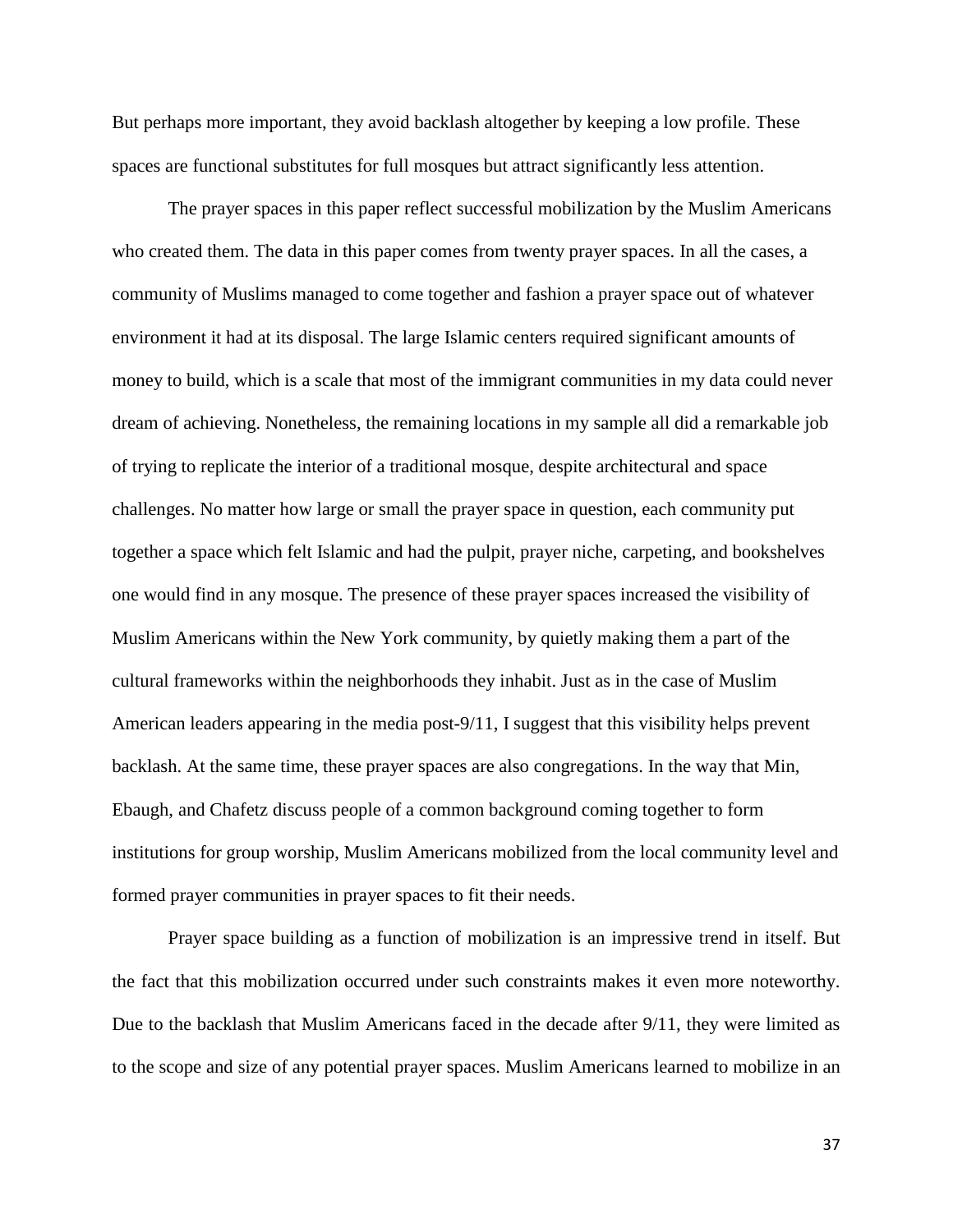inconspicuous way, because they had no other choice in an environment which made them feel insecure and hated. The result was a diffuse but extensive mobilization, starting at the very local level but encompassing, and fundamentally changing, the extent of Islamic life in America.

These achievements are also remarkable in the context of wider New York society. During The Park51 controversy, most people were unaware that there are probably twenty Islamic prayer spaces within just a few miles of the World Trade Center. The people who feared Islam might take hold in New York City completely missed the fact that it already had, peacefully, and in large numbers. In other words, Islamic prayer spaces in New York are an almost invisible form of mobilization, one in which Muslim Americans quietly created their own religious environments away from the scrutiny of the general public, but to great success.

Muslim Americans did not close and abandon prayer spaces in response to backlash after 9/11. Instead, my data show that all twenty prayer spaces I observed are full to overflowing. More than a decade after 9/11, Muslim American prayer spaces in New York City are facilities that allow congregations of different ethnicities to meet and worship using a common language. They are active, integral components of Muslim American communities that demonstrate successful mobilization in response to backlash.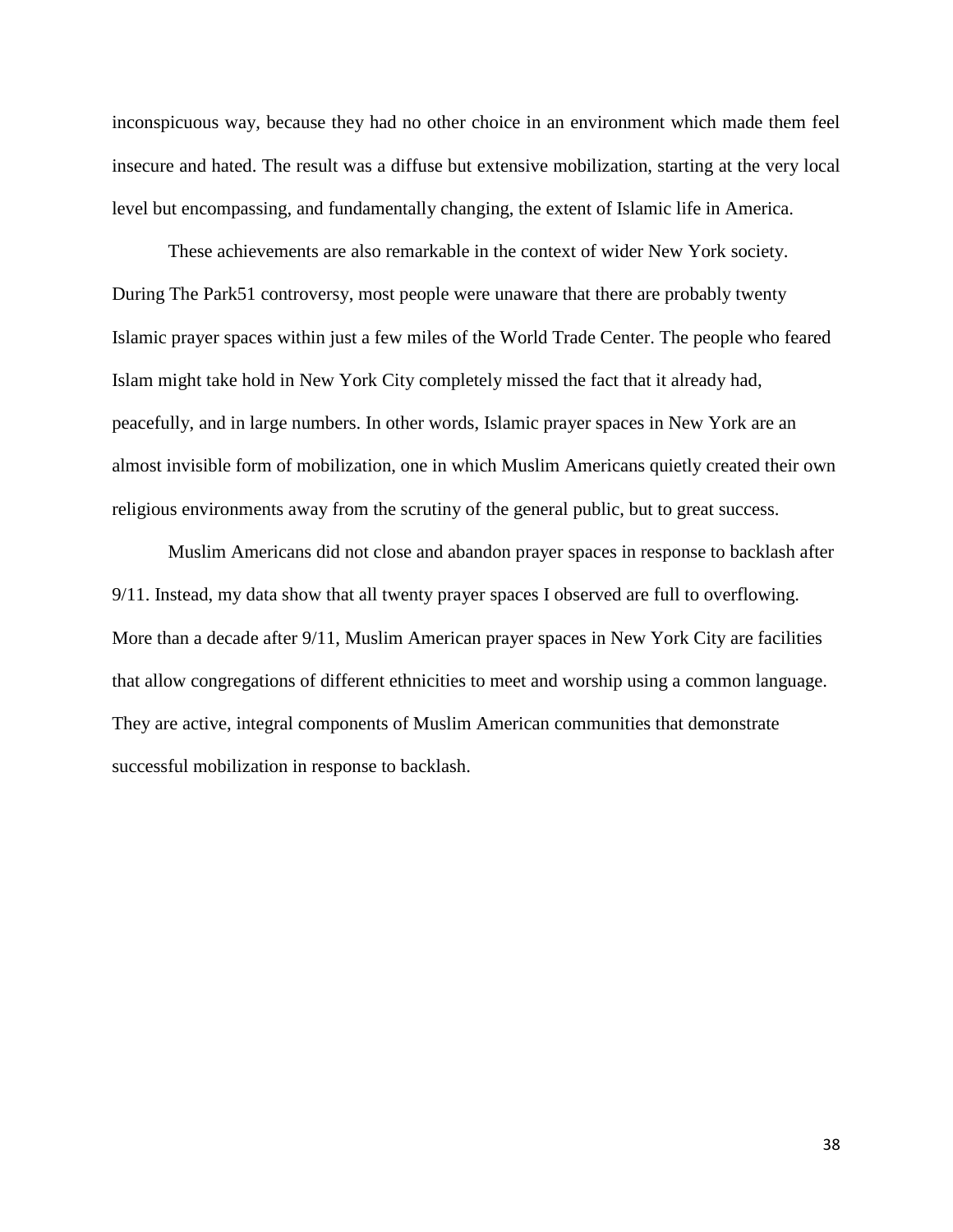#### Works Cited

#### Books

Austin, Allan. *African Muslims in Antebellum America*. London: Routledge, 1997.

- Bakalian, Anny and Mehdi Bozorgmehr. *Backlash 9/11: Middle Eastern and Muslim Americans Respond.* Berkeley: University of California Press, 2009.
- Curtin, Philip D. *The Atlantic Slave Trade: A Census.* Madison: University of Wisconsin Press, 1969.
- Donnan, Elizabeth. *Documents Illustrative of the History of the Slave Trade to America: New England and the Middle Colonies.* New York: Octagon Books, 1965.
- Ebaugh, Helen and Janet Chafetz. 2000. *Religion and the New Immigrants: Continuities and Adaptations in Immigrant Congregations.* Walnut Creek, CA: Altamira Press, 2000.
- Eck, Diana L. "Religion." Pp. 214-227 in *The New Americans: A Handbook to Immigration Since 1965*, edited by Mary Waters, Reed Ueda and Helen Marrow. Cambridge, MA: Harvard University Press, 2007.
- GhaneaBassiri, Kambiz. *A History of Islam in America*. New York: Cambridge University Press, 2011.
- Gottschalk, Peter and Gabriel Greenberg. *Islamophobia: Making Muslims the Enemy.* Lanham, MA: Rowman and Littlefield, 2008.
- Haddad, Yvonne and Jane Smith. *Mission to America: Five Islamic Sectarian Communities in North America.* Tallahassee: University of Florida Press, 1993.
- Johnstone: Ronald L. *Religion and Society in Interaction: The Sociology of Religion.* Englewood Cliffs, NJ: Prentice Hall, 1975.
- Kennedy, David. *Over Here: The First World War and American Society.* Oxford: Oxford University Press, 2004.
- McCloud, Aminah Beverly. "Islam in America: The Mosaic." *Religion and Immigration: Christian, Jewish, and Muslim Experiences in the United States*. Edited by Yvonne Yazbeck Haddad, Jane I. Smith, and John L. Esposito. New York: Altamira Press, 2003.
- Min, Pyong Gap. *Preserving Ethnicity Through Religion in America.* New York: New York University Press, 2010.
- Nyang, Sulayman. *Islam in the United States of America.* Chicago: ABC International Group, 1999.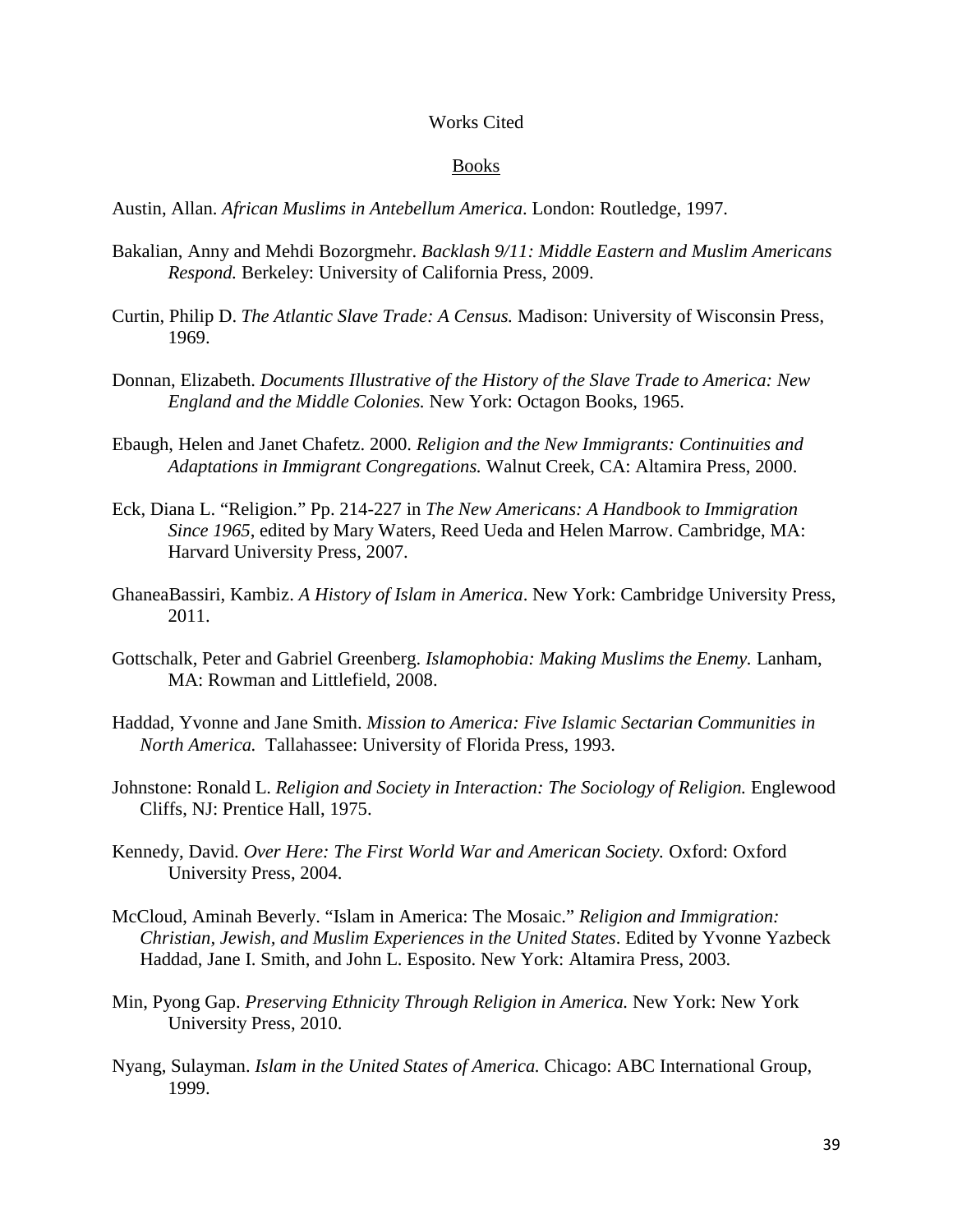- Peek, Lori. *Behind the Backlash: Muslim Americans after 9/11*. New Delhi: Social Science Press, 2012.
- Said, Edward. *Covering Islam: How the Media and the Experts Determine How We See the Rest of the World.* New York: Random House, 1997.
- Said, Edward. *Orientalism*. New York: Random House, 1979.
- Slomovics, Susan. "The Muslim World Day Parade and 'Storefront' Mosques of New York City." *Making Muslim Space in North America and Europe*. Edited by Barbara Daly Metcalf. Berkeley: University of California Press, 1996.
- Smith, Christopher. "Anti-Islamic Sentiment and Media Framing during the 9/11 Decade." Journal of Religion and Society, Volume 15.
- Smith, Jane. *Islam in America.* New York: Columbia University Press, 2010.
- Takezawa, Yasuko. *Breaking the silence: Redress and Japanese American Ethnicity*. Cornell University Press, 1995.

#### Scholarly Articles

- Amiri, Mohammad Abid "Muslim Americans and the Media after 9/11." Islam and Muslim Societies. Vol. 5, No. 2 (2012).
- Bagby, Ihsan. "The Mosque in America." Council on American-Islamic Relations. 2012.
- Cainkar, Louise. "Post 9/11 Domestic Policies Affecting U.S. Arabs and Muslims: A Brief Review." *Comparative Studies of South Asia, Africa, and the Middle East 24:1 (2004).*
- Chishti, Muzaffar A. and Doris Meissner, Demetrios G. Papademetriou, Jay Peterzell, Michael J. Wishnie, Stephen W. Yale-Loehr. "America's Challenge: Domestic Security, Civil Liberties, and National Unity after September 11<sup>th</sup>." Migration Policy Institute, 2003.
- Donnan, Elizabeth. "The Slave Trade into South Carolina Before the Revolution." *The American Historical Review*. Vol. 33, No. 4 (July 1928).
- Mamdani, Mahmood. "Good Muslim, Bad Muslim: A Political Perspective on Culture and Terrorism." American Anthropologist. Vol. 104., No. 3 (2012).
- Thiesmeyer, Lynn. "The Discourse of Official Violence: Anti-Japanese North American Discourse and the American Internment Camps." *Discourse & Society* 6: 319-352.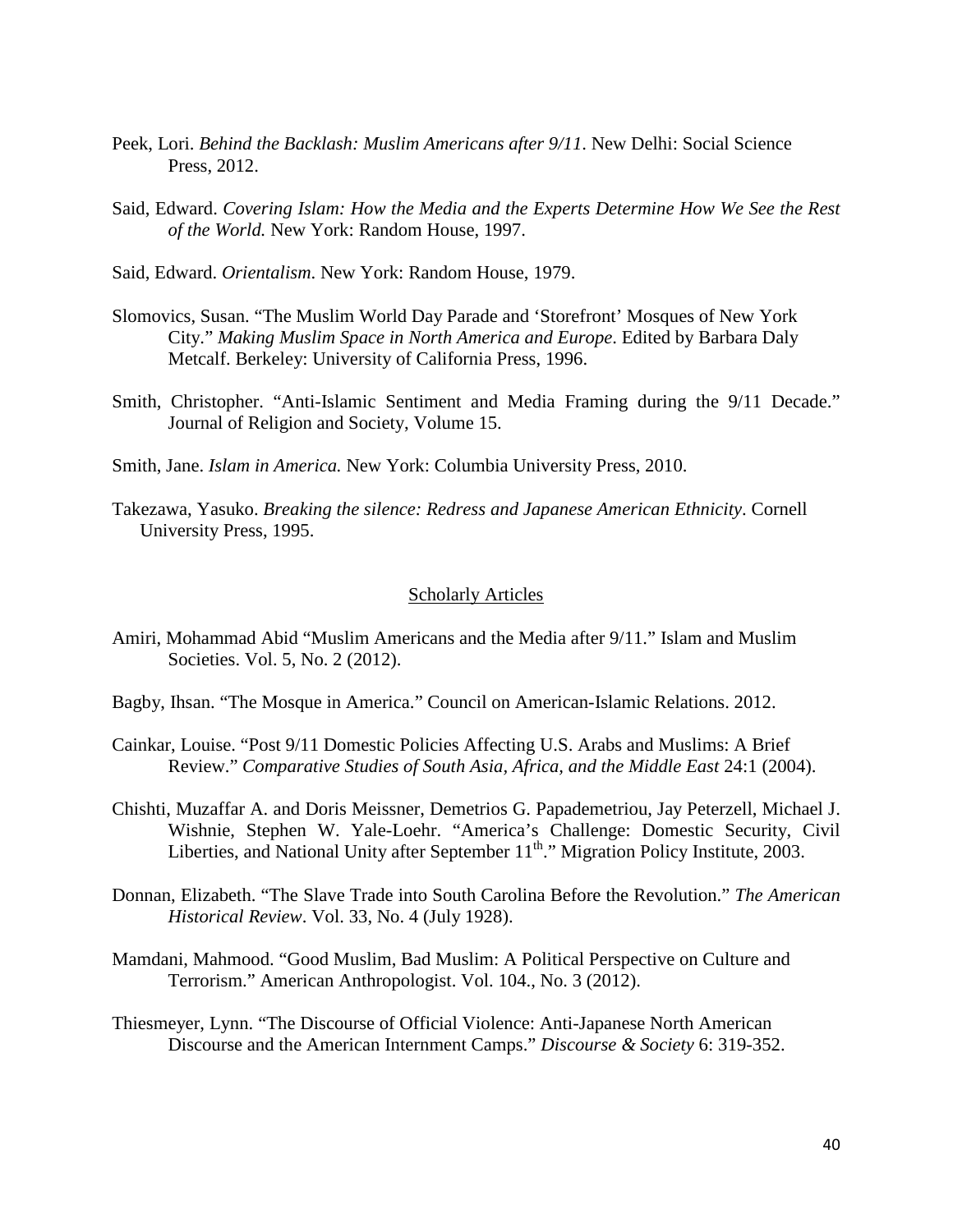"The 9/11 Commission Report: Final Report of the National Commission on Terrorist Attacks Upon the United States - Executive Summary." Washington, D.C.: National Commission on Terrorist Attacks Upon the United States, 2004.

#### News and Informational Articles

*American Thinker*. August 7, 2011.

"Broadway and the Mosque." Thomas Friedman. *New York Times*. August 3, 2010.

- "Bush Visits Mosque to Forestall Hate Crimes; President Condemns an Increase in Violence Aimed at Arab Americans." Dana Milbank and Emily Wax. *Washington Post.* September 18, 2001.
- "For Muslim Center Sponsors, Early Missteps fueled a Storm." Anne Barnard. *The New York Times.* August 11, 2010.
- "Glenn Beck, Park 51, and The Politics of Hallowed Ground." Gabriel Winant. http://www.salon.com/ 2010/08/30/ beck\_park51\_hallowed\_ground/. Salon.com. August 30, 2010. Last Accessed: August 14, 2013.
- "Ground Zero: Its Boundaries are Elastic." Clyde Haberman. *New York Times.* August 23, 2010.
- "Ground Zero Mosque'? The Reality is Less Provocative." Charlie Brooker *. The Guardian*. August 22, 2010.
- "Ground Zero Mosque Developer, Sharif El-Gamal, Regrets Not Involving 9/11 Families." Verena Dobnik. Associated Press. September 21, 2011.
- "In Lower Manhattan, 2 Mosques Have Firm Roots." Anne Barnard. *New York Times*. August 13, 2010.
- "Manhattan Mosque Opens After Years of Delay" [Photo Caption]. *The New York Times*. April 16, 1991.
- "Mosque Plan Clears Hurdle in New York." Michael Barraro and Javier Hernandez. *New York Times*. August 3, 2010.
- "Mosque Rising is a First in New York." Paul Lewis. *The New York Times*. September 26, 1988. This mosque, paid for by the Kuwaiti government, began construction in 1988 and opened at the end of Ramadan 1991.
- "Muslim Prayers and Renewal Near Ground Zero." Ralph Blumenthal. *New York Times.* December 8, 2009.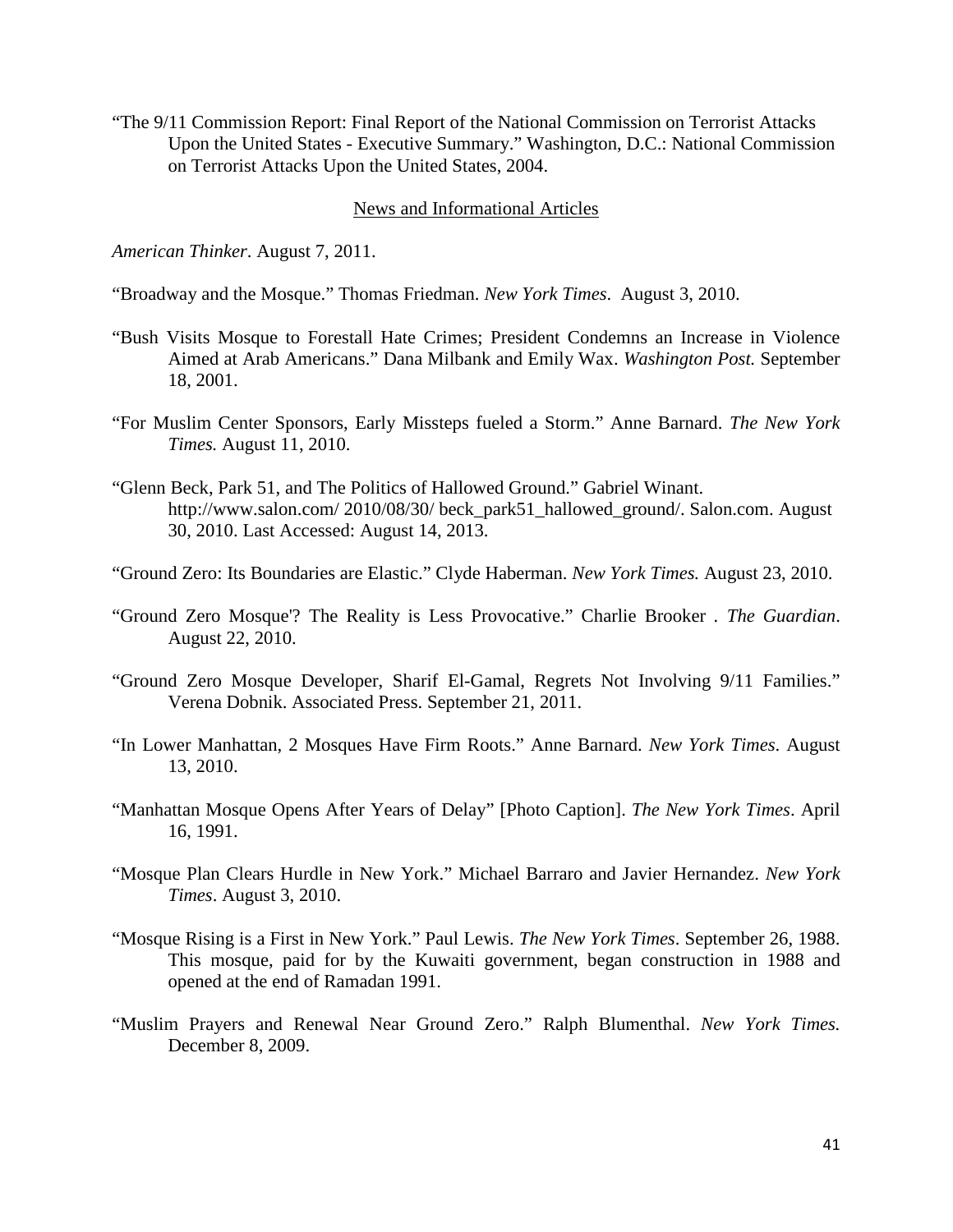- "Number of Mosques in U.S. Nearly Doubles Since 9/11." http://www.jihadwatch.org/2012/03/ number-of-mosques-in-us-nearly-doubles-since-911.html. Last Accessed November 15, 2013.
- "Obama's Religion Still A Campaign Issue: Some Alabama, Mississippi GOP Voters Believe President Is Muslim." Chris Gentilviso. http://www.huffingtonpost.com/2012/03/12/ obama-religion-mississippi alabama\_n\_1338990.html. Huffington Post. March 12, 2012. Last Accessed: November 15, 2013.
- "Poll: Most Say 'Ground Zero Mosque' Is Inappropriate." *Sarah Dutton, Jennifer De Pinto, Fred Backus and Anthony Salvanto.* http://www.cbsnews.com/8301-503544\_162-20014737- 503544.html. Last Accessed: July 29, 2013.
- "Proposed Muslim Center Draws Opposing Protests." Michael Grynbaum. *New York Times*. August 22, 2010.
- "Kin of 9/11 Hate Crime Victim Now Americans." Houston Chronicle. March 17, 2002.
- Samhan, Helen Hatab. "Who Are Arab Americans?" Arab American Institute Foundation. 2001.
- Taylor, Alan. "World War II: Internment of Japanese Americans." *The Atlantic*. August 21, 2011.
- "TIME Poll: Majority Oppose Mosque, Many Distrust Muslims." Alex Altman. *Time*. August 19, 2010. http://content.time.com/time/nation/article/ 0,8599,2011799,00. html#ixzz2jdmc7Qd6. Last Accessed: November 3, 2013.
- "Vote Endorses Muslim Center Near Ground Zero." Javier C. Hernandez. *New York Times*. May 26, 2010.

#### **Websites**

- "While America Slept: The True Story of 9/11." Brian Ross. Abcnews.com. Last Accessed: July 29, 2013.
- http://www.cair.com/about-us/vision-mission-core-principles.html. Last Accessed: November 15, 2013.
- http://www.cair.com. Last Accessed: November 15, 2013.
- http://www.catholic.org/national/national\_story.php?id=45002&utm\_source=catholic.org%2Fho mepage&utm\_medium=banner&utm\_content=latest%2Bnews&utm\_campai. Last Accessed: November 15, 2013.

http://www.isna.net/mission-and-vision.html. Last Accessed: November 15, 2013.